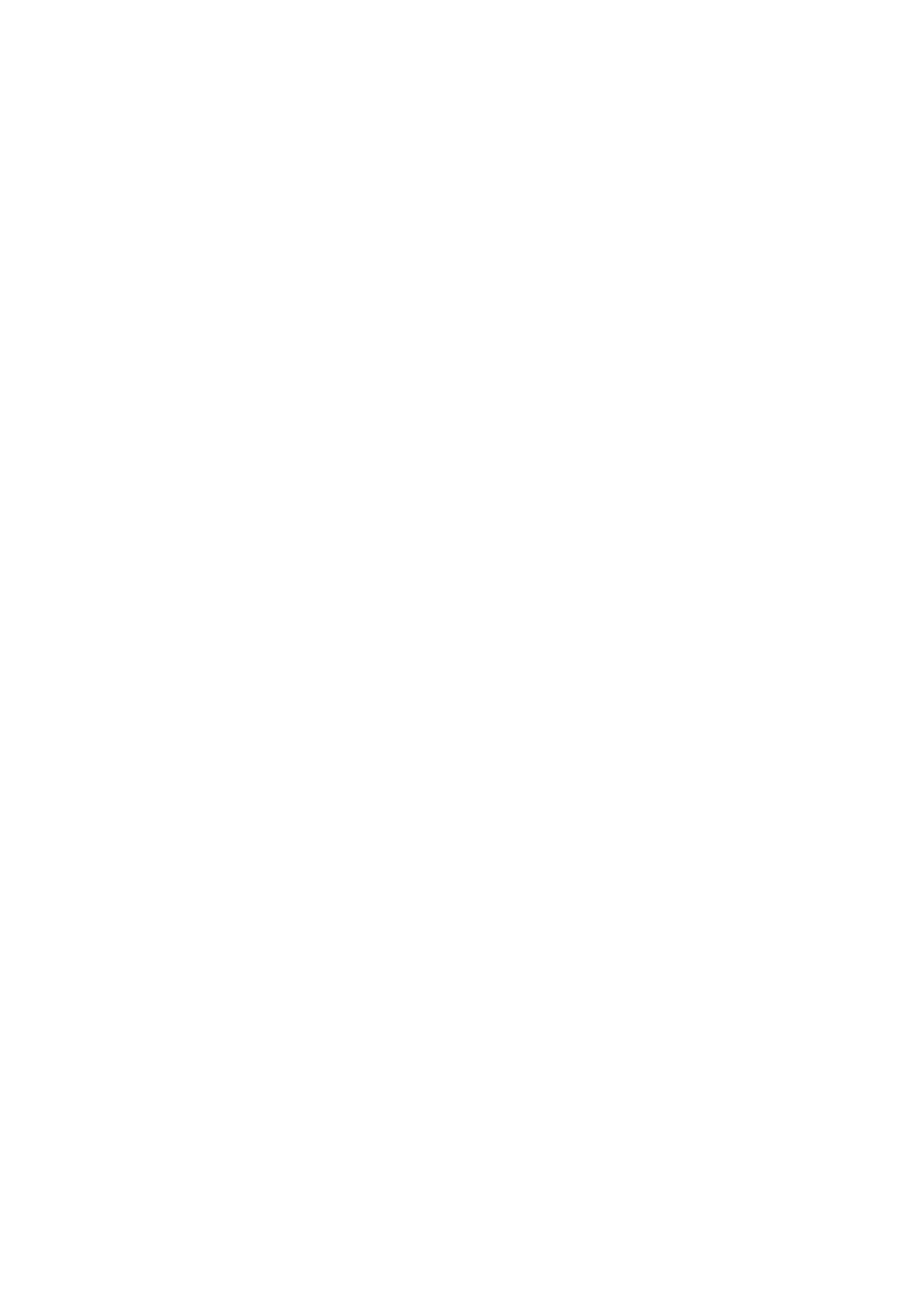# Evaluation of Economic Forecasts for Austria – An update for the years 2005 to 2020

# Philip Schuster\*

Study commissioned by the Austrian Fiscal Advisory Council\*\*

December 2021

Also available at: [www.fiskalrat.at/en.](http://www.fiskalrat.at/en)

\*) The author would like to thank Silvia Pop for help with data preparation.

\*\*) Opinions expressed by the author of this study do not necessarily reflect the official viewpoint of the Fiscal Advisory Council. The study was conducted at the request of the Austrian Federal Ministry of Finance with reference to the evaluation criteria laid down in Article 4(6) of Council Directive 2011/85/EU.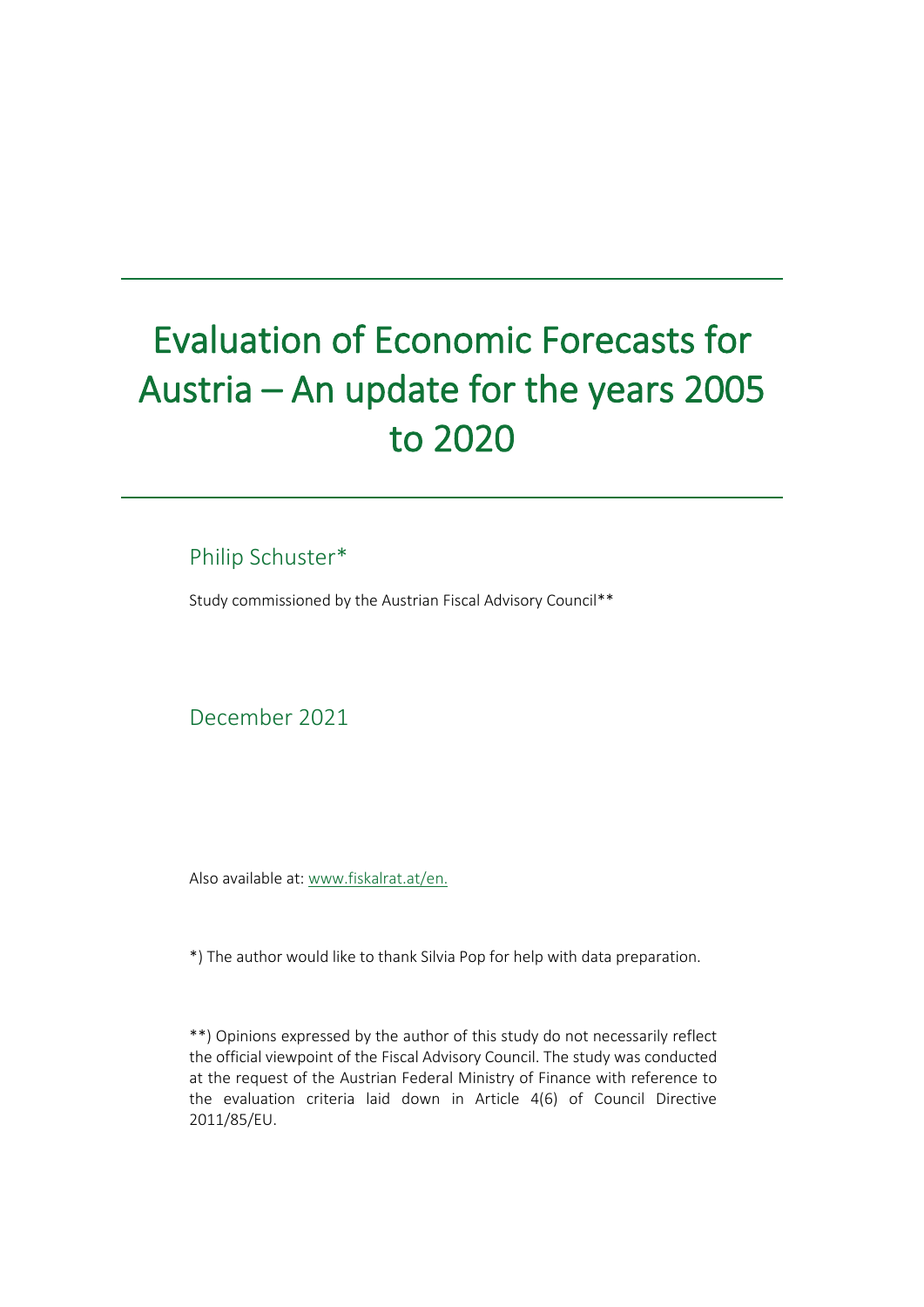| Publisher:               | <b>Fiscal Advisory Council</b>                                                                                                                             |
|--------------------------|------------------------------------------------------------------------------------------------------------------------------------------------------------|
| Address:                 | c/o Oesterreichische Nationalbank<br>Office of the Fiscal Advisory Council<br>Otto-Wagner-Platz 3, 1090 Vienna, Austria<br>PO Box 61, 1011 Vienna, Austria |
| Phone:                   | +43-1-404 20-Ext. 7475 (Philip Schuster)                                                                                                                   |
| Internet:                | www.fiskalrat.at/en.                                                                                                                                       |
| Fditor:                  | Office of the Fiscal Advisory Council                                                                                                                      |
| Printing and production: | Oesterreichische Nationalbank<br>Information Management and Services Division                                                                              |
| Place of publication:    | Vienna                                                                                                                                                     |

© Fiscal Advisory Council, 2021. All rights reserved.

In the interest of readability, the terms used in this study are gender-neutral and inclusive; they always refer to both women and men. Please also note that any discrepancies in tables are due to rounding. May be reproduced for non-commercial, educational, and scientific purposes provided that the source is acknowledged.

Cutoff date: December 2, 2021.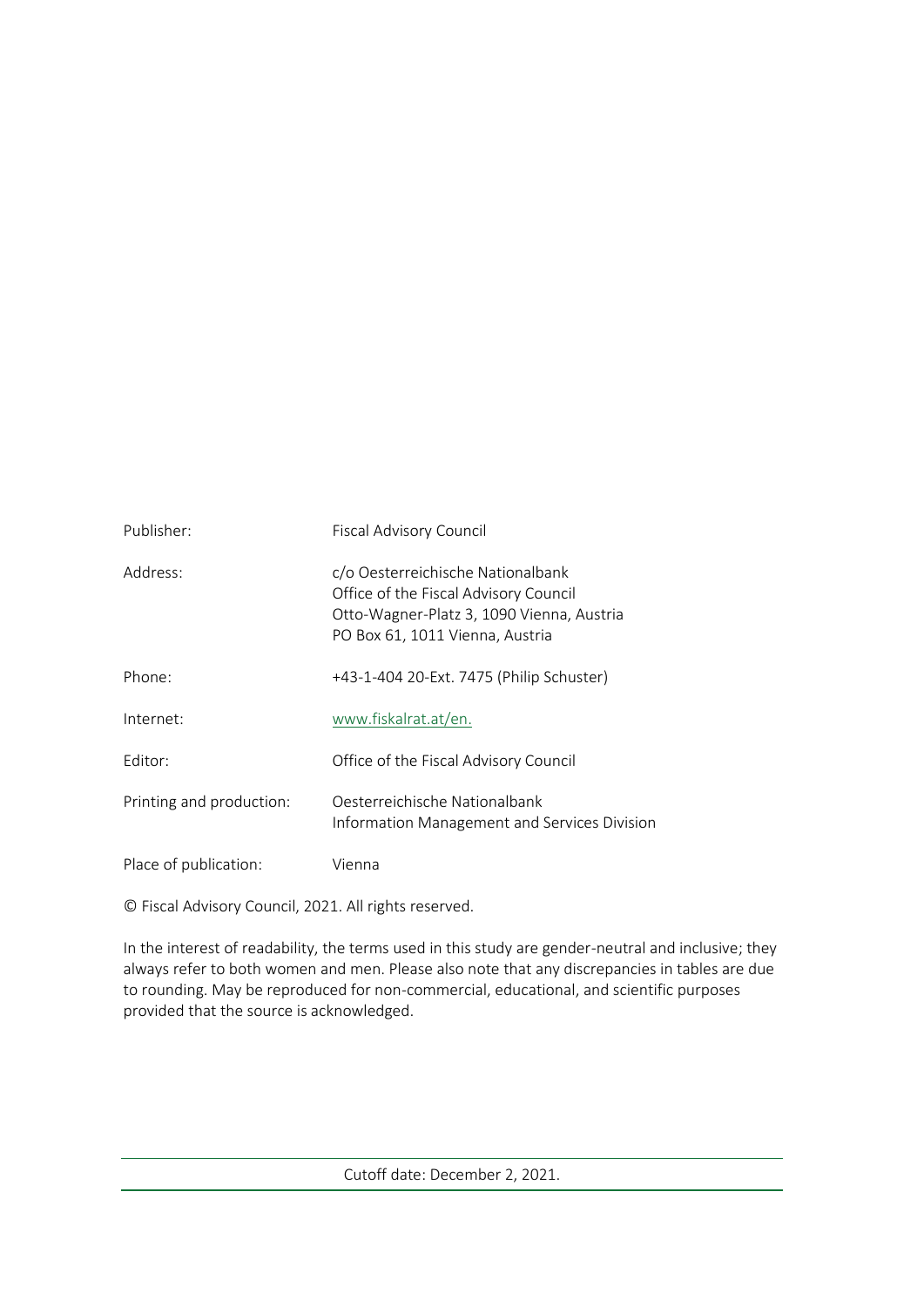# TABLE OF CONTENTS

## LIST OF TABLES

| Table 1: |                                                                                           |  |
|----------|-------------------------------------------------------------------------------------------|--|
| Table 2: |                                                                                           |  |
| Table 3: |                                                                                           |  |
| Table 4: | Persistency in forecast errors as measured by the autocorrelation coefficient 13          |  |
| Table 5: | Number of episodes with at least 8 consecutive biased forecasts in the same direction  14 |  |
| Table 6: | Summary of Ministry of Finance forecasts of general government budget balance (in % of    |  |
|          |                                                                                           |  |
| Table 7: | Summary of forecast errors (vs. current realisation) of all institutions 21               |  |
| Table 8: | Summary of forecast errors of all institutions (using June instead of March and December  |  |
|          |                                                                                           |  |
| Table 9: |                                                                                           |  |

# LIST OF FIGURES

| Figure 1: |                                                                                    |  |
|-----------|------------------------------------------------------------------------------------|--|
| Figure 2: |                                                                                    |  |
| Figure 3: |                                                                                    |  |
| Figure 4: | Standardised and non-standardised forecast errors (using June instead of March and |  |
|           |                                                                                    |  |
| Figure 5: |                                                                                    |  |
| Figure 6: |                                                                                    |  |
|           |                                                                                    |  |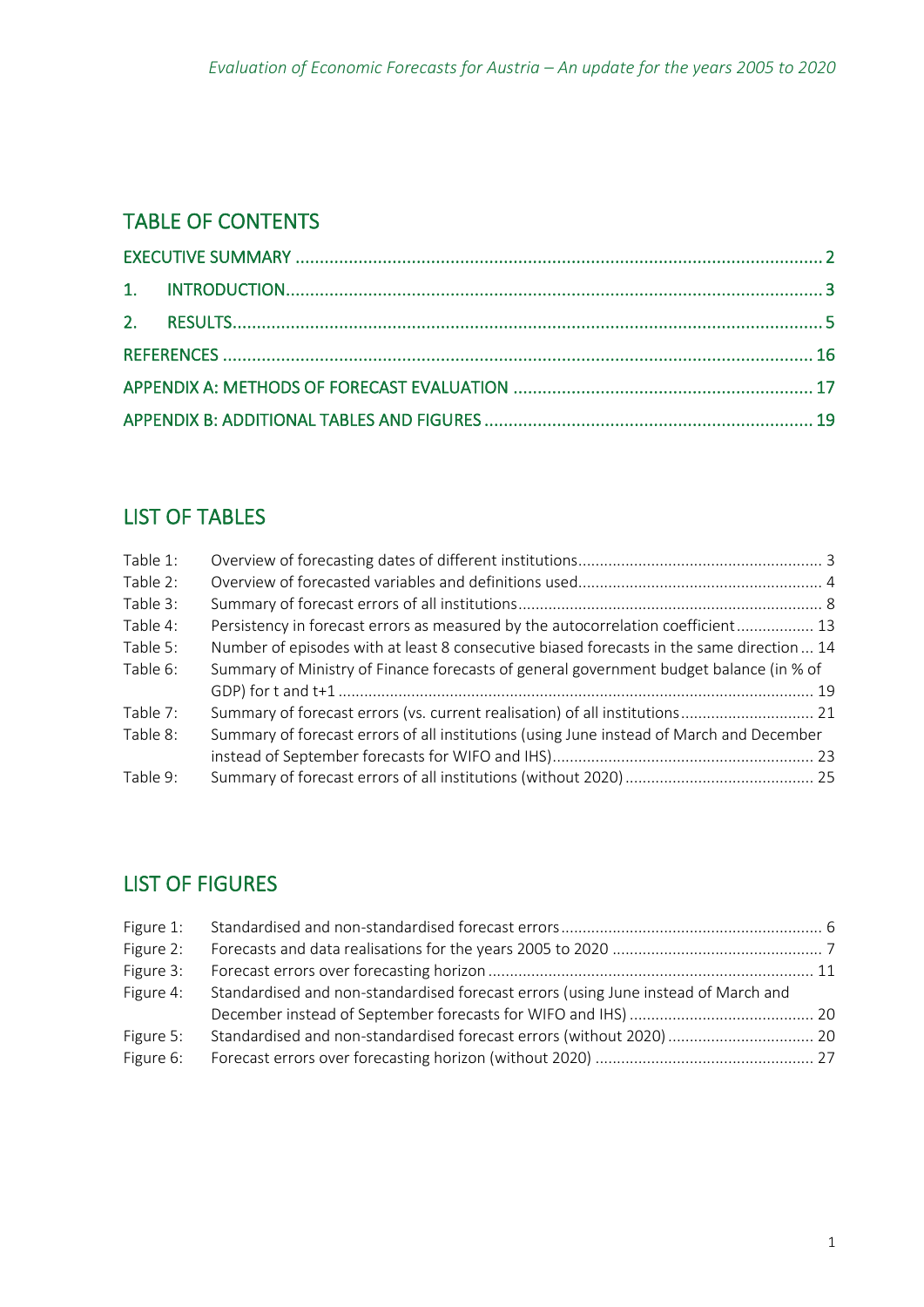## <span id="page-5-0"></span>EXECUTIVE SUMMARY

#### *English summary:*

This study evaluates the macroeconomic forecasts by the Austrian Institute of Economic Research (WIFO) that serve as input for the official government budget forecasts prepared by the Austrian Federal Ministry of Finance (MOF), as well as MOF's forecasts for the years 2005 to 2020. We benchmark WIFO's and MOF's forecasts against other institutions' forecasts. The study is an update of Schuster (2018) and confirms the following key findings: First, forecasts by different institutions are much more correlated with each other than with actual outcomes. Second, forecasts tend to underestimate upswings and downturns. Third, in general, GDP forecasts are less biased than the forecasts of GDP subcomponents. Private consumption, imports and export tend to be overestimated, while public consumption tends to be underestimated. Fourth, a ranking of institutions by forecasting performance in general is not robust to changes in the evaluation setting. WIFO's forecasts of investment, compensation of employees and unemployment robustly have above-average precision, while WIFO's precision of imports and exports forecasts robustly falls short of WIFO's peers' forecasts, but, in general, the differences between institutions' forecasts are quite small. The COVID-19 pandemic led to a general deterioration in forecasting precision, in particular in institutions' forecasts with early publication dates in the spring of 2020. MOF's overall government budget forecasting performance – until 2019 the most precise of all evaluated institutions' forecasts – suffered the most due to a smaller number of total observations, which implies a higher relative weight for the forecast errors for the year 2020. If we use a tolerance level of one standard deviation, neither WIFO nor MOF produced a single episode (8 consecutive forecasts or more) of same-signed significantly biased forecasts, i.e. no systematic bias in the sense of Council Directive 2011/85/EU was detected.

#### *Deutsche Zusammenfassung:*

Die vorliegende Studie evaluiert die Makroprognosen des Österreichischen Instituts für Wirtschaftsforschung (WIFO), die als Grundlage für die offiziellen Budgetprognosen des Bundesministeriums für Finanzen (BMF) dienen, sowie die diesbezüglichen Budgetprognosen des BMF für die Jahre 2005 bis 2020. Die Evaluierung erfolgt durch einen Vergleich mit den Prognosen anderer Institutionen. Die Studie ist eine Aktualisierung von Schuster (2018) und bestätigt die folgenden Erkenntnisse: Erstens, Prognosen unterschiedlicher Institutionen sind stärker untereinander korreliert als mit den realisierten Daten. Zweitens, Auf- und Abschwünge werden tendenziell unterschätzt. Drittens, Prognosen des BIP sind im Allgemeinen weniger verzerrt als jene der Subkomponenten. Tendenziell werden privater Konsum, Importe und Exporte überschätzt, während die Entwicklung des öffentlichen Konsums unterschätzt wird. Viertens, eine allgemeine Reihung der Institutionen nach Prognosegüte ist nicht robust gegenüber Änderungen in der Ausgestaltung der Evaluierung. Die WIFO-Prognosen für Investitionen, Arbeitnehmerentgelte und Arbeitslosigkeit sind robust überdurchschnittlich präzise, während die Prognosen für Importe und Exporte robust unterdurchschnittlich präzise sind. Allerdingssind die Unterschiede zwischen den Institutionen im Allgemeinen sehr klein. Die COVID-19-Pandemie führte zu einer allgemeinen Verschlechterung der Prognosegüte, wobei dies im Besonderen für Institutionen zutrifft, die früh im Frühling 2020 ihre Prognosen veröffentlichten. Die BMF-Budgetprognose – bis 2019 die präziseste Prognose aller untersuchten Institutionen – litt aufgrund der geringeren Gesamtanzahl an Beobachtungen, die ein höheres relatives Gewicht der Fehler für 2020 bedeutet, am meisten. Dennoch konnte unter Anwendung einer Toleranzschwelle von einer Standardabweichung weder für das WIFO noch für das BMF eine Episode von zumindest acht aufeinanderfolgenden, gleichgerichteten signifikanten Prognosefehlern – und folglich keine systematische Verzerrung im Sinne der Richtline 2011/85/EU – identifiziert werden.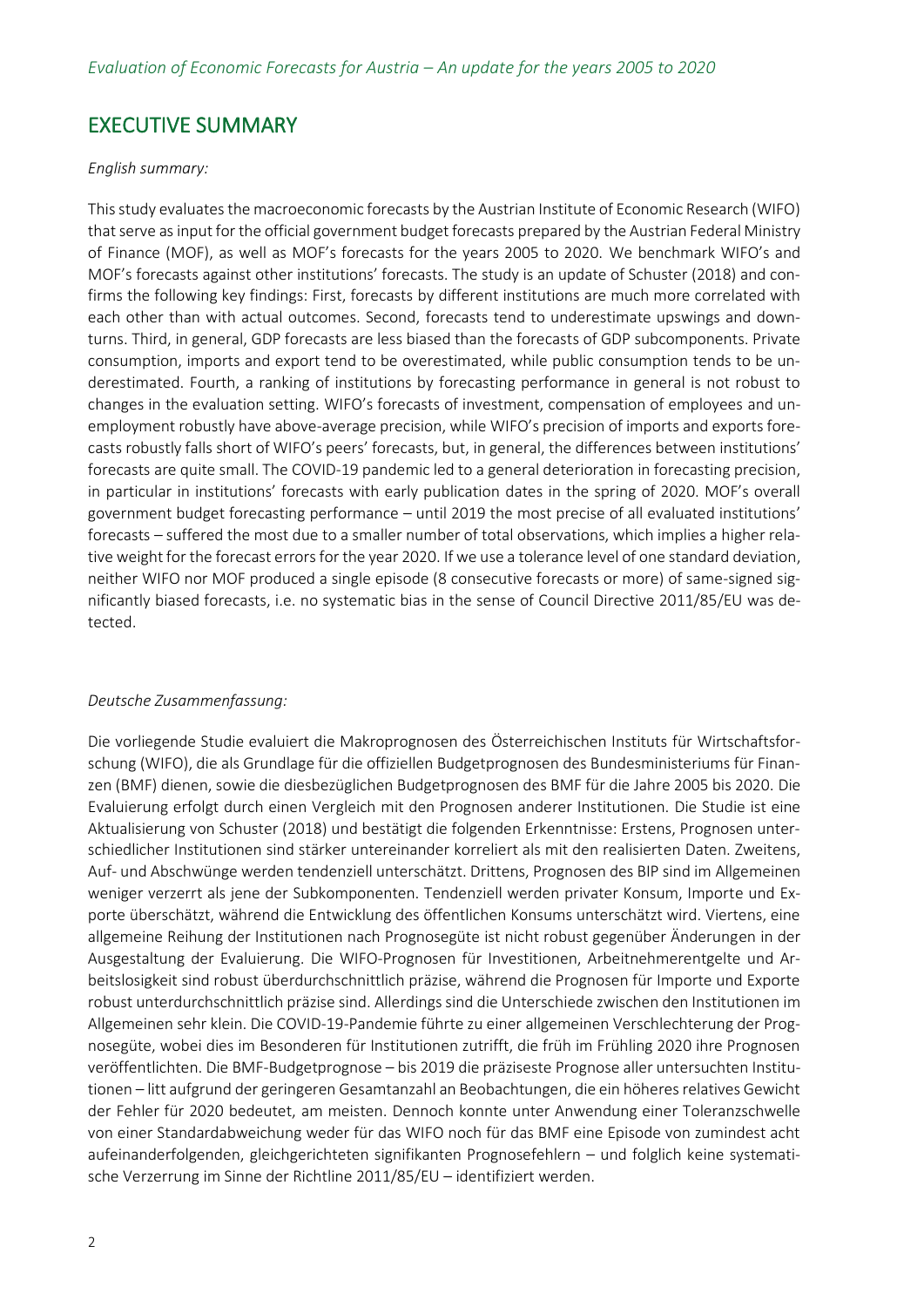# <span id="page-6-0"></span>1. INTRODUCTION

This study provides an ex-post evaluation of macroeconomic forecasts for Austria in line with Council Directive 2011/85/EU, which calls for regular independent assessments of Member States' forecasts. The analysis is an update of Schuster (2018) to extend the analysed time horizon by three additional years to 2005 to 2020. As there have been no methodological changes, data and forecast evaluation methods are only sketched briefly. Interested readers are referred to Schuster (2018) for more details and background information. Similar exercises for Austria have been done by Baumgartner (2002a,b), Ragacs and Schneider (2007) and Fortin et. al (2020).

The Austrian Federal Ministry of Finance (henceforth MOF) uses the macroeconomic forecast prepared by an independent institution – the Austrian Institute of Economic Research (henceforth WIFO) – as input when preparing its budget plans. Given its aim, this study focuses on the macroeconomic forecasting performance of WIFO forecasts and on the quality of MOF's government budget balance forecasts. Their forecasts for Austria are benchmarked against the forecasts by other institutions, namely the European Commission (EC), the Institute for Advanced Studies, Vienna (IHS), the International Monetary Fund (IMF), the Organisation for Economic Co-operation and Development (OECD) and the Austrian central bank (Oesterreichische Nationalbank, OeNB). As different forecasting schedules hinder the interinstitutional comparability of forecasting performance, the study groups the forecasts by the different institutions in such a way that the available information sets are as similar as possible. This way the relative strengths and weaknesses of the WIFO and MOF forecasts can be best identified.

MOF typically uses WIFO's March forecast to prepare the Stability Programme (StabPro)<sup>1</sup> and the October forecast as input for compiling the Draft Budgetary Plan (DBP). Therefore, we consider only spring and autumn forecasts. [Table 1](#page-6-1) lists all institutions covered and the publication times of their spring and autumn forecasts. According to the chosen grouping, WIFO and IHS are always the first to present their macroeconomic forecasts within a term, followed by the IMF, the EC, and the OECD, while the OeNB's forecasts are the last ones to be published within a term.<sup>2</sup>

|                                                             | Acronym   published | forecasts      | forecasts     |                          | spring forecast                                                                                                                                        | autumn forecast |                   |  |  |  |  |  |  |  |  |
|-------------------------------------------------------------|---------------------|----------------|---------------|--------------------------|--------------------------------------------------------------------------------------------------------------------------------------------------------|-----------------|-------------------|--|--|--|--|--|--|--|--|
| Institution                                                 |                     |                | per year      | month of                 | last available                                                                                                                                         | month of        | last available    |  |  |  |  |  |  |  |  |
|                                                             |                     | per year       |               | considered   publication | quarter                                                                                                                                                | publication     | quarter           |  |  |  |  |  |  |  |  |
|                                                             |                     |                |               |                          | before cut-off                                                                                                                                         |                 | before cut-off    |  |  |  |  |  |  |  |  |
| Austrian Institute of Economic Research                     | <b>WIFO</b>         | 4              |               | March                    | $Q4/t-1$                                                                                                                                               | October         | Q2/t              |  |  |  |  |  |  |  |  |
| Institute for Advanced Studies                              | <b>IHS</b>          | $\overline{4}$ |               | March                    | $Q4/t-1$                                                                                                                                               | October         | Q2/t              |  |  |  |  |  |  |  |  |
| Austrian Federal Ministry of Finance (budget forecast only) | <b>MOF</b>          | $\overline{2}$ |               | April                    | $Q4/t-1$                                                                                                                                               | October         | Q2/t              |  |  |  |  |  |  |  |  |
| International Monetary Fund                                 | <b>IMF</b>          | $\overline{2}$ |               | April                    | $Q4/t-1$                                                                                                                                               | October         | Q2/t              |  |  |  |  |  |  |  |  |
| <b>European Commission</b>                                  | EC                  | $4^{(*)}$      | $\mathcal{P}$ | May                      | $Q4/t-1$                                                                                                                                               | October         | Q2/t              |  |  |  |  |  |  |  |  |
| Organisation for Economic Co-operation and Development      | <b>OECD</b>         | $\overline{2}$ |               | May                      | $Q4/t-1$                                                                                                                                               | November        | Q2/t              |  |  |  |  |  |  |  |  |
| Oesterreichische Nationalbank                               | <b>OeNB</b>         |                |               | June                     | $Q_1/t$                                                                                                                                                | December        | Q <sub>3</sub> /t |  |  |  |  |  |  |  |  |
|                                                             |                     |                |               |                          | Source: own compilation based on (latest) individual forecast material. 'quarter' refers to regular (i.e. non-flash) quarterly national accounts data. |                 |                   |  |  |  |  |  |  |  |  |

## <span id="page-6-1"></span>Table 1: Overview of forecasting dates of different institutions

Note: \*) The winter and summer forecasts of the EC are currently limited to presenting updated estimates for GDP growth and inflation.

[Table 2](#page-7-0) provides an overview of the 13 chosen variables that are benchmarked across forecasting institutions. Next to the usually benchmarked indicators (i.e. real GDP and its components by the expenditure approach, inflation, unemployment rate, etc.), this list includes additional variables that are particularly

 $1$  In spring of 2020 MOF published the StabPro unusually early (mid of March) due to the delayed budgeting process in fall 2019 because of the formation of a new government. They published an official technical update of the StabPro around the usual publication date (end of April), which was classified as MOF spring forecast 2020 in our exercise.

<sup>&</sup>lt;sup>2</sup> The disadvantage this grouping for WIFO and IHS in comparison to OeNB is assessed in the robustness check section.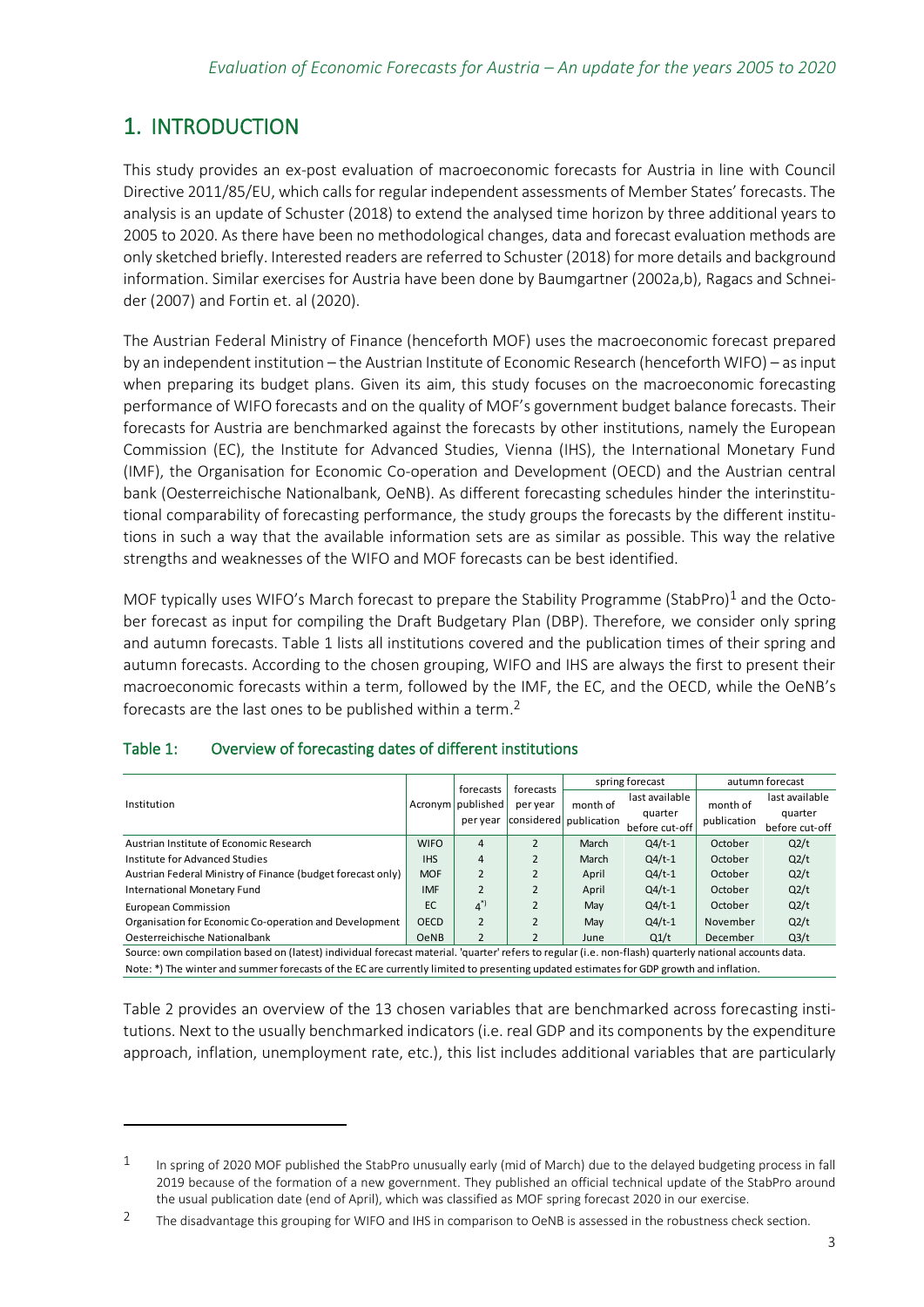relevant as inputs for fiscal forecasts (nominal GDP, employment, compensation of employees, gross operating surplus).

| Variable                                                                                                                                                                                                                                                                                                                                                                                                                                                                                                                                                                                                                                                                                                                                                                                                                                                                                                          | Measure                                  | Institutions              |                  |                           |                     |                    |                                  |                   |  |  |  |  |
|-------------------------------------------------------------------------------------------------------------------------------------------------------------------------------------------------------------------------------------------------------------------------------------------------------------------------------------------------------------------------------------------------------------------------------------------------------------------------------------------------------------------------------------------------------------------------------------------------------------------------------------------------------------------------------------------------------------------------------------------------------------------------------------------------------------------------------------------------------------------------------------------------------------------|------------------------------------------|---------------------------|------------------|---------------------------|---------------------|--------------------|----------------------------------|-------------------|--|--|--|--|
|                                                                                                                                                                                                                                                                                                                                                                                                                                                                                                                                                                                                                                                                                                                                                                                                                                                                                                                   |                                          | EC                        | <b>IHS</b>       | IMF                       | <b>MOF</b>          | OeNB               | OECD                             | <b>WIFO</b>       |  |  |  |  |
| GDP, real                                                                                                                                                                                                                                                                                                                                                                                                                                                                                                                                                                                                                                                                                                                                                                                                                                                                                                         | annual growth rate                       | <b>NSA</b>                | <b>NSA</b>       | <b>NSA</b>                | $\pmb{\mathsf{x}}$  | <b>SCA</b>         | <b>SCA</b>                       | <b>NSA</b>        |  |  |  |  |
| private consumption, real                                                                                                                                                                                                                                                                                                                                                                                                                                                                                                                                                                                                                                                                                                                                                                                                                                                                                         | annual growth rate                       | <b>NSA</b>                | <b>NSA</b>       | X                         | X                   | <b>SCA</b>         | <b>SCA</b>                       | <b>NSA</b>        |  |  |  |  |
| public consumption, real                                                                                                                                                                                                                                                                                                                                                                                                                                                                                                                                                                                                                                                                                                                                                                                                                                                                                          | annual growth rate                       | <b>NSA</b>                | <b>NSA</b>       | X                         | $\pmb{\mathsf{x}}$  | <b>SCA</b>         | <b>SCA</b>                       | <b>NSA</b>        |  |  |  |  |
| investment, real                                                                                                                                                                                                                                                                                                                                                                                                                                                                                                                                                                                                                                                                                                                                                                                                                                                                                                  | annual growth rate                       | NSA, GFCF                 | NSA, GCF         | X                         | $\pmb{\times}$      |                    | SCA, GFCF SCA, GFCF NSA, GFCF    |                   |  |  |  |  |
| exports (goods and services), real                                                                                                                                                                                                                                                                                                                                                                                                                                                                                                                                                                                                                                                                                                                                                                                                                                                                                | annual growth rate                       | <b>NSA</b>                | <b>NSA</b>       | $NSA^{3}$                 | X                   | <b>SCA</b>         | <b>SCA</b>                       | <b>NSA</b>        |  |  |  |  |
| imports (goods and services), real                                                                                                                                                                                                                                                                                                                                                                                                                                                                                                                                                                                                                                                                                                                                                                                                                                                                                | annual growth rate                       | <b>NSA</b>                | <b>NSA</b>       | $NSA^{3}$                 | X                   | <b>SCA</b>         | <b>SCA</b>                       | <b>NSA</b>        |  |  |  |  |
| GDP, nominal                                                                                                                                                                                                                                                                                                                                                                                                                                                                                                                                                                                                                                                                                                                                                                                                                                                                                                      | annual growth rate                       | <b>NSA</b>                | <b>NSA</b>       | <b>NSA</b>                | $\pmb{\times}$      | <b>SCA</b>         | <b>SCA</b>                       | <b>NSA</b>        |  |  |  |  |
| compensation of employees                                                                                                                                                                                                                                                                                                                                                                                                                                                                                                                                                                                                                                                                                                                                                                                                                                                                                         | annual growth rate                       | NSA <sup>1</sup>          | <b>NSA</b>       | X                         | $\pmb{\times}$      | <b>SCA</b>         | X                                | <b>NSA</b>        |  |  |  |  |
| gross operating surplus (and mixed income)                                                                                                                                                                                                                                                                                                                                                                                                                                                                                                                                                                                                                                                                                                                                                                                                                                                                        | annual growth rate                       | NSA <sup>2</sup>          | <b>NSA</b>       | X                         | X                   | <b>SCA</b>         | X                                | <b>NSA</b>        |  |  |  |  |
| inflation                                                                                                                                                                                                                                                                                                                                                                                                                                                                                                                                                                                                                                                                                                                                                                                                                                                                                                         | annual growth rate<br>annual growth rate | <b>HICP</b><br><b>LNN</b> | <b>CPI</b><br>HV | <b>HICP</b>               | X<br>$\pmb{\times}$ | <b>HICP</b><br>LEN | <b>HICP</b><br>LFSE <sup>6</sup> | <b>HICP</b><br>HV |  |  |  |  |
| employment                                                                                                                                                                                                                                                                                                                                                                                                                                                                                                                                                                                                                                                                                                                                                                                                                                                                                                        | annual level (in % of LF)                | LFSU                      | LFSU             | LFSE <sup>4</sup><br>LFSU |                     | LFSU               |                                  | LFSU              |  |  |  |  |
| unemployment rate                                                                                                                                                                                                                                                                                                                                                                                                                                                                                                                                                                                                                                                                                                                                                                                                                                                                                                 |                                          |                           |                  |                           | $\pmb{\times}$      |                    | LFSU <sup>6</sup>                |                   |  |  |  |  |
| (general) government budget balance<br>Source: own compilation based on individual forecast material.                                                                                                                                                                                                                                                                                                                                                                                                                                                                                                                                                                                                                                                                                                                                                                                                             | annual level (in % of GDP)               | <b>NSA</b>                | <b>NSA</b>       | <b>NSA</b>                | NSA <sup>5</sup>    | <b>NSA</b>         | <b>NSA</b>                       | <b>NSA</b>        |  |  |  |  |
| Notes: x: not available, LF: labour force, SCA: seasonally and calendar adjusted (for OeNB only trend-cycle without irregular component), NSA: not seasonally<br>or calendar adjusted, GFCF: gross fixed capital formation, GCF: gross capital formation, HICP: harmonized index of consumer prices, CPI: (national) consumer<br>price index, LFSU: Labour Force Survey; as % of labour force, HV: Main Association of Austrian Social Security Institutions ("Hauptverband"), employees only,<br>LEN: national accounts (domestic concept), employees only, LNN: national accounts (domestic concept), total employment, LFSE: Labour Force Survey<br>(resident concept), 15+, total employment. 1) only since spring 2006 (spring 2007 missing), 2) only since spring 2011, 3) only since autumn 2011, 4) only since<br>autumn 2007, 5) for publication dates see table in appendix, 6) only since spring 2010. |                                          |                           |                  |                           |                     |                    |                                  |                   |  |  |  |  |
| The observation period runs from 2005 to 2020, which allows for a sufficiently complete and consistent                                                                                                                                                                                                                                                                                                                                                                                                                                                                                                                                                                                                                                                                                                                                                                                                            |                                          |                           |                  |                           |                     |                    |                                  |                   |  |  |  |  |
| data set. The evaluation is restricted to current year (t) and year ahead (t+1) forecasts. By default, fore-                                                                                                                                                                                                                                                                                                                                                                                                                                                                                                                                                                                                                                                                                                                                                                                                      |                                          |                           |                  |                           |                     |                    |                                  |                   |  |  |  |  |
| cast errors are computed by using first available realisations as reference data. The initial realisations as                                                                                                                                                                                                                                                                                                                                                                                                                                                                                                                                                                                                                                                                                                                                                                                                     |                                          |                           |                  |                           |                     |                    |                                  |                   |  |  |  |  |
| published by the Austrian statistical agency, Statistics Austria (STAT), are typically available after the first                                                                                                                                                                                                                                                                                                                                                                                                                                                                                                                                                                                                                                                                                                                                                                                                  |                                          |                           |                  |                           |                     |                    |                                  |                   |  |  |  |  |
| quarter of the following year.                                                                                                                                                                                                                                                                                                                                                                                                                                                                                                                                                                                                                                                                                                                                                                                                                                                                                    |                                          |                           |                  |                           |                     |                    |                                  |                   |  |  |  |  |
|                                                                                                                                                                                                                                                                                                                                                                                                                                                                                                                                                                                                                                                                                                                                                                                                                                                                                                                   |                                          |                           |                  |                           |                     |                    |                                  |                   |  |  |  |  |
|                                                                                                                                                                                                                                                                                                                                                                                                                                                                                                                                                                                                                                                                                                                                                                                                                                                                                                                   |                                          |                           |                  |                           |                     |                    |                                  |                   |  |  |  |  |
| The study confirms the following main findings of Schuster (2018): First, forecasts by different institutions                                                                                                                                                                                                                                                                                                                                                                                                                                                                                                                                                                                                                                                                                                                                                                                                     |                                          |                           |                  |                           |                     |                    |                                  |                   |  |  |  |  |
| are more correlated with each other than with actual outcomes. Second, forecasts are smoother than                                                                                                                                                                                                                                                                                                                                                                                                                                                                                                                                                                                                                                                                                                                                                                                                                |                                          |                           |                  |                           |                     |                    |                                  |                   |  |  |  |  |
| outcomes, i.e. upswings and downturns tend to be underestimated. Also, without taking 2020 into ac-                                                                                                                                                                                                                                                                                                                                                                                                                                                                                                                                                                                                                                                                                                                                                                                                               |                                          |                           |                  |                           |                     |                    |                                  |                   |  |  |  |  |
| count, the other key findings of Schuster (2018) are still valid: GDP estimates (real and nominal) are un-                                                                                                                                                                                                                                                                                                                                                                                                                                                                                                                                                                                                                                                                                                                                                                                                        |                                          |                           |                  |                           |                     |                    |                                  |                   |  |  |  |  |
|                                                                                                                                                                                                                                                                                                                                                                                                                                                                                                                                                                                                                                                                                                                                                                                                                                                                                                                   |                                          |                           |                  |                           |                     |                    |                                  |                   |  |  |  |  |
| biased, while the same is not necessarily true for its components. Private consumption and investment                                                                                                                                                                                                                                                                                                                                                                                                                                                                                                                                                                                                                                                                                                                                                                                                             |                                          |                           |                  |                           |                     |                    |                                  |                   |  |  |  |  |
| growth tends to be overestimated, while the growth of public consumption and net exports tends to be                                                                                                                                                                                                                                                                                                                                                                                                                                                                                                                                                                                                                                                                                                                                                                                                              |                                          |                           |                  |                           |                     |                    |                                  |                   |  |  |  |  |
| underestimated. For GDP components by the income approach, it was found that compensation of em-                                                                                                                                                                                                                                                                                                                                                                                                                                                                                                                                                                                                                                                                                                                                                                                                                  |                                          |                           |                  |                           |                     |                    |                                  |                   |  |  |  |  |
|                                                                                                                                                                                                                                                                                                                                                                                                                                                                                                                                                                                                                                                                                                                                                                                                                                                                                                                   |                                          |                           |                  |                           |                     |                    |                                  |                   |  |  |  |  |
| ployees was underestimated, while gross operating surplus was overestimated. Last, and probably partly                                                                                                                                                                                                                                                                                                                                                                                                                                                                                                                                                                                                                                                                                                                                                                                                            |                                          |                           |                  |                           |                     |                    |                                  |                   |  |  |  |  |
| related to the general underestimation of employment and compensation of employees, it was found                                                                                                                                                                                                                                                                                                                                                                                                                                                                                                                                                                                                                                                                                                                                                                                                                  |                                          |                           |                  |                           |                     |                    |                                  |                   |  |  |  |  |
| that the budget deficit was significantly overestimated by all institutions.                                                                                                                                                                                                                                                                                                                                                                                                                                                                                                                                                                                                                                                                                                                                                                                                                                      |                                          |                           |                  |                           |                     |                    |                                  |                   |  |  |  |  |
|                                                                                                                                                                                                                                                                                                                                                                                                                                                                                                                                                                                                                                                                                                                                                                                                                                                                                                                   |                                          |                           |                  |                           |                     |                    |                                  |                   |  |  |  |  |
| Taking 2020 into account has sizable consequences for the average forecast errors, even when averaged                                                                                                                                                                                                                                                                                                                                                                                                                                                                                                                                                                                                                                                                                                                                                                                                             |                                          |                           |                  |                           |                     |                    |                                  |                   |  |  |  |  |
| over a period of 15 years, due to the sheer size of the unpredicted economic shock following the COVID-                                                                                                                                                                                                                                                                                                                                                                                                                                                                                                                                                                                                                                                                                                                                                                                                           |                                          |                           |                  |                           |                     |                    |                                  |                   |  |  |  |  |
| 19 pandemic. The forecasting performance of all institutions was affected. The average overestimation                                                                                                                                                                                                                                                                                                                                                                                                                                                                                                                                                                                                                                                                                                                                                                                                             |                                          |                           |                  |                           |                     |                    |                                  |                   |  |  |  |  |
|                                                                                                                                                                                                                                                                                                                                                                                                                                                                                                                                                                                                                                                                                                                                                                                                                                                                                                                   |                                          |                           |                  |                           |                     |                    |                                  |                   |  |  |  |  |
| of the yearly real GDP growth rate increases from 0.09 to 0.35 just by including 2020. Likewise, the aver-                                                                                                                                                                                                                                                                                                                                                                                                                                                                                                                                                                                                                                                                                                                                                                                                        |                                          |                           |                  |                           |                     |                    |                                  |                   |  |  |  |  |
| age root mean squared error (RMSE) increases from 1.14 to 1.84. The tendency that private consumption                                                                                                                                                                                                                                                                                                                                                                                                                                                                                                                                                                                                                                                                                                                                                                                                             |                                          |                           |                  |                           |                     |                    |                                  |                   |  |  |  |  |
| is overestimated increases if 2020 is included. On the other hand, the significant underestimation of com-                                                                                                                                                                                                                                                                                                                                                                                                                                                                                                                                                                                                                                                                                                                                                                                                        |                                          |                           |                  |                           |                     |                    |                                  |                   |  |  |  |  |
| pensation of employees and the government budget balance vanishes once the year 2020 is included in                                                                                                                                                                                                                                                                                                                                                                                                                                                                                                                                                                                                                                                                                                                                                                                                               |                                          |                           |                  |                           |                     |                    |                                  |                   |  |  |  |  |
|                                                                                                                                                                                                                                                                                                                                                                                                                                                                                                                                                                                                                                                                                                                                                                                                                                                                                                                   |                                          |                           |                  |                           |                     |                    |                                  |                   |  |  |  |  |
| the analysis. These changes are much less pronounced when looking at the median bias (MDB) and the                                                                                                                                                                                                                                                                                                                                                                                                                                                                                                                                                                                                                                                                                                                                                                                                                |                                          |                           |                  |                           |                     |                    |                                  |                   |  |  |  |  |
| root median squared error (RMDSE).                                                                                                                                                                                                                                                                                                                                                                                                                                                                                                                                                                                                                                                                                                                                                                                                                                                                                |                                          |                           |                  |                           |                     |                    |                                  |                   |  |  |  |  |
|                                                                                                                                                                                                                                                                                                                                                                                                                                                                                                                                                                                                                                                                                                                                                                                                                                                                                                                   |                                          |                           |                  |                           |                     |                    |                                  |                   |  |  |  |  |
| The interpretation of forecast errors including 2020 requires some additional qualifying comments. First,                                                                                                                                                                                                                                                                                                                                                                                                                                                                                                                                                                                                                                                                                                                                                                                                         |                                          |                           |                  |                           |                     |                    |                                  |                   |  |  |  |  |
|                                                                                                                                                                                                                                                                                                                                                                                                                                                                                                                                                                                                                                                                                                                                                                                                                                                                                                                   |                                          |                           |                  |                           |                     |                    |                                  |                   |  |  |  |  |
| while all institutions' forecasting performance suffered - and the study's focus is more on relative than                                                                                                                                                                                                                                                                                                                                                                                                                                                                                                                                                                                                                                                                                                                                                                                                         |                                          |                           |                  |                           |                     |                    |                                  |                   |  |  |  |  |
| absolute forecast errors - this is still more the case for some institutions than for others. In particular,                                                                                                                                                                                                                                                                                                                                                                                                                                                                                                                                                                                                                                                                                                                                                                                                      |                                          |                           |                  |                           |                     |                    |                                  |                   |  |  |  |  |

#### <span id="page-7-0"></span>Table 2: Overview of forecasted variables and definitions used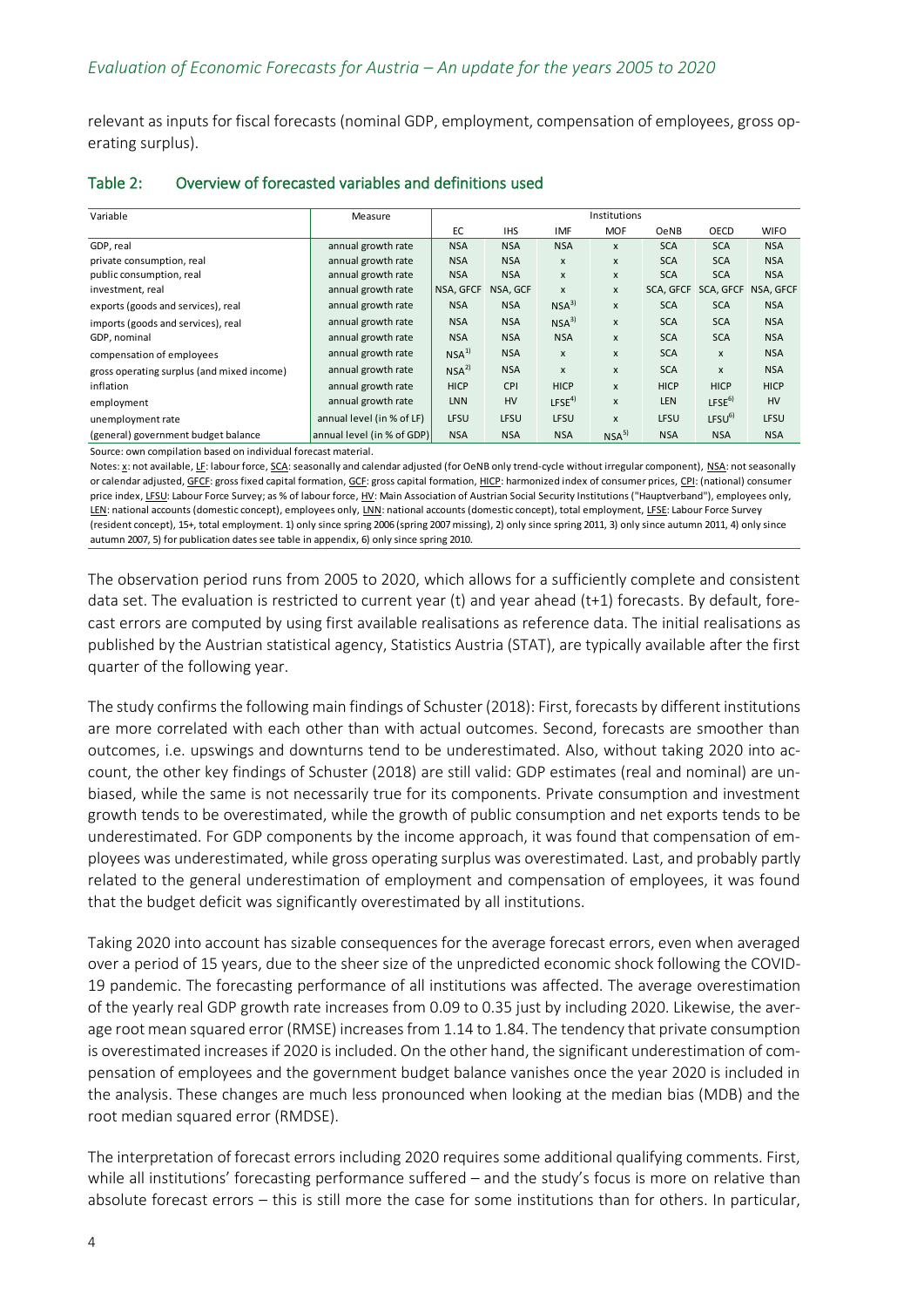the information disadvantage of WIFO and (to a slightly larger extend<sup>3</sup>) IHS, who were the first to publish in the spring 2020 forecasting term, was much more severe than in normal times, which is reflected in a larger increase in overall current year forecast errors, e.g. for real GDP. Second, due to the grave uncertainty some institutions only published a reduced forecast in spring 2020 in terms of forecasting horizon and/or set of variables. Again, this was particularly the case with WIFO and IHS. Due to the methodological set-up, this tends to improve their average forecasting performance in relative terms for the omitted variables.<sup>4</sup> Third, the inclusion of 2020 renders the bias (calculated by using the arithmetic mean) less informative. For example, the fact that the government budget balance is now found to be not significantly biased anymore is not the result of an improvement in the quality of the forecasts but solely due to two unrelated errors cancelling each other out. This calls for a stronger emphasis on the median bias (MDB) in the interpretation. These issues must be kept in mind, which is why the robustness check excluding 2020 is not just presented in the robustness check section but is already contrasted with the default setting in the main results section whenever necessary.

In terms of error persistence, it is found that autocorrelation of forecast errors is hardly an issue (except for public consumption). In comparison with other institutions' forecasts, same-signed bias is not more pronounced in WIFO and MOF forecasts. With a tolerance level of one standard deviation neither WIFO nor MOF produced a single episode of same-signed biased forecasts.

The next section reports the main results in greater detail. Forecast errors are checked in terms of bias, precision, and persistency. In addition, the robustness of the results is reported. Detailed information from the robustness checks (tables and figures) are presented in the appendix.

# <span id="page-8-0"></span>2. RESULTS

## Forecast errors by variable and institution

The observation period 2005–2020 was characterised by the following business cycle pattern. Growth of real GDP was strong until 2008, before the economy was hit by the ramifications of the global financial crisis, which in 2009 led to a drop in real GDP which then was the biggest since the Second World War. After a swift recovery in the following two years, economic growth remained weak before gaining momentum until the COVID-19 pandemic resulted in an unprecedented economic contraction in 2020, which dwarfed the downturn due to the financial crisis. [Figure 2](#page-10-0) plots the development of the 13 selected economic indicators based on first and revised data versus the averaged forecasts. As the projections by WIFO (all variables but government budget balance) and MOF (government budget balance only) are at the core of this study, their forecasts are always plotted against the unweighted averages over provided by all institutions. The main observations that can be made from [Figure 2](#page-10-0) are that forecasts are more correlated amongst themselves than compared to actual outcomes and that upswings and downturns tend to be underestimated. These findings and their causes are discussed in more detail in Schuster (2018).

[Figure 1](#page-9-0) shows the forecast error measures (pooled over all forecasts per institution) for all variables provided by WIFO (and MOF for government budget balance) and all institutions combined. The forecasts of almost all variables are biased in the same direction and to a comparable magnitude when comparing

<sup>&</sup>lt;sup>3</sup> While the regular March forecast by IHS was classified as spring forecast, WIFO prepared an additional, updated forecast mid of April, which served as basis for the official technical update of the Stability Programme by MOF. We classified the updated April forecast by WIFO as their spring forecast.

<sup>4</sup> WIFO published forecasts for real and nominal GDP, real private consumption, inflation, employment, unemployment, and the government budget balance. IHS restricted its forecast to real GDP, inflation, employment, and the government budget balance and omitted a next year forecast altogether. The latter will probably improve their average t+1-forecast errors, once 2021 is included in the evaluation period.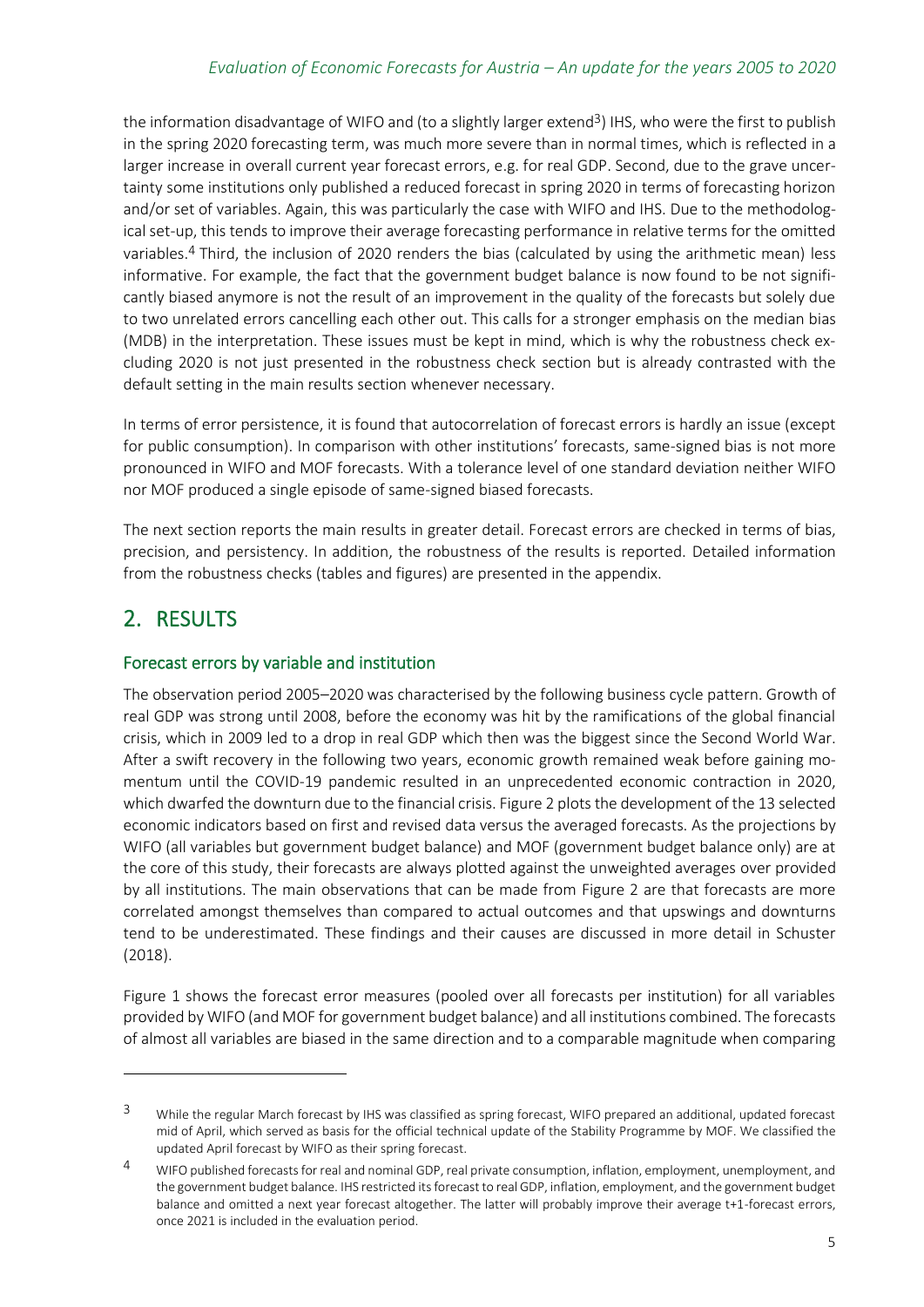WIFO (and MOF) forecasts with the other institutions' forecasts. The largest bias is observed for imports and exports. However, when normalising by the standard deviation ("standardised errors"), we find the largest bias for public consumption. WIFO has marginally higher RMSE compared to the average of the other institutions for most of the variables. However, this is mainly due to WIFO (and IHS) being most affected due to their publishing at the earliest date within a publication term (see robustness section).

[Table 3](#page-11-0) provides a more detailed overview of the forecast errors reported for all individual institutions, and additionally split by forecast for t and t+1. In particular, the table contains the bias including the results of the corresponding t-test, the median bias (MDB), the root mean squared error (RMSE) and the root median squared error (RMDSE) for all institutions and the naïve forecast that always uses the last available realisation as predictor. The forecasting performance of the different institutions cannot be ranked in general but only for individual indicators. For instance, WIFO had comparatively small errors when predicting inflation, unemployment, investment and compensation of employees and comparatively large errors when forecasting imports and exports. The general government budget balance is the only variable that is directly forecasted by MOF. All forecasts are significantly negatively biased for the current year, meaning that the budget deficit was systematically overestimated by all institutions. The same is true for forecasts for the next year if 2020 is neglected. The unexpected COVID-19-related expansion of the budget deficit in 2020 implies a sizable underestimation of the budget balance of all institutions that cancels out the fundamental overestimation for t+1 once 2020 is included in the analysis. Interestingly, MOF has the most precise forecast (in terms of RMSE) until 2019 [\(Figure 5\)](#page-23-0). Once 2020 is included, MOF's forecast performance suffers the most. However, this is not due to MOF's forecasts for 2020 being comparably more off than the forecasts of the other institutions but related to the fact that in the overall time span 2005 to 2020 there are fewer observations for MOF, which gives the errors done when forecasting the budget balance 2020 a relative higher weight.<sup>5</sup>



#### <span id="page-9-0"></span>Figure 1: Standardised and non-standardised forecast errors



publ. cons.

GDP priv. cons.

0.0 1.0 2.0 3.0 4.0 5.0 6.0



#### **RMSE, standardised**

GDP<br>nom. comp. empl. gross oper. surplus

**RMSE, non-standardised**

inflation empl. unempl. rate govern. balance

exports imports



Source: own calculations. For all variables, the WIFO forecast errors are plotted except for government budget balance (MOF).

 $W$ IFO/MOF all (average

<sup>5</sup> This highlights the difficulty of comparing forecast errors between institutions with different number of observations.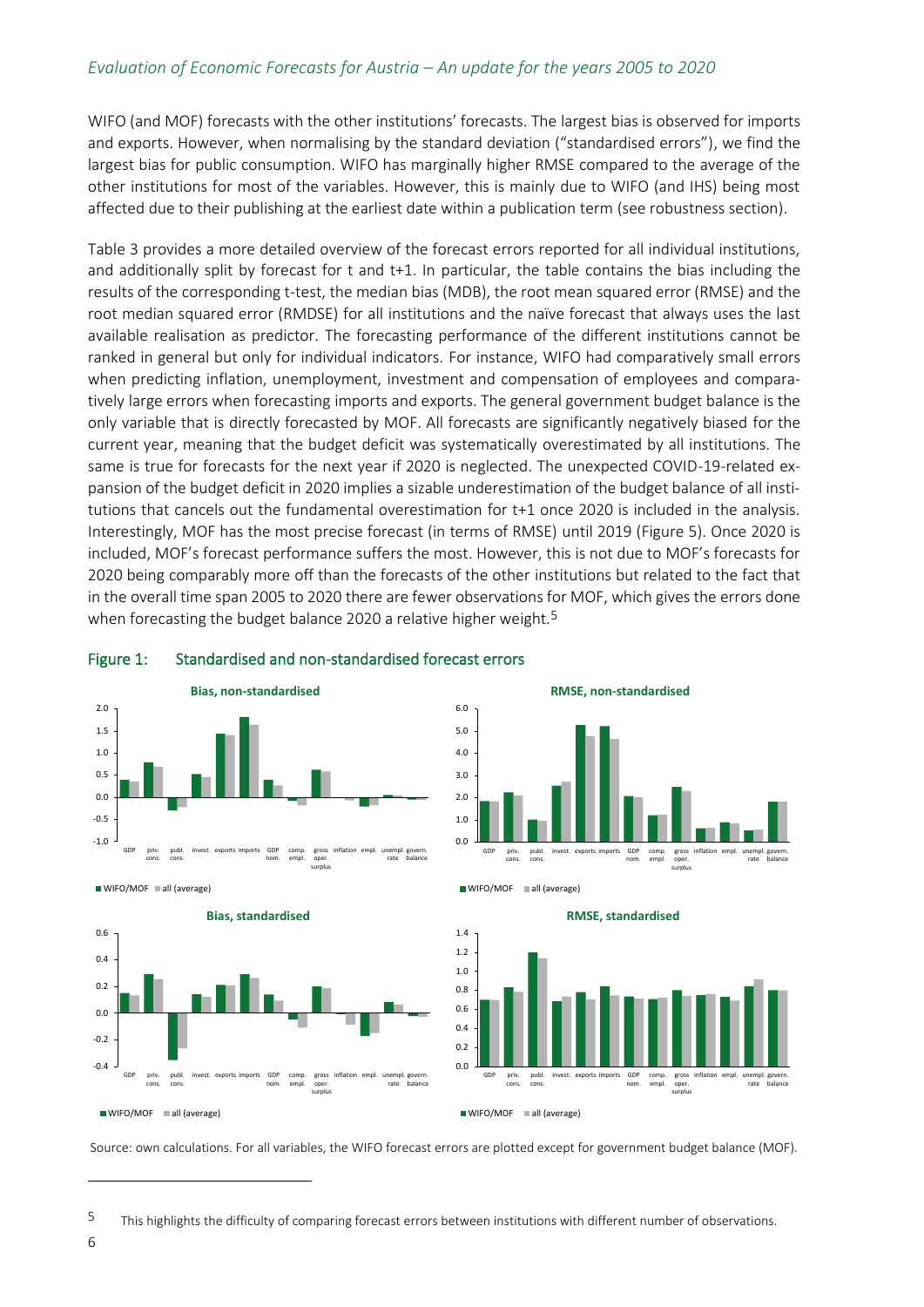

<span id="page-10-0"></span>Figure 2: Forecasts and data realisations for the years 2005 to 2020

2005 2006 2007 2008 2009 2010 2011 2012 2013 2014 2015 2016 2017 2018 2019 2020

all (span) **initial realisation** MOF **initial realisation**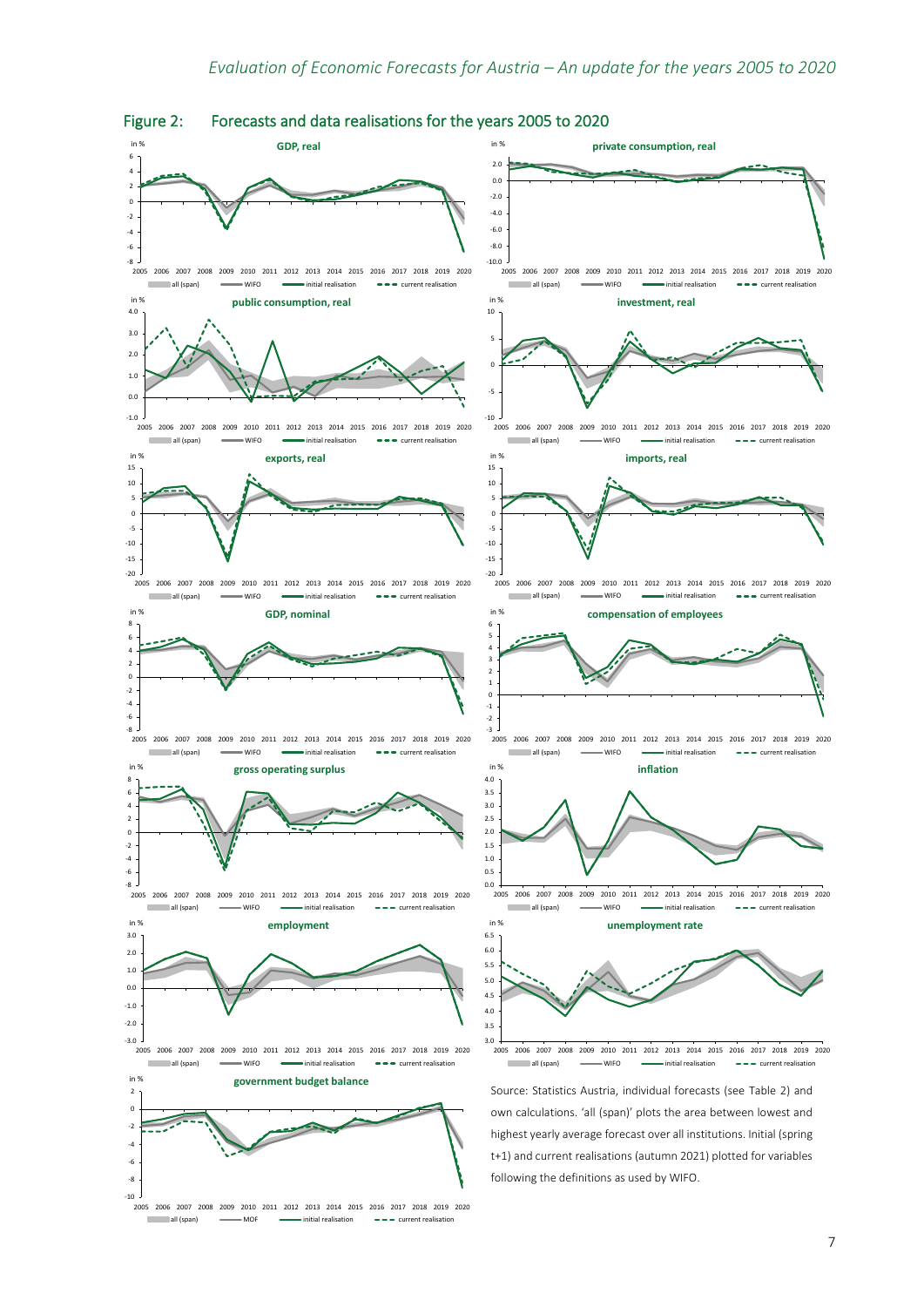| GDP, real            |         | Total                           |                       |              |                      |         | t                    |                       |              |                      |         | $t+1$                             |                    |              |                      |
|----------------------|---------|---------------------------------|-----------------------|--------------|----------------------|---------|----------------------|-----------------------|--------------|----------------------|---------|-----------------------------------|--------------------|--------------|----------------------|
|                      | N       | Bias [p-value]                  | <b>MDB</b>            |              | RMSE RMDSE           | Ν       | Bias [p-value]       | <b>MDB</b>            |              | RMSE RMDSE           | N       | Bias [p-value]                    | <b>MDB</b>         |              | RMSE RMDSE           |
| EC                   | 64      | $0.32$ $[0.16]$                 | $-0.05$               | 1.82         | 0.51                 | 32      | $-0.06$ [0.46]       | $-0.08$               | 0.48         | 0.22                 | 32      | $0.71$ $[0.11]$                   | 0.39               | 2.53         | 1.09                 |
| <b>IHS</b>           | 64      | $0.45$ [0.06*]                  | 0.02                  | 1.94         | 0.60                 | 32      | $0.11$ [0.52]        | $-0.06$               | 0.93         | 0.20                 | 32      | $0.79$ [0.08*]                    | 0.44               | 2.58         | 1.11                 |
| IMF                  | 64      | $0.33$ [0.16]                   | 0.07                  | 1.88         | 0.61                 | 32      | $-0.06$ [0.54]       | 0.01                  | 0.53         | 0.30                 | 32      | $0.72$ [0.12]                     | 0.50               | 2.61         | 1.19                 |
| OeNB                 | 64      | $0.32$ [0.14]                   | 0.00                  | 1.75         | 0.47                 | 32      | $-0.05$ [0.44]       | $-0.03$               | 0.38         | 0.11                 | 32      | $0.70$ [0.11]                     | 0.41               | 2.45         | 0.99                 |
| OECD                 | 64      | $0.29$ [0.19]                   | $-0.00$               | 1.78         | 0.44                 | 32      | $-0.10$ [0.22]       | $-0.06$               | 0.44         | 0.11                 | 32      | $0.69$ [0.12]                     | 0.30               | 2.47         | 1.01                 |
| <b>WIFO</b>          | 64      | $0.40$ $[0.08*$                 | 0.09                  | 1.84         | 0.58                 | 32      | $0.08$ [0.40]        | 0.06                  | 0.55         | 0.25                 | 32      | $0.71$ [0.11]                     | 0.37               | 2.54         | 0.91                 |
| Naive                | 64      | $0.51$ [0.21]                   | $-0.09$               | 3.27         | 1.23                 | 32      | $0.54$ [0.31]        | 0.00                  | 2.94         | 1.20                 | 32      | $0.48$ [0.45]                     | $-0.36$            | 3.56         | 1.26                 |
| Average              |         | 0.35                            | 0.02                  | 1.84         | 0.53                 |         | $-0.01$              | $-0.03$               | 0.55         | 0.20                 |         | 0.72                              | 0.40               | 2.53         | 1.05                 |
| private consumption, |         | Total                           |                       |              |                      |         | t                    |                       |              |                      |         | $t+1$                             |                    |              |                      |
| real                 | N       | Bias [p-value]                  | <b>MDB</b>            | RMSE         | <b>RMDSE</b>         | N       | Bias [p-value]       | <b>MDB</b>            | RMSE         | <b>RMDSE</b>         | N       | Bias [p-value]                    | <b>MDB</b>         | RMSE         | <b>RMDSE</b>         |
| EC                   | 64      | $0.68$ [ $0.01***$ ]            | 0.20                  | 2.13         | 0.30                 | 32      | $0.35$ [0.04**]      | 0.17                  | 0.98         | 0.20                 | 32      | $1.01$ $[0.04**]$                 | 0.55               | 2.85         | 0.58                 |
| IHS                  | 63      | $0.70$ [ $0.01***$ ]            | 0.35                  | 2.08         | 0.40                 | 31      | $0.33$ [ $0.01***$ ] | 0.26                  | 0.70         | 0.28                 | 32      | $1.06$ [0.03**]                   | 0.48               | 2.83         | 0.62                 |
| <b>OeNB</b>          | 64      | $0.61$ [0.01**]                 | 0.26                  | 2.02         | 0.37                 | 32      | $0.23$ [0.08*]       | 0.12                  | 0.75         | 0.19                 | 32      | $0.99$ [0.04**]                   | 0.46               | 2.76         | 0.51                 |
| OECD                 | 64      | $0.67$ [0.01***]                | 0.29                  | 2.08         | 0.37                 | 32      | $0.27$ [0.03**]      | 0.11                  | 0.73         | 0.20                 | 32      | $1.07$ [0.03**]                   | 0.45               | 2.85         | 0.53                 |
| <b>WIFO</b>          | 64      | $0.79$ $[0.00***]$              | 0.29                  | 2.24         | 0.36                 | 32      | $0.50$ [0.03**]      | 0.15                  | 1.32         | 0.20                 | 32      | $1.08$ [0.03**]                   | 0.49               | 2.88         | 0.58                 |
| Naive                | 64      | $0.69$ [0.05*]                  | 0.04                  | 2.83         | 0.39                 | 32      | $0.69$ [0.16]        | 0.13                  | 2.78         | 0.39                 | 32      | $0.69$ [0.18]                     | $-0.06$            | 2.87         | 0.43                 |
| Average              |         | 0.69                            | 0.28                  | 2.11         | 0.36                 |         | 0.34                 | 0.16                  | 0.90         | 0.22                 |         | 1.04                              | 0.49               | 2.83         | 0.56                 |
| public consumption,  |         | Total                           |                       |              |                      |         | t                    |                       |              |                      |         | $t+1$                             |                    |              |                      |
| real                 | N       | Bias [p-value]                  | <b>MDB</b>            | RMSE         | <b>RMDSE</b>         | Ν       | Bias [p-value]       | <b>MDB</b>            | RMSE         | <b>RMDSE</b>         | Ν       | Bias [p-value]                    | <b>MDB</b>         | RMSE         | <b>RMDSE</b>         |
| ЕC                   | 64      | $-0.06$ [0.60]                  | $-0.01$               | 0.91         | 0.70                 | 32      | $0.10$ [0.53]        | 0.03                  | 0.87         | 0.63                 | 32      | $-0.22$ [0.20]                    | $-0.19$            | 0.95         | 0.74                 |
| <b>IHS</b>           | 63      | $-0.42$ [0.00***]               | $-0.42$               | 1.05         | 0.72                 | 31      | $-0.23$ [0.16]       | $-0.33$               | 0.92         | 0.64                 | 32      | $-0.60$ [0.00***]                 | $-0.67$            | 1.16         | 0.87                 |
| OeNB                 | 64      | $-0.07$ $[0.48]$                | $-0.06$               | 0.81         | 0.49                 | 32      | $-0.10$ $[0.48]$     | $-0.18$               | 0.75         | 0.48                 | 32      | $-0.05$ [0.76]                    | 0.16               | 0.87         | 0.55                 |
| OECD                 | 64      | $-0.27$ [0.04**]                | $-0.18$               | 1.03         | 0.59                 | 32      | $-0.07$ [0.63]       | $-0.07$               | 0.77         | 0.40                 | 32      | $-0.47$ [0.03**]                  | $-0.55$            | 1.24         | 0.74                 |
| <b>WIFO</b>          | 63      | $-0.30$ $[0.02**]$              | $-0.27$               | 1.02         | 0.69                 | 31      | $-0.12$ [0.42]       | $-0.21$               | 0.83         | 0.62                 | 32      | $-0.47$ [0.02**]                  | $-0.36$            | 1.17         | 0.79                 |
| Naive                | 64      | $-0.03$ [0.83]                  | $-0.17$               | 1.25         | 0.86                 | 32      | $-0.03$ [0.91]       | $-0.17$               | 1.27         | 0.76                 | 32      | $-0.04$ [0.86]                    | $-0.32$            | 1.23         | 1.12                 |
| Average              |         | $-0.22$                         | $-0.19$               | 0.96         | 0.64                 |         | $-0.08$              | $-0.15$               | 0.83         | 0.56                 |         | $-0.36$                           | $-0.32$            | 1.08         | 0.74                 |
|                      |         |                                 |                       |              |                      |         |                      |                       |              |                      |         |                                   |                    |              |                      |
| investment, real     |         | Total                           |                       |              |                      |         | $\ddagger$           |                       |              |                      |         | $t+1$                             |                    |              |                      |
| EC                   | N<br>64 | Bias [p-value]<br>$0.32$ [0.32] | <b>MDB</b><br>$-0.00$ | RMSE<br>2.57 | <b>RMDSE</b><br>1.38 | Ν<br>32 | Bias [p-value]       | <b>MDB</b><br>$-0.03$ | RMSE<br>1.49 | <b>RMDSE</b><br>0.58 | N<br>32 | Bias [p-value]<br>$0.96$ $[0.10]$ | <b>MDB</b><br>0.53 | RMSE<br>3.31 | <b>RMDSE</b><br>1.83 |
|                      |         |                                 |                       |              |                      |         | $-0.32$ [0.24]       |                       |              |                      |         |                                   |                    |              |                      |
| <b>IHS</b>           | 63      | $0.63$ [0.20]                   | $-0.02$               | 3.82         | 1.60                 | 31      | $0.11$ [0.79]        | $-0.02$               | 2.29         | 1.20                 | 32      | $1.13$ [0.20]                     | 0.13               | 4.87         | 2.83                 |
| OeNB                 | 64      | $0.38$ [0.20]                   | 0.11                  | 2.37         | 1.40                 | 32      | $-0.19$ [0.42]       | 0.11                  | 1.29         | 0.67                 | 32      | $0.94$ [0.08*]                    | 0.24               | 3.10         | 2.07                 |
| OECD                 | 64      | $0.44$ [0.13]                   | $-0.04$               | 2.31         | 1.23                 | 32      | $-0.40$ $[0.10*]$    | $-0.08$               | 1.37         | 1.02                 | 32      | 1.29 $[0.01**]$                   | 0.63               | 2.96         | 1.56                 |
| <b>WIFO</b>          | 63      | $0.52$ [0.10]                   | 0.09                  | 2.54         | 1.40                 | 31      | $0.07$ [0.76]        | 0.02                  | 1.28         | 0.52                 | 32      | $0.96$ [0.10]                     | 0.99               | 3.34         | 1.88                 |
| Naive                | 64      | $0.59$ [0.37]                   | 0.24                  | 5.13         | 2.94                 | 32      | $0.54$ [0.49]        | 0.15                  | 4.39         | 2.90                 | 32      | $0.63$ [0.55]                     | 0.45               | 5.77         | 3.08                 |
| Average              |         | 0.46                            | 0.03                  | 2.72         | 1.40                 |         | $-0.14$              | $-0.00$               | 1.54         | 0.80                 |         | 1.06                              | 0.50               | 3.51         | 2.04                 |
| exports, real        |         | Total                           |                       |              |                      |         | t                    |                       |              |                      |         | $t+1$                             |                    |              |                      |
|                      | N       | Bias [p-value]                  | MDB                   |              | RMSE RMDSE           | Ν       | Bias [p-value]       | <b>MDB</b>            |              | RMSE RMDSE           | Ν       | Bias [p-value]                    | <b>MDB</b>         | RMSE         | <b>RMDSE</b>         |
| EC                   | 64      | $1.12$ [0.08*]                  | 0.47                  | 5.11         | 2.00                 | 32      | $-0.02$ [0.96]       | 0.12                  | 2.21         | 1.10                 | 32      | $2.26$ [0.06*]                    | 1.87               | 6.88         | 2.82                 |
| <b>IHS</b>           | 63      | 1.57 $[0.02**]$                 | 1.09                  | 5.31         | 2.30                 | 31      | $0.48$ [0.30]        | 0.81                  | 2.50         | 1.32                 | 32      | $2.63$ [0.03**]                   | 2.28               | 7.04         | 3.04                 |
| IMF                  | 34      | $1.33$ [0.03**]                 | 0.93                  | 3.63         | 1.30                 | 17      | $0.10$ [0.74]        | 0.54                  | 1.25         | 0.93                 | 17      | $2.56$ [0.03**]                   | 2.92               | 4.98         | 3.02                 |
| <b>OeNB</b>          | 64      | $1.44$ [0.01***]                | 0.61                  | 4.51         | 1.51                 | 32      | $0.49$ [0.17]        | 0.38                  | 2.00         | 0.91                 | 32      | $2.39$ [0.02**]                   | 1.54               | 6.06         | 2.37                 |
| OECD                 | 64      | $1.55$ [0.01***]                | 0.77                  | 4.71         | 1.44                 | 32      | $0.11$ [0.72]        | 0.29                  | 1.71         | 0.91                 | 32      | $2.98$ [0.01***]                  | 1.87               | 6.44         | 2.54                 |
| <b>WIFO</b>          | 63      | $1.43$ [0.03**]                 | 0.97                  | 5.28         | 1.96                 | 31      | $0.54$ [0.27]        | 0.37                  | 2.66         | 1.16                 | 32      | $2.30$ [0.06*]                    | 1.71               | 6.93         | 2.95                 |
| Naive                | 64      | 1.16 [0.34]                     | 0.34                  | 9.67         | 4.02                 | 32      | $1.21$ [0.46]        | 0.91                  | 9.16         | 3.96                 | 32      | 1.10 [0.55]                       | 0.16               | 10.15        | 4.72                 |
| Average              |         | 1.41                            | 0.80                  | 4.76         | 1.75                 |         | 0.28                 | 0.42                  | 2.06         | 1.05                 |         | 2.52                              | 2.03               | 6.39         | 2.79                 |
| imports, real        |         | Total                           |                       |              |                      |         | $\ddagger$           |                       |              |                      |         | $t+1$                             |                    |              |                      |
|                      | N       | Bias [p-value]                  | <b>MDB</b>            | RMSE         | <b>RMDSE</b>         | Ν       | Bias [p-value]       | <b>MDB</b>            |              | RMSE RMDSE           | Ν       | Bias [p-value]                    | <b>MDB</b>         |              | RMSE RMDSE           |
| EC                   | 64      | $1.41$ [0.02**]                 | 0.50                  | 5.02         | 1.60                 | 32      | $0.28$ [0.53]        | 0.19                  | 2.48         | 0.97                 | 32      | $2.55$ [0.03**]                   | 0.97               | 6.66         | 2.91                 |
| ihs                  | 63      | $1.86$ [0.00***]                | 0.80                  | 5.17         | 2.13                 | 31      | $0.82$ [0.08*]       | 0.50                  | 2.64         | 1.48                 | 32      | $2.87$ [0.01**]                   | 2.05               | 6.77         | 3.13                 |
| IMF                  | 34      | $1.52$ [0.01**]                 | 0.74                  | 3.65         | 1.59                 | 17      | $0.07$ [0.84]        | 0.18                  | 1.38         | 0.58                 | 17      | 2.97 [0.01***]                    | 2.60               | 4.98         | 3.08                 |
| OeNB                 | 64      | $1.48$ [0.00***]                | 0.76                  | 4.27         | 1.24                 | 32      | $0.41$ [0.27]        | 0.29                  | 2.08         | 0.82                 | 32      | $2.54$ [0.01***]                  | 1.16               | 5.67         | 2.13                 |
| OECD                 | 64      | $1.77$ [0.00***]                | 0.76                  | 4.51         | 1.69                 | 32      | $0.32$ [0.39]        | 0.30                  | 2.02         | 1.11                 | 32      | 3.23 $[0.00***]$                  | 2.01               | 6.04         | 2.32                 |
| <b>WIFO</b>          | 63      | $1.82$ [0.00***]                | 0.90                  | 5.23         | 1.88                 | 31      | $0.89$ [0.10]        | 0.45                  | 3.03         | 1.00                 | 32      | 2.71 [0.02**]                     | 1.31               | 6.71         | 2.91                 |
| Naive                | 64      | $1.06$ [0.35]                   | 0.45                  | 8.90         | 3.27                 | 32      | $1.05$ [0.49]        | 0.88                  | 8.47         | 2.75                 | 32      | $1.07$ [0.53]                     | 0.03               | 9.32         | 4.28                 |
| Average              |         | 1.64                            | 0.74                  | 4.64         | 1.69                 |         | 0.46                 | 0.32                  | 2.27         | 0.99                 |         | 2.81                              | 1.68               | 6.14         | 2.75                 |
| GDP, nominal         |         | Total                           |                       |              |                      |         | t                    |                       |              |                      |         | $t+1$                             |                    |              |                      |
|                      | N       | Bias [p-value]                  | MDB                   |              | RMSE RMDSE           | Ν       | Bias [p-value]       | <b>MDB</b>            |              | RMSE RMDSE           | Ν       | Bias [p-value]                    | <b>MDB</b>         |              | RMSE RMDSE           |
| EC                   | 64      | $0.23$ $[0.38]$                 | $-0.05$               | 2.02         | 0.63                 | 32      | $-0.12$ [0.32]       | $-0.11$               | 0.70         | 0.39                 | 32      | $0.57$ [0.25]                     | 0.07               | 2.77         | 1.17                 |
| <b>IHS</b>           | 63      | 0.30 [0.24]                     | 0.11                  | 2.06         | 0.54                 | 31      | $-0.09$ [0.36]       | 0.08                  | 0.56         | 0.36                 | 32      | $0.69$ [0.17]                     | 0.30               | 2.83         | 1.21                 |
| IMF                  | 62      | $0.30$ $[0.27]$                 | $-0.09$               | 2.11         | 0.65                 | 30      | $-0.10$ [0.42]       | $-0.11$               | 0.68         | 0.41                 | 32      | $0.68$ [0.19]                     | 0.26               | 2.86         | 1.15                 |
| OeNB                 | 64      | $0.28$ [0.27]                   | 0.03                  | 1.98         | 0.62                 | 32      | $-0.10$ $[0.38]$     | $-0.04$               | 0.64         | 0.30                 | 32      | $0.65$ [0.18]                     | 0.28               | 2.73         | 1.00                 |
| OECD                 | 64      | $0.11$ [0.65]                   | $-0.05$               | 1.85         | 0.58                 | 32      | $-0.19$ [0.04**]     | $-0.07$               | 0.54         | 0.28                 | 32      | $0.41$ [0.38]                     | 0.02               | 2.56         | 1.09                 |
| <b>WIFO</b>          | 64      | $0.39$ [0.13]                   | 0.27                  | 2.07         | 0.70                 | 32      | $0.12$ [0.35]        | 0.28                  | 0.74         | 0.53                 | 32      | $0.66$ [0.19]                     | 0.22               | 2.84         | 1.06                 |
| Naive                | 64      | $0.57$ [0.19]                   | $-0.10$               | 3.49         | 1.17                 | 32      | $0.59$ [0.30]        | $-0.10$               | 3.16         | 1.11                 | 32      | $0.55$ [0.42]                     | 0.03               | 3.80         | 1.23                 |
| Average              |         | 0.27                            | 0.04                  | 2.02         | 0.62                 |         | $-0.08$              | 0.01                  | 0.64         | 0.38                 |         | 0.61                              | 0.19               | 2.77         | 1.11                 |
|                      |         |                                 |                       |              |                      |         |                      |                       |              |                      |         |                                   |                    |              |                      |

# <span id="page-11-0"></span>Table 3: Summary of forecast errors of all institutions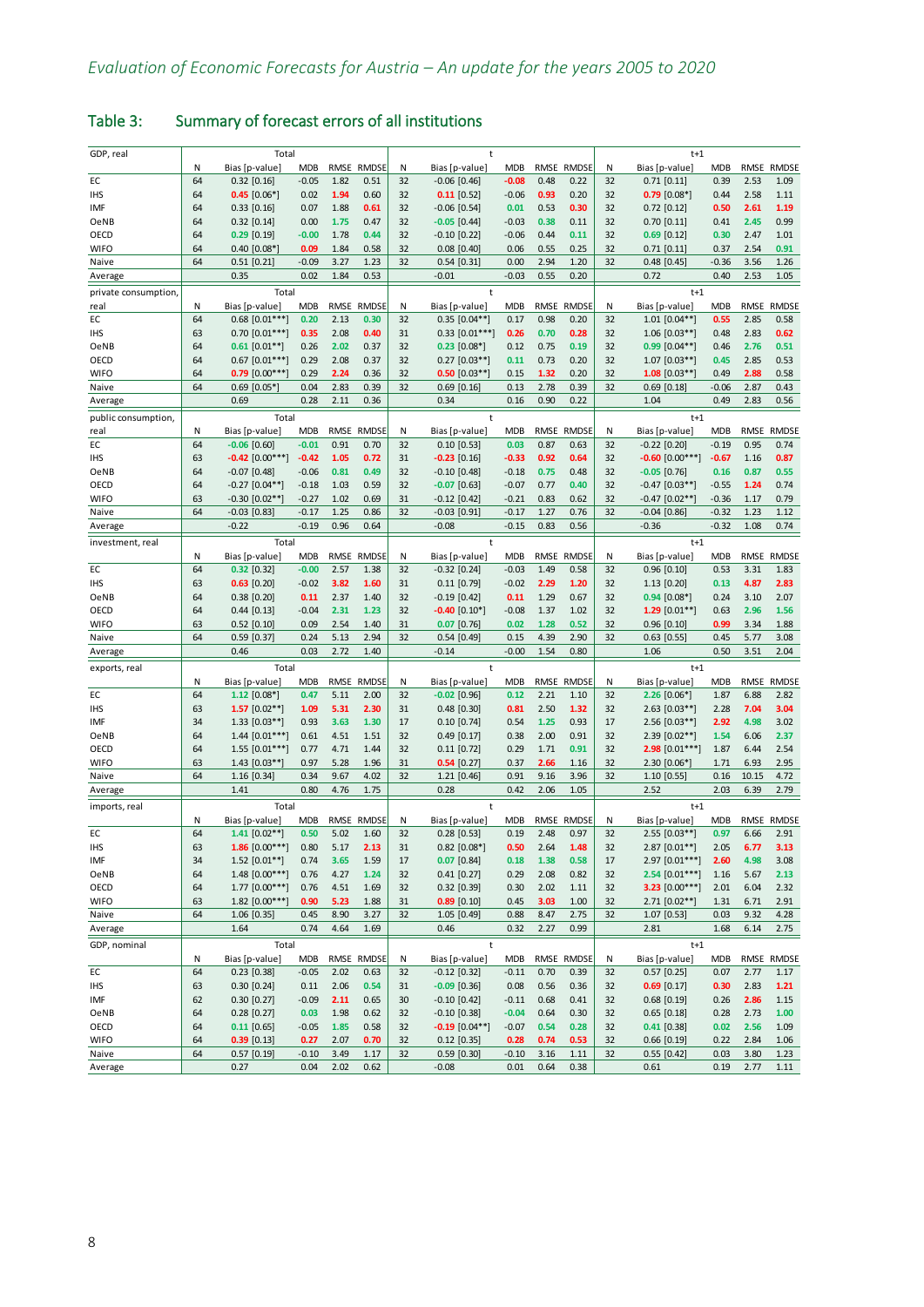| Table 3 (cont'd): | Summary of forecast errors of all institutions |
|-------------------|------------------------------------------------|
|                   |                                                |

| compensation of                                                                                                                                                                         |    | Total               |            |             |              |    | $\ddagger$           |            |             |              |    | $t+1$            |            |      |              |
|-----------------------------------------------------------------------------------------------------------------------------------------------------------------------------------------|----|---------------------|------------|-------------|--------------|----|----------------------|------------|-------------|--------------|----|------------------|------------|------|--------------|
| employees                                                                                                                                                                               | Ν  | Bias [p-value]      | <b>MDB</b> |             | RMSE RMDSE   | N  | Bias [p-value]       | <b>MDB</b> |             | RMSE RMDSE   | N  | Bias [p-value]   | <b>MDB</b> |      | RMSE RMDSE   |
| EC                                                                                                                                                                                      | 56 | $-0.27$ [0.12]      | $-0.37$    | 1.29        | 0.49         | 29 | $-0.30$ $[0.01***]$  | $-0.26$    | 0.61        | 0.39         | 27 | $-0.24$ [0.48]   | $-0.62$    | 1.75 | 0.98         |
| <b>IHS</b>                                                                                                                                                                              | 63 | $-0.22$ [0.18]      | $-0.40$    | 1.28        | 0.53         | 31 | $-0.29$ [0.00***]    | $-0.23$    | 0.57        | 0.34         | 32 | $-0.15$ [0.62]   | $-0.53$    | 1.71 | 0.69         |
| OeNB                                                                                                                                                                                    | 64 | $-0.17$ [0.25]      | $-0.18$    | 1.15        | 0.36         | 32 | $-0.18$ $[0.01**]$   | $-0.10$    | 0.42        | 0.18         | 32 | $-0.15$ [0.59]   | $-0.37$    | 1.57 | 0.75         |
| <b>WIFO</b>                                                                                                                                                                             | 63 | $-0.08$ [0.60]      | $-0.13$    | 1.21        | 0.46         | 31 | $-0.02$ [0.85]       | $-0.08$    | 0.44        | 0.27         | 32 | $-0.15$ [0.62]   | $-0.53$    | 1.64 | 0.78         |
| Naive                                                                                                                                                                                   | 64 | $0.25$ [0.37]       | $-0.37$    | 2.19        | 0.92         | 32 | $0.30$ $[0.39]$      | $-0.28$    | 1.98        | 0.62         | 32 | $0.20$ $[0.65]$  | $-0.63$    | 2.38 | 1.56         |
| Average                                                                                                                                                                                 |    | $-0.18$             | $-0.27$    | 1.23        | 0.46         |    | $-0.20$              | $-0.17$    | 0.51        | 0.30         |    | $-0.17$          | $-0.51$    | 1.67 | 0.80         |
| gross operating                                                                                                                                                                         |    | Total               |            |             |              |    | t                    |            |             |              |    | $t+1$            |            |      |              |
| surplus                                                                                                                                                                                 | N  | Bias [p-value]      | <b>MDB</b> | <b>RMSE</b> | <b>RMDSE</b> | N  | Bias [p-value]       | <b>MDB</b> | <b>RMSE</b> | <b>RMDSE</b> | N  | Bias [p-value]   | <b>MDB</b> | RMSE | <b>RMDSE</b> |
| EC                                                                                                                                                                                      | 38 | $0.97$ [0.00***]    | 0.89       | 1.88        | 1.11         | 20 | $0.44$ [0.11]        | 0.70       | 1.24        | 0.83         | 18 | 1.55 $[0.00***]$ | 1.84       | 2.40 | 1.84         |
| <b>IHS</b>                                                                                                                                                                              | 63 | $0.62$ [0.04**]     | 0.37       | 2.41        | 1.20         | 31 | $0.14$ [0.47]        | $-0.07$    | 1.03        | 0.62         | 32 | $1.08$ [0.06*]   | 1.07       | 3.22 | 1.97         |
| OeNB                                                                                                                                                                                    | 64 | $0.13$ [0.67]       | $-0.13$    | 2.46        | 1.17         | 32 | $-0.64$ [0.09]       | $-0.15$    | 2.14        | 0.62         | 32 | $0.90$ [0.06]    | 0.77       | 2.74 | 1.77         |
| <b>WIFO</b>                                                                                                                                                                             | 63 | $0.63$ [0.04**      | 0.66       | 2.49        | 1.59         | 31 | $0.28$ [0.31]        | 0.64       | 1.53        | 1.25         | 32 | $0.96$ [0.08*    | 0.91       | 3.15 | 1.98         |
| Naive                                                                                                                                                                                   | 64 | $0.46$ [0.42]       | 0.11       | 4.53        | 1.62         | 32 | $0.42$ [0.57]        | 0.20       | 4.08        | 1.57         | 32 | $0.49$ [0.58]    | $-0.17$    | 4.95 | 2.22         |
| Average                                                                                                                                                                                 |    | 0.59                | 0.45       | 2.31        | 1.27         |    | 0.06                 | 0.28       | 1.48        | 0.83         |    | 1.12             | 1.15       | 2.88 | 1.89         |
| inflation                                                                                                                                                                               |    | Total               |            |             |              |    | $\ddagger$           |            |             |              |    | $t+1$            |            |      |              |
|                                                                                                                                                                                         | N  | Bias [p-value]      | <b>MDB</b> | <b>RMSE</b> | <b>RMDSE</b> | N  | Bias [p-value]       | <b>MDB</b> | <b>RMSE</b> | <b>RMDSE</b> | N  | Bias [p-value]   | <b>MDB</b> | RMSE | <b>RMDSE</b> |
| EC                                                                                                                                                                                      | 64 | $-0.08$ [0.31]      | $-0.01$    | 0.62        | 0.31         | 32 | $-0.06$ $[0.14]$     | 0.01       | 0.22        | 0.11         | 32 | $-0.10$ [0.51]   | $-0.29$    | 0.85 | 0.53         |
| <b>IHS</b>                                                                                                                                                                              | 64 | $0.00$ [0.98]       | $-0.02$    | 0.66        | 0.29         | 32 | $-0.04$ [0.48]       | $-0.04$    | 0.28        | 0.18         | 32 | $0.03$ [0.85]    | $-0.00$    | 0.89 | 0.53         |
| IMF                                                                                                                                                                                     | 64 | $-0.13$ [0.13]      | $-0.19$    | 0.70        | 0.39         | 32 | $-0.15$ [0.04**]     | $-0.10$    | 0.42        | 0.27         | 32 | $-0.12$ [0.46]   | $-0.27$    | 0.90 | 0.57         |
| OeNB                                                                                                                                                                                    | 64 | $-0.08$ [0.28]      | $-0.02$    | 0.57        | 0.22         | 32 | $-0.04$ [0.21]       | $-0.01$    | 0.18        | 0.07         | 32 | $-0.11$ [0.42]   | $-0.13$    | 0.78 | 0.52         |
| OECD                                                                                                                                                                                    | 64 | $-0.13$ [0.10]      | $-0.09$    | 0.64        | 0.21         | 32 | $-0.07$ [0.06*]      | $-0.08$    | 0.22        | 0.11         | 32 | $-0.19$ [0.23]   | $-0.21$    | 0.87 | 0.61         |
| <b>WIFO</b>                                                                                                                                                                             | 64 | $-0.01$ [0.94]      | 0.00       | 0.62        | 0.30         | 32 | $-0.01$ [0.78]       | 0.02       | 0.28        | 0.20         | 32 | $0.00$ [0.99]    | $-0.06$    | 0.83 | 0.50         |
| Naive                                                                                                                                                                                   | 64 | $0.03$ [0.85]       | 0.19       | 1.22        | 0.85         | 32 | $0.04$ [0.85]        | 0.10       | 1.08        | 0.64         | 32 | $0.02$ [0.92]    | 0.38       | 1.35 | 1.13         |
| Average                                                                                                                                                                                 |    | $-0.07$             | $-0.05$    | 0.63        | 0.29         |    | $-0.06$              | $-0.03$    | 0.27        | 0.16         |    | $-0.08$          | $-0.16$    | 0.85 | 0.54         |
|                                                                                                                                                                                         |    |                     |            |             |              |    | $\ddot{\phantom{1}}$ |            |             |              |    |                  |            |      |              |
| employment                                                                                                                                                                              |    | Total               |            |             |              |    |                      |            |             |              |    | $t+1$            |            |      |              |
|                                                                                                                                                                                         | Ν  | Bias [p-value]      | <b>MDB</b> | <b>RMSE</b> | <b>RMDSE</b> | N  | Bias [p-value]       | <b>MDB</b> | <b>RMSE</b> | <b>RMDSE</b> | N  | Bias [p-value]   | <b>MDB</b> | RMSE | <b>RMDSE</b> |
| EC                                                                                                                                                                                      | 64 | $-0.28$ [0.00***]   | $-0.28$    | 0.78        | 0.40         | 32 | $-0.34$ [0.00***]    | $-0.26$    | 0.53        | 0.27         | 32 | $-0.21$ $[0.23]$ | $-0.35$    | 0.97 | 0.69         |
| <b>IHS</b>                                                                                                                                                                              | 64 | $-0.21$ [0.06*]     | $-0.24$    | 0.88        | 0.45         | 32 | $-0.16$ [0.04**]     | $-0.11$    | 0.44        | 0.18         | 32 | $-0.25$ [0.22]   | $-0.59$    | 1.17 | 0.82         |
| IMF                                                                                                                                                                                     | 50 | $-0.14$ [0.26]      | $-0.13$    | 0.84        | 0.45         | 25 | $-0.23$ [0.09*]      | $-0.17$    | 0.68        | 0.49         | 25 | $-0.04$ [0.82]   | $-0.07$    | 0.98 | 0.41         |
| OeNB                                                                                                                                                                                    | 64 | $-0.33$ $[0.01***]$ | $-0.40$    | 1.01        | 0.43         | 32 | $-0.27$ [0.00***]    | $-0.20$    | 0.47        | 0.32         | 32 | $-0.38$ [0.11]   | $-0.59$    | 1.35 | 0.91         |
| OECD                                                                                                                                                                                    | 41 | $0.06$ [0.58]       | 0.07       | 0.68        | 0.39         | 21 | $-0.06$ [0.59]       | 0.07       | 0.54        | 0.37         | 20 | $0.19$ [0.30]    | 0.17       | 0.81 | 0.45         |
| <b>WIFO</b>                                                                                                                                                                             | 64 | $-0.21$ [0.06*]     | $-0.22$    | 0.90        | 0.35         | 32 | $-0.12$ [0.04**]     | $-0.09$    | 0.35        | 0.16         | 32 | $-0.30$ [0.17]   | $-0.64$    | 1.22 | 0.82         |
| Naive                                                                                                                                                                                   | 64 | $0.20$ [0.34]       | $-0.29$    | 1.69        | 0.74         | 32 | $0.24$ [0.38]        | $-0.18$    | 1.55        | 0.51         | 32 | $0.16$ [0.62]    | $-0.48$    | 1.82 | 0.95         |
| Average                                                                                                                                                                                 |    | $-0.18$             | $-0.20$    | 0.85        | 0.41         |    | $-0.20$              | $-0.13$    | 0.50        | 0.30         |    | $-0.17$          | $-0.34$    | 1.08 | 0.68         |
| unemployment rate                                                                                                                                                                       |    | Total               |            |             |              |    | $\ddot{\phantom{1}}$ |            |             |              |    | $t+1$            |            |      |              |
|                                                                                                                                                                                         | Ν  | Bias [p-value]      | <b>MDB</b> | <b>RMSE</b> | <b>RMDSE</b> | N  | Bias [p-value]       | <b>MDB</b> | <b>RMSE</b> | <b>RMDSE</b> | N  | Bias [p-value]   | <b>MDB</b> | RMSE | <b>RMDSE</b> |
| EC                                                                                                                                                                                      | 64 | $0.09$ [0.31]       | 0.08       | 0.67        | 0.36         | 32 | $0.11$ [0.15]        | 0.08       | 0.42        | 0.18         | 32 | $0.06$ [0.68]    | 0.07       | 0.85 | 0.61         |
| <b>IHS</b>                                                                                                                                                                              | 63 | $0.05$ $[0.48]$     | 0.07       | 0.59        | 0.38         | 31 | $0.06$ [0.36]        | 0.08       | 0.37        | 0.13         | 32 | $0.05$ $[0.74]$  | $-0.07$    | 0.75 | 0.54         |
| IMF                                                                                                                                                                                     | 64 | $0.04$ [0.64]       | 0.03       | 0.61        | 0.40         | 32 | $0.09$ [0.22]        | 0.09       | 0.40        | 0.29         | 32 | $-0.02$ [0.90]   | $-0.17$    | 0.77 | 0.57         |
| OeNB                                                                                                                                                                                    | 64 | $0.05$ [0.42]       | 0.04       | 0.53        | 0.31         | 32 | $0.06$ [0.35]        | 0.03       | 0.36        | 0.10         | 32 | $0.05$ [0.70]    | 0.09       | 0.65 | 0.50         |
| OECD                                                                                                                                                                                    | 42 | $-0.04$ [0.60]      | 0.05       | 0.47        | 0.23         | 22 | $0.04$ [0.48]        | 0.08       | 0.29        | 0.19         | 20 | $-0.13$ [0.35]   | $-0.06$    | 0.61 | 0.38         |
| <b>WIFO</b>                                                                                                                                                                             | 64 | $0.05$ [0.43]       | 0.04       | 0.52        | 0.35         | 32 | $0.05$ [0.38]        | 0.07       | 0.31        | 0.14         | 32 | $0.06$ [0.65]    | $-0.01$    | 0.67 | 0.52         |
| Naive                                                                                                                                                                                   | 64 | $-0.06$ [0.47]      | $-0.15$    | 0.64        | 0.54         | 32 | $-0.05$ [0.59]       | 0.08       | 0.53        | 0.46         | 32 | $-0.07$ [0.62]   | $-0.32$    | 0.73 | 0.70         |
| Average                                                                                                                                                                                 |    | 0.04                | 0.05       | 0.57        | 0.34         |    | 0.07                 | 0.07       | 0.36        | 0.17         |    | 0.01             | $-0.03$    | 0.72 | 0.52         |
| government budget                                                                                                                                                                       |    | Total               |            |             |              |    | $\ddagger$           |            |             |              |    | $t+1$            |            |      |              |
| balance                                                                                                                                                                                 | N  | Bias [p-value]      | <b>MDB</b> | RMSE        | <b>RMDSE</b> | N  | Bias [p-value]       | <b>MDB</b> | <b>RMSE</b> | <b>RMDSE</b> | Ν  | Bias [p-value]   | <b>MDB</b> | RMSE | <b>RMDSE</b> |
| EC                                                                                                                                                                                      | 64 | $-0.09$ [0.68]      | $-0.54$    | 1.84        | 0.63         | 32 | $-0.34$ [0.01***]    | $-0.40$    | 0.75        | 0.49         | 32 | $0.15$ [0.73]    | $-0.63$    | 2.49 | 0.69         |
| <b>IHS</b>                                                                                                                                                                              | 64 | $0.01$ [0.98]       | $-0.42$    | 1.89        | 0.56         | 32 | $-0.37$ [0.03**]     | $-0.42$    | 0.99        | 0.43         | 32 | $0.38$ [0.39]    | $-0.38$    | 2.48 | 0.66         |
| IMF                                                                                                                                                                                     | 64 | $-0.07$ [0.74]      | $-0.41$    | 1.73        | 0.58         | 32 | $-0.41$ [0.00***]    | $-0.46$    | 0.65        | 0.54         | 32 | $0.27$ [0.53]    | $-0.37$    | 2.36 | 0.72         |
| <b>MOF</b>                                                                                                                                                                              | 54 | $-0.05$ [0.85]      | $-0.40$    | 1.82        | 0.51         | 32 | $-0.40$ [0.00***]    | $-0.40$    | 0.56        | 0.40         | 22 | $0.46$ [0.45]    | $-0.44$    | 2.78 | 0.65         |
| OeNB                                                                                                                                                                                    | 64 | $0.00$ [0.99]       | $-0.30$    | 1.76        | 0.40         | 32 | $-0.28$ [0.00***]    | $-0.21$    | 0.42        | 0.22         | 32 | $0.28$ [0.52]    | $-0.46$    | 2.46 | 0.58         |
| OECD                                                                                                                                                                                    | 64 | $-0.16$ [0.49]      | $-0.51$    | 1.81        | 0.62         | 32 | $-0.44$ [0.00***]    | $-0.45$    | 0.69        | 0.48         | 32 | $0.12$ [0.78]    | $-0.59$    | 2.47 | 0.75         |
| <b>WIFO</b>                                                                                                                                                                             | 64 | $-0.07$ [0.77]      | $-0.48$    | 1.88        | 0.57         | 32 | $-0.43$ [0.00***]    | $-0.44$    | 0.78        | 0.48         | 32 | $0.29$ [0.52]    | $-0.56$    | 2.54 | 0.76         |
| Naive                                                                                                                                                                                   | 64 | $0.42$ [0.22]       | $-0.42$    | 2.71        | 0.85         | 32 | $0.47$ [0.32]        | $-0.27$    | 2.65        | 0.82         | 32 | $0.36$ [0.47]    | $-0.59$    | 2.75 | 0.92         |
| Average                                                                                                                                                                                 |    | $-0.06$             | $-0.44$    | 1.82        | 0.55         |    | $-0.38$              | $-0.40$    | 0.69        | 0.44         |    | 0.28             | $-0.49$    | 2.51 | 0.69         |
| Source: own calculations. 'N' is the number of forecasts. "/**/**" means rejection of the null hypothesis of unbiased forecast at 10%/5%/1%-significance level. For definition of error |    |                     |            |             |              |    |                      |            |             |              |    |                  |            |      |              |

Source: own calculations. 'N' is the number of forecasts, "\*\*\*\*" means rejection of the null hypothesis of unbiased forecast at 10%/5%/1%-significance level. For definition of error<br>measures 'MDB', 'RMSE' and 'RMDSE' see a forecast.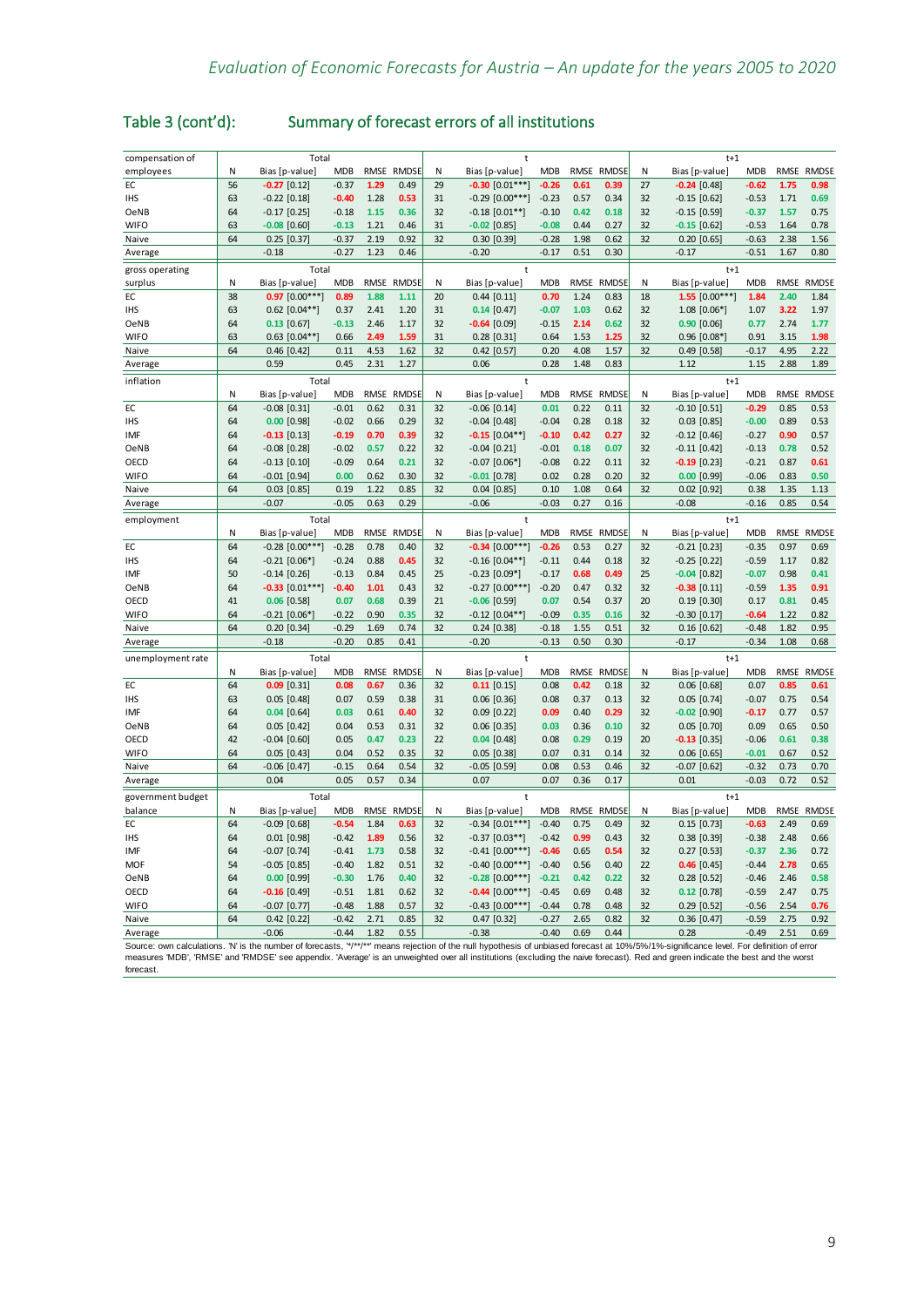#### Forecast error persistency

Looking at forecast error persistence reveals insights about whether forecast errors get smaller within the forecasting horizon, whether forecasters learn from previous mistakes or whether longer episodes of same-signed forecast errors occur. [Figure 3](#page-14-0) plots the evolution of bias, MDB and RMSE from the spring forecast for t+1 to the autumn forecast for t for WIFO (MOF for government budget balance) in contrast to all forecasts combined.<sup>6</sup> For most variables, the improvement of the forecast over the forecasting horizon is clearly visible; bias, MDB and RMSE tend towards zero. The previous result (Schuster, 2018) according to which in contrast to most of the other variables, the bias of the government budget balance is hardly improving over the forecasting horizon is still valid if the year 2020 is excluded [\(Figure 6\)](#page-30-0) or when looking at the MDB [\(Figure 3\)](#page-14-0). Once included, this is overshadowed by the large forecast errors made in 2019 for the budget balance of 2020, switching the bias of the year-ahead forecast from negative to positive.

[Table 4](#page-16-0) reports the autocorrelation of forecast errors for all variables and institutions. The analysis is done for four subsets (spring for t, spring for t+1, autumn for t and autumn for t+1). A lag of 1 therefore implies that the forecast error of, e.g., a spring forecast for the year it was published is always compared with the previous year's spring forecast for the previous year. Public consumption seems to be the only variable where WIFO's (as well as other institutions') forecasts are plagued by autocorrelation, i.e. they are negatively correlated with their first lags. This means that there is a systematic pattern in the size of the public consumption forecast errors that alternates depending on whether the year is even or odd, i.e. a big bias is compensated by a comparatively small one next year and vice versa.

Complementary to the presented persistency analyses, [Table 5](#page-17-0) reports the results of a more heuristic approach that was calculated separately for current- and next-year forecasts to address the requirements of Council Directive 2011/85/EU, Article 4, Paragraph 6: "*If the evaluation detects a significant bias affecting macroeconomic forecasts over a period of at least 4 consecutive years, […]*". As done in Schuster (2018), the table simply shows the count of episodes that consist of at least 8 consecutive same-signed biased forecasts, e.g. overestimating a variable at least 8 times in a row counts as one episode. With biannual forecasts, this corresponds to 4 consecutive years. To take the qualification of a "significant" bias into account, the number of bias episodes for three different tolerance levels are reported: zero, half the standard deviation of the realisation (σ/2) and a full standard deviation of the realisation (σ). In comparison with the other institutions, same-signed biased forecasts are not more pronounced in WIFO (and MOF) forecasts. With a tolerance level of one standard deviation, neither WIFO nor MOF produced a single episode of same-signed biased forecasts.

 $6$  [Figure 6](#page-30-0) shows the same information except that 2020 was excluded from the analysis. See section on robustness results.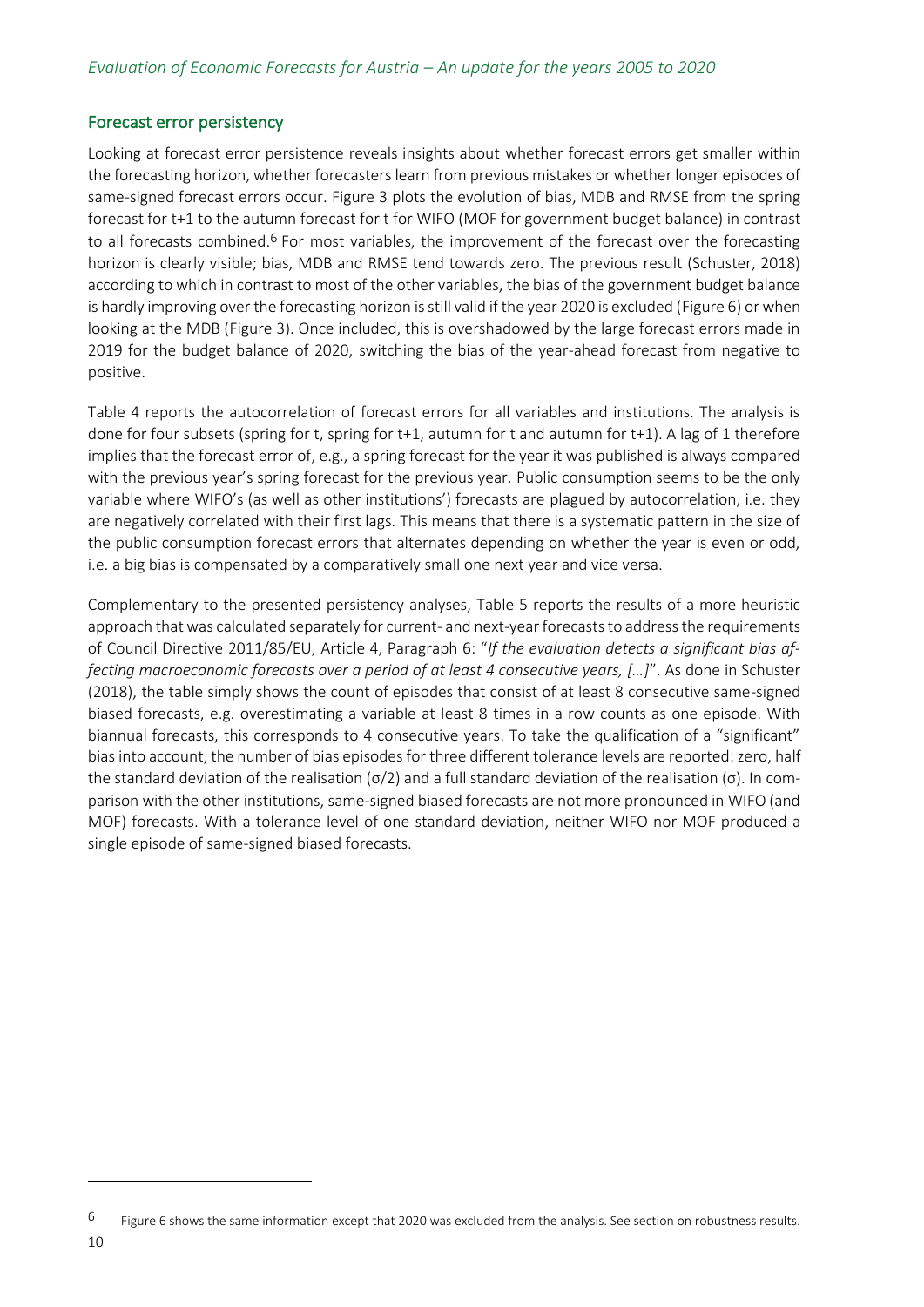

#### <span id="page-14-0"></span>Figure 3: Forecast errors over forecasting horizon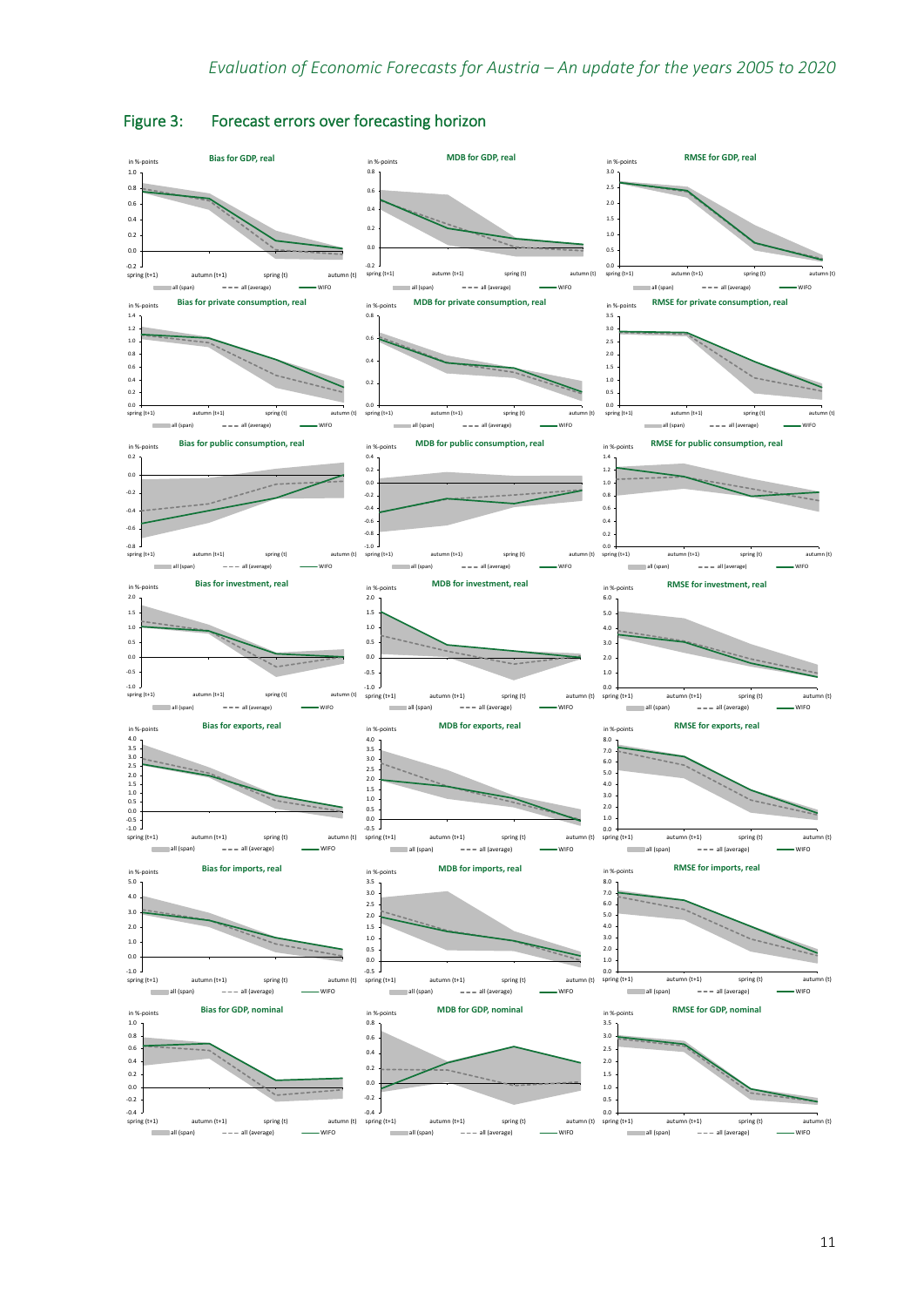

#### [Figure 3](#page-14-0) (cont'd): Forecast errors over forecasting horizon

Source: Own calculations. 'all (span)'plots the area between lowest and highest error measure over all institutions, 'all (average)' is an unweighted average of the error measures over all institutions.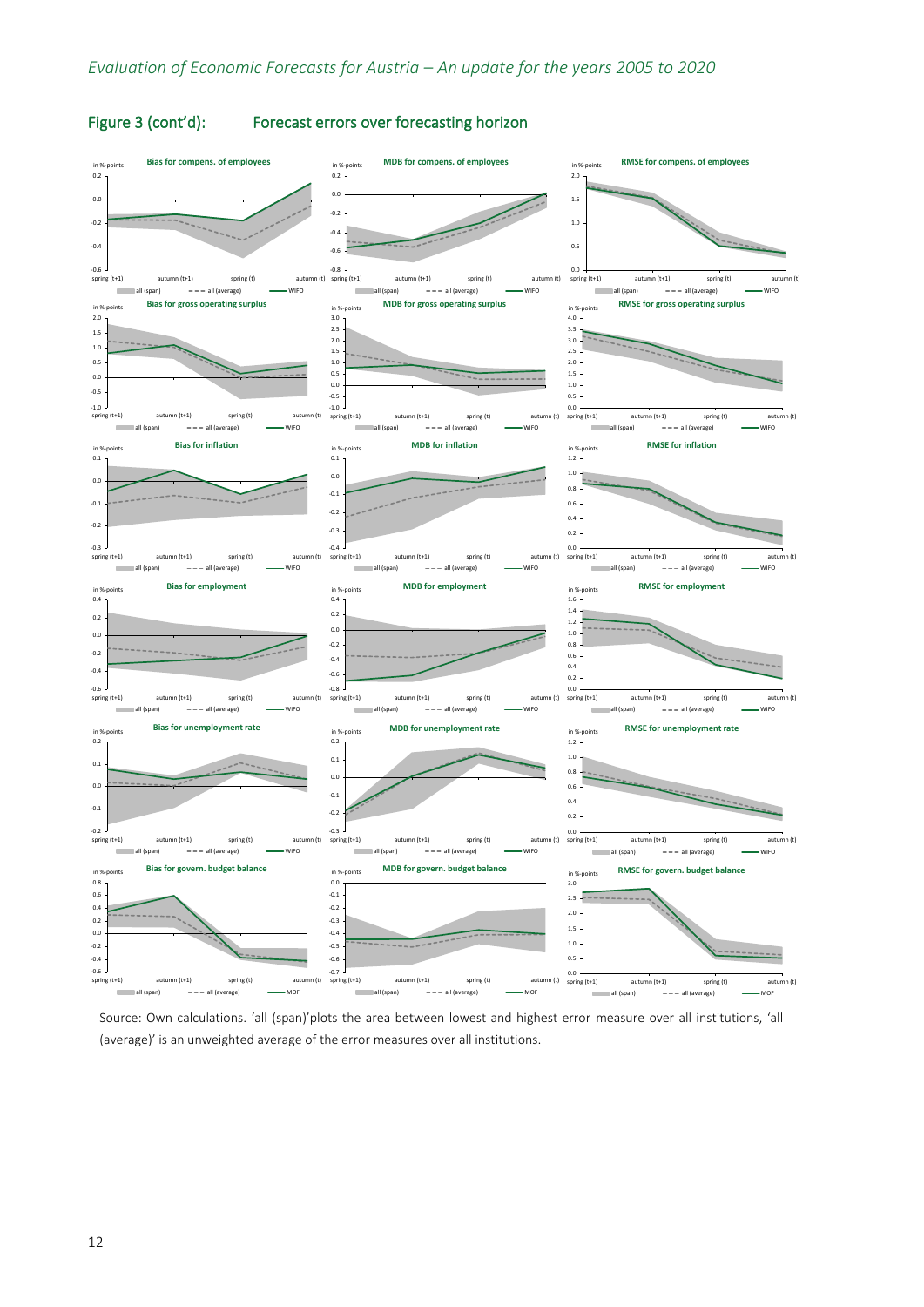| GDP, real                   |          | AC (spring, t)     |          | AC (spring, t+1)    |          | AC (autumn, t)     |          | AC (autumn, t+1)     | compensation of                                                                               |          | AC (spring, t) |          | AC (spring, t+1)              |                | AC (autumn, t)  |                | AC (autumn, t+1)   |
|-----------------------------|----------|--------------------|----------|---------------------|----------|--------------------|----------|----------------------|-----------------------------------------------------------------------------------------------|----------|----------------|----------|-------------------------------|----------------|-----------------|----------------|--------------------|
|                             | N        | 1 Lag              | N        | 1 Lag               | N        | 1 Lag              | N        | 1 Lag                | employees                                                                                     | N        | 1 Lag          | N        | 1 Lag                         | N              | 1 Lag           | N              | 1 Lag              |
| EC                          | 16       | 0.08               | 16       | 0.02                | 16       | $-0.16$            | 16       | 0.06                 | ЕC                                                                                            | 14       | 0.24           | 13       | 0.02                          | 15             | $-0.10$         | 14             | $-0.02$            |
| <b>IHS</b>                  | 16       | 0.03               | 16       | 0.01                | 16       | 0.02               | 16       | 0.02                 | <b>IHS</b>                                                                                    | 15       | 0.31           | 16       | $-0.04$                       | 16             | 0.04            | 16             | $-0.07$            |
| IMF                         | 16       | 0.18               | 16       | 0.01                | 16       | 0.11               | 16       | 0.05                 |                                                                                               |          |                |          |                               |                |                 |                |                    |
| OeNB                        | 16       | $-0.24$            | 16       | 0.00                | 16       | $-0.23$            | 16       | 0.03                 | OeNB                                                                                          | 16       | $-0.12$        | 16       | $-0.07$                       | 16             | $-0.14$         | 16             | $-0.00$            |
| OECD                        | 16       | $-0.05$            | 16       | $-0.00$             | 16       | $-0.07$            | 16       | 0.05                 |                                                                                               |          |                |          |                               |                |                 |                |                    |
| <b>WIFO</b>                 | 16       | 0.02               | 16       | 0.04                | 16       | $-0.12$            | 16       | 0.03                 | <b>WIFO</b>                                                                                   | 15       | 0.02           | 16       | $-0.01$                       | 16             | $-0.24$         | 16             | $-0.07$            |
| Naive                       | 16       | $-0.03$            | 16       | 0.12                | 16       | $-0.03$            | 16       | 0.12                 | Naive                                                                                         | 16       | 0.03           | 16       | 0.06                          | 16             | 0.03            | 16             | 0.06               |
| private consumption,        |          | AC (spring, t)     |          | AC (spring, t+1)    |          | AC (autumn, t)     |          | AC (autumn, t+1)     | gross operating                                                                               |          | AC (spring, t) |          | AC (spring, t+1)              | AC (autumn, t) |                 |                | AC (autumn, t+1)   |
| real                        | N        | 1 Lag              | N        | 1 Lag               | N        | 1 Lag              | N        | 1 Lag                | surplus                                                                                       | N        | 1 Lag          | N        | 1 Lag                         | N              | 1 Lag           | N              | 1 Lag              |
| EC                          | 16       | 0.01               | 16       | $-0.02$             | 16       | 0.03               | 16       | $-0.00$              | EC                                                                                            | 10       | 0.23           | 9        | 0.44                          | 10             | $-0.41$         | $\overline{9}$ | 0.33               |
| <b>IHS</b>                  | 15       | $0.45*$            | 16       | $-0.04$             | 16       | $-0.02$            | 16       | $-0.03$              | <b>IHS</b>                                                                                    | 15       | 0.13           | 16       | $-0.00$                       | 16             | $-0.00$         | 16             | 0.06               |
| <b>OeNB</b>                 | 16       | 0.08               | 16       | $-0.01$             | 16       | $-0.05$            | 16       | 0.03                 | OeNB                                                                                          | 16       | $-0.07$        | 16       | $-0.12$                       | 16             | 0.06            | 16             | $-0.05$            |
| OECD                        | 16       | 0.09               | 16       | $-0.01$             | 16       | 0.01               | 16       | 0.01                 |                                                                                               |          |                |          |                               |                |                 |                |                    |
| <b>WIFO</b>                 | 16       | $-0.00$            | 16       | $-0.01$             | 16       | $-0.01$            | 16       | $-0.00$              | <b>WIFO</b>                                                                                   | 15       | 0.11           | 16       | 0.00                          | 16             | 0.13            | 16             | 0.01               |
| Naive                       | 16       | 0.02               | 16       | 0.02                | 16       | 0.02               | 16       | 0.02                 | Naive                                                                                         | 16       | $-0.26$        | 16       | 0.02                          | 16             | $-0.26$         | 16             | 0.02               |
|                             |          |                    |          | AC (spring, t+1)    |          | AC (autumn, t)     |          | AC (autumn, t+1)     | inflation                                                                                     |          |                |          | AC (spring, t+1)              |                | AC (autumn, t)  |                | AC (autumn, t+1)   |
| public consumption,<br>real | N        | AC (spring, t)     | N        |                     | N        |                    |          |                      |                                                                                               | N        | AC (spring, t) | N        |                               | N              | 1 Lag           | N              | 1 Lag              |
| EC                          |          | 1 Lag<br>$-0.50**$ |          | 1 Lag               |          | 1 Lag<br>$-0.53**$ | 16       | 1 Lag                | EC                                                                                            | 16       | 1 Lag<br>0.11  |          | 1 Lag                         |                |                 |                |                    |
| <b>IHS</b>                  | 16<br>15 | $-0.44*$           | 16<br>16 | $-0.20$<br>$-0.44*$ | 16<br>16 | $-0.37$            | 16       | $-0.35$<br>$-0.48**$ | <b>IHS</b>                                                                                    | 16       | 0.21           | 16<br>16 | 0.03<br>$-0.12$               | 16<br>16       | $-0.09$<br>0.08 | 16<br>16       | $-0.08$<br>$-0.09$ |
|                             |          |                    |          |                     |          |                    |          |                      | IMF                                                                                           | 16       | 0.16           | 16       | 0.02                          | 16             | 0.16            | 16             | $-0.01$            |
| OeNB                        | 16       | $-0.39*$           | 16       | $-0.04$             | 16       | $-0.21$            | 16       | $-0.26$              | OeNB                                                                                          | 16       | $-0.04$        | 16       | $-0.04$                       | 16             | 0.07            | 16             | 0.03               |
| OECD                        | 16       | $-0.33$            | 16       | $-0.00$             | 16       | $-0.35$            | 16       | $-0.30$              | OECD                                                                                          | 16       | $-0.14$        | 16       | 0.08                          | 16             | 0.03            | 16             | 0.27               |
| <b>WIFO</b>                 | 15       | $-0.39*$           | 16       | $-0.55***$          | 16       | $-0.65**$          | 16       | $-0.45**$            | <b>WIFO</b>                                                                                   | 16       | 0.23           | 16       | $-0.09$                       | 16             | 0.05            | 16             | $-0.06$            |
| Naive                       | 16       | $-0.53**$          | 16       | $-0.06$             | 16       | $-0.53**$          | 16       | $-0.06$              | Naive                                                                                         | 16       | $-0.24$        | 16       | 0.03                          | 16             | $-0.24$         | 16             | 0.03               |
|                             |          |                    |          |                     |          |                    |          |                      |                                                                                               |          |                |          |                               |                |                 |                |                    |
| investment, real            |          | AC (spring, t)     |          | AC (spring, t+1)    |          | AC (autumn, t)     |          | AC (autumn, t+1)     | employment                                                                                    |          | AC (spring, t) |          | AC (spring, t+1)              |                | AC (autumn, t)  |                | AC (autumn, t+1)   |
|                             | N        | 1 Lag              | N        | 1 Lag               | N        | 1 Lag              |          | 1 Lag                |                                                                                               |          | 1 Lag          | N        | 1 Lag                         | N              | 1 Lag           | N              | 1 Lag              |
| EC                          | 16       | 0.06               | 16       | 0.16                | 16       | $-0.08$            | 16       | 0.11                 | EC                                                                                            | 16       | $0.46**$       | 16       | $-0.05$                       | 16             | $-0.07$         | 16             | 0.06               |
| <b>IHS</b>                  | 15       | 0.16               | 16       | $-0.03$             | 16       | 0.26               | 16       | 0.01                 | <b>IHS</b>                                                                                    | 16       | 0.12           | 16       | $-0.03$                       | 16             | $-0.11$         | 16             | $-0.07$            |
|                             |          |                    |          |                     |          |                    |          |                      | <b>IMF</b>                                                                                    | 12       | $-0.31$        | 12       | 0.11                          | 13             | $-0.15$         | 13             | $-0.05$            |
| OeNB                        | 16       | 0.02               | 16       | 0.07                | 16       | 0.04               | 16       | 0.20                 | OeNB                                                                                          | 16       | $-0.05$        | 16       | $-0.10$                       | 16             | 0.24            | 16             | $-0.05$            |
| OECD                        | 16       | 0.06               | 16       | 0.07                | 16       | $-0.17$            | 16       | 0.07                 | OECD                                                                                          | 10       | $-0.28$        | 10       | 0.05                          | 11             | $-0.37$         | 10             | 0.13               |
| <b>WIFO</b>                 | 15       | 0.25               | 16<br>16 | 0.15                | 16<br>16 | $-0.05$            | 16<br>16 | 0.18                 | <b>WIFO</b>                                                                                   | 16<br>16 | $-0.01$        | 16       | $-0.06$                       | 16             | $-0.14$         | 16<br>16       | $-0.05$            |
| Naive                       | 16       | $-0.04$            |          | 0.17                |          | $-0.04$            |          | 0.17                 | Naive                                                                                         |          | $-0.06$        | 16       | 0.14                          | 16             | $-0.06$         |                | 0.14               |
| exports, real               |          | AC (spring, t)     |          | AC (spring, t+1)    |          | AC (autumn, t)     |          | AC (autumn, t+1)     | unemployment rate                                                                             |          | AC (spring, t) |          | AC (spring, t+1)              |                | AC (autumn, t)  |                | AC (autumn, t+1)   |
|                             | N        | 1 Lag              | N        | 1 Lag               | N        | 1 Lag              | N        | 1 Lag                |                                                                                               | N        | 1 Lag          | N        | 1 Lag                         | N              | 1 Lag           | N              | 1 Lag              |
| EC                          | 16       | $-0.16$            | 16       | $-0.15$             | 16       | 0.08               | 16       | $-0.15$              | EC                                                                                            | 16       | 0.21           | 16       | 0.28                          | 16             | $-0.43*$        | 16             | $-0.06$            |
| <b>IHS</b>                  | 15       | $-0.16$            | 16       | $-0.12$             | 16       | 0.03               | 16       | $-0.14$              | <b>IHS</b>                                                                                    | 15       | $0.39*$        | 16       | $0.38*$                       | 16             | $-0.04$         | 16             | 0.07               |
| IMF                         | 8        | 0.16               | 8        | 0.07                | 9        | $-0.34$            | 9        | 0.03                 | IMF                                                                                           | 16       | $0.51**$       | 16       | $0.41*$                       | 16             | 0.25            | 16             | 0.09               |
| OeNB                        | 16       | $-0.27$            | 16       | $-0.19$             | 16       | 0.14               | 16       | $-0.18$              | OeNB                                                                                          | 16       | 0.13           | 16       | 0.24                          | 16             | $-0.09$         | 16             | $-0.03$            |
| OECD                        | 16       | $-0.29$            | 16       | $-0.21$             | 16       | $-0.27$            | 16       | $-0.19$              | OECD                                                                                          | 11       | 0.11           | 10       | 0.22                          | 11             | $-0.05$         | 10             | 0.27               |
| WIFO                        | 15       | $-0.21$            | 16       | $-0.16$             | 16       | $-0.01$            | 16       | $-0.15$              | <b>WIFO</b>                                                                                   | 16       | 0.01           | 16       | 0.18                          | 16             | $-0.26$         | 16             | $-0.05$            |
| Naive                       | 16       | $-0.32$            | 16       | $-0.00$             | 16       | $-0.32$            | 16       | $-0.00$              | Naive                                                                                         | 16       | $-0.01$        | 16       | $0.39*$                       | 16             | $-0.01$         | 16             | $0.39*$            |
| imports, real               |          | AC (spring, t)     |          | AC (spring, t+1)    |          | AC (autumn, t)     |          | AC (autumn, t+1)     | government budget                                                                             |          | AC (spring, t) |          | AC (spring, t+1)              |                | AC (autumn, t)  |                | AC (autumn, t+1)   |
|                             | N        | 1 Lag              | N        | 1 Lag               | N        | 1 Lag              | N        | 1 Lag                | balance                                                                                       | N        | 1 Lag          | N        | 1 Lag                         | N              | 1 Lag           | N              | 1 Lag              |
| EC                          | 16       | $-0.04$            | 16       | $-0.13$             | 16       | $-0.03$            | 16       | $-0.13$              | EC                                                                                            | 16       | $-0.12$        | 16       | $-0.04$                       | 16             | $-0.23$         | 16             | $-0.05$            |
| <b>IHS</b>                  | 15       | $-0.01$            | 16       | $-0.12$             | 16       | $-0.15$            | 16       | $-0.11$              | <b>IHS</b>                                                                                    | 16       | 0.03           | 16       | $-0.08$                       | 16             | $-0.07$         | 16             | $-0.05$            |
| IMF                         | 8        | 0.29               | 8        | 0.04                | 9        | $-0.12$            | 9        | $-0.10$              | <b>IMF</b>                                                                                    | 16       | $-0.09$        | 16       | $-0.07$                       | 16             | $-0.20$         | 16             | $-0.06$            |
|                             |          |                    |          |                     |          |                    |          |                      | <b>MOF</b>                                                                                    | 16       | $-0.08$        | 12       | $-0.03$                       | 16             | $-0.18$         | 10             | $-0.05$            |
| OeNB                        | 16       | $-0.30$            | 16       | $-0.14$             | 16       | $-0.16$            | 16       | $-0.09$              | OeNB                                                                                          | 16       | $-0.39*$       | 16       | $-0.04$                       | 16             | $-0.37$         | 16             | $-0.04$            |
| OECD                        | 16       | $-0.24$            | 16       | $-0.17$             | 16       | $-0.15$            | 16       | $-0.14$              | OECD                                                                                          | 16       | $-0.11$        | 16       | $-0.04$                       | 16             | $-0.02$         | 16             | $-0.00$            |
| WIFO                        | 15       | $-0.16$            | 16       | $-0.15$             | 16       | 0.12               | 16       | $-0.12$              | <b>WIFO</b>                                                                                   | 16       | 0.09           | 16       | $-0.02$                       | 16             | $-0.13$         | 16             | $-0.03$            |
| Naive                       | 16       | $-0.32$            | 16       | 0.00                | 16       | $-0.32$            | 16       | 0.00                 | Naive                                                                                         | 16       | $-0.05$        | 16       | 0.03                          | 16             | $-0.05$         | 16             | 0.03               |
| GDP, nominal                |          | AC (spring, t)     |          | AC (spring, t+1)    |          | AC (autumn, t)     |          | AC (autumn, t+1)     |                                                                                               |          |                |          |                               |                |                 |                |                    |
|                             | N        | 1 Lag              | N        | 1 Lag               | N        | 1 Lag              | N        | 1 Lag                |                                                                                               |          |                |          |                               |                |                 |                |                    |
| EC                          | 16       | 0.11               | 16       | 0.01                | 16       | $-0.03$            | 16       | 0.06                 |                                                                                               |          |                |          |                               |                |                 |                |                    |
| <b>IHS</b>                  | 15       | 0.01               | 16       | $-0.00$             | 16       | $-0.05$            | 16       | $-0.01$              | Source: own calculations. 'N' is the number of forecasts, AC the autocorrelation coefficient. |          |                |          |                               |                |                 |                |                    |
| <b>IMF</b>                  | 15       | 0.26               | 16       | 0.02                | 15       | $-0.34$            | 16       | 0.01                 | "*/**/**" means rejection of the null hypothesis of no serial correlation (Ljung-Box-test) at |          |                |          |                               |                |                 |                |                    |
| OeNB                        |          |                    |          | $-0.04$             | 16       | $-0.00$            | 16       | 0.04                 |                                                                                               |          |                |          | 10%/5%/1%-significance level. |                |                 |                |                    |
|                             | 16       | $-0.31$            | 16       |                     |          |                    |          |                      |                                                                                               |          |                |          |                               |                |                 |                |                    |
| OECD                        | 16       | 0.14               | 16       | 0.20                | 16       | $-0.02$            | 16       | 0.07                 |                                                                                               |          |                |          |                               |                |                 |                |                    |
| WIFO                        | 16       | $-0.05$            | 16       | 0.01                | 16       | 0.20               | 16       | 0.02                 |                                                                                               |          |                |          |                               |                |                 |                |                    |

<span id="page-16-0"></span>Table 4: Persistency in forecast errors as measured by the autocorrelation coefficient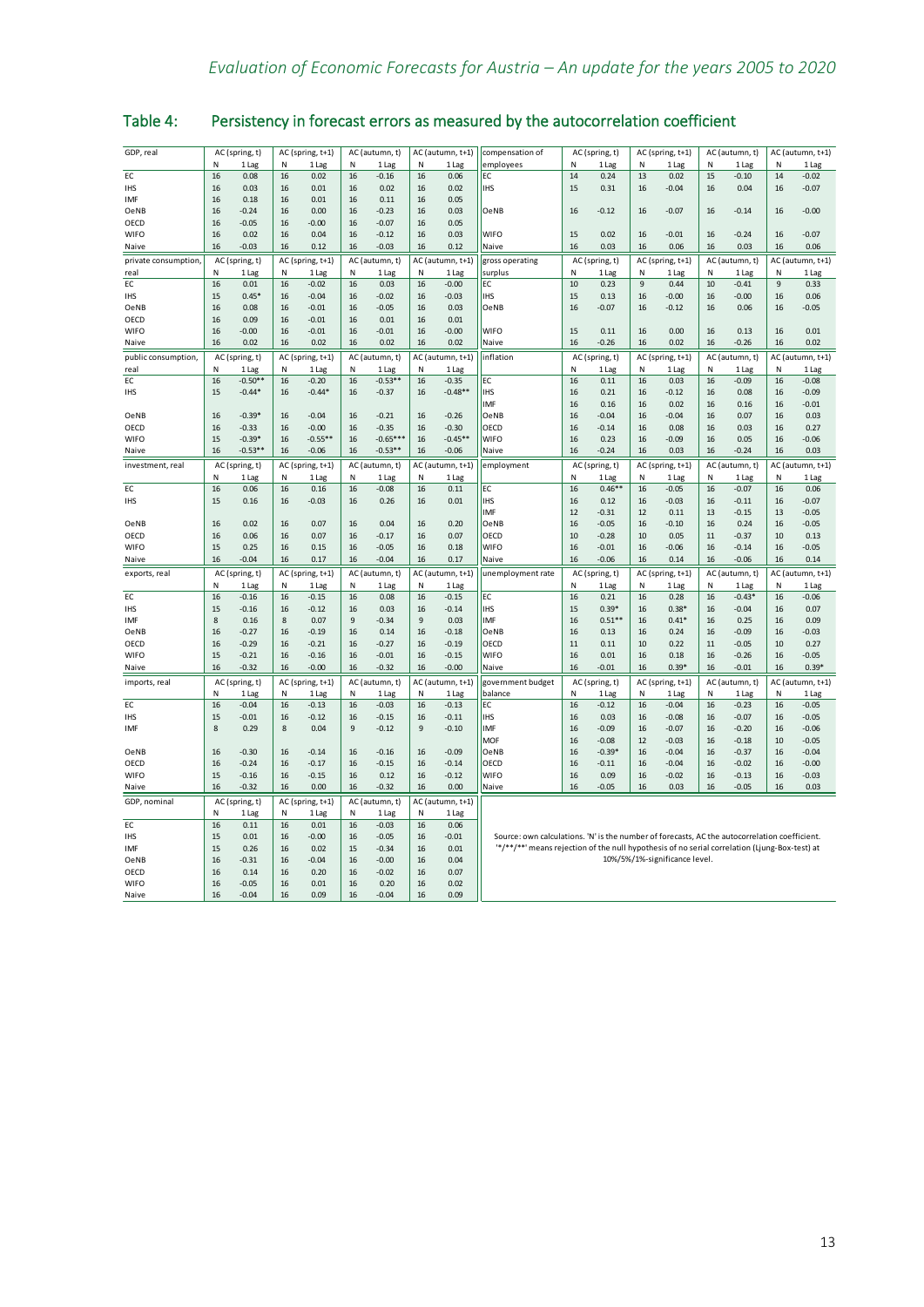<span id="page-17-0"></span>

|                                                                                                        | Table 5:<br>Number of episodes with at least 8 consecutive biased forecasts in the same direction |  |  |  |  |  |  |  |  |  |  |  |  |
|--------------------------------------------------------------------------------------------------------|---------------------------------------------------------------------------------------------------|--|--|--|--|--|--|--|--|--|--|--|--|
| Number of episodes with at least 8 consecutive forecasts for the current year (t) with a positive bias |                                                                                                   |  |  |  |  |  |  |  |  |  |  |  |  |
|                                                                                                        |                                                                                                   |  |  |  |  |  |  |  |  |  |  |  |  |

| variable                   | GDP                                                                                                    | priv.<br>cons.                                                                          | publ.<br>cons.                                                  | invest.                                                                                                                | exports                                                                                     | imports                                                                                     | GDP<br>nom.                                                                               | comp.<br>empl.                                                                        | gross<br>oper.<br>surplus                                       | inflation                                                                                   | empl.                                                                                     | unempl.<br>rate                                                                               | govern.<br>balance                                                                        |
|----------------------------|--------------------------------------------------------------------------------------------------------|-----------------------------------------------------------------------------------------|-----------------------------------------------------------------|------------------------------------------------------------------------------------------------------------------------|---------------------------------------------------------------------------------------------|---------------------------------------------------------------------------------------------|-------------------------------------------------------------------------------------------|---------------------------------------------------------------------------------------|-----------------------------------------------------------------|---------------------------------------------------------------------------------------------|-------------------------------------------------------------------------------------------|-----------------------------------------------------------------------------------------------|-------------------------------------------------------------------------------------------|
| tolerance                  | $0 \setminus σ/2 \setminus σ$                                                                          | $0 \setminus σ/2 \setminus σ$ $0 \setminus σ/2 \setminus σ$                             |                                                                 | $ 0 \setminus \sigma/2 \setminus \sigma  0 \setminus \sigma/2 \setminus \sigma  0 \setminus \sigma/2 \setminus \sigma$ |                                                                                             |                                                                                             | $0 \setminus σ/2 \setminus σ$                                                             | $0 \setminus σ/2 \setminus σ$ $0 \setminus σ/2 \setminus σ$                           |                                                                 | $0 \setminus σ/2 \setminus σ$                                                               | $0 \setminus σ/2 \setminus σ$ $0 \setminus σ/2 \setminus σ$                               |                                                                                               | $0 \setminus σ/2 \setminus σ$                                                             |
| EC<br><b>IHS</b><br>IMF    | $0 \setminus 0 \setminus 0$<br>$0 \setminus 0 \setminus 0$<br>$1 \setminus 0 \setminus 0$              | $0 \setminus 0 \setminus 0$<br>$1 \setminus 0 \setminus 0$<br>X                         | $0 \setminus 0 \setminus 0$<br>$0 \setminus 0 \setminus 0$<br>X | $0 \setminus 0 \setminus 0$<br>$0 \setminus 0 \setminus 0$<br>X                                                        | $0 \setminus 0 \setminus 0$<br>$1 \backslash 0 \backslash 0$<br>$0 \setminus 0 \setminus 0$ | $0 \setminus 0 \setminus 0$<br>$1 \backslash 0 \backslash 0$<br>$0 \setminus 0 \setminus 0$ | $0 \setminus 0 \setminus 0$<br>$0 \setminus 0 \setminus 0$<br>$0 \setminus 0 \setminus 0$ | $0 \setminus 0 \setminus 0$<br>$0 \setminus 0 \setminus 0$<br>X                       | $0 \setminus 0 \setminus 0$<br>$0 \setminus 0 \setminus 0$<br>X | $0 \setminus 0 \setminus 0$<br>$1 \backslash 0 \backslash 0$<br>$0 \setminus 0 \setminus 0$ | $0 \setminus 0 \setminus 0$<br>$0 \setminus 0 \setminus 0$<br>$0 \setminus 0 \setminus 0$ | $1 \backslash 0 \backslash 0$<br>$1 \backslash 0 \backslash 0$<br>$0 \setminus 0 \setminus 0$ | $0 \setminus 0 \setminus 0$<br>$0 \setminus 0 \setminus 0$<br>$0 \setminus 0 \setminus 0$ |
| <b>MOF</b><br>OeNB<br>OECD | $\boldsymbol{\mathsf{x}}$<br>$0 \setminus 0 \setminus 0$<br>$0 \setminus 0 \setminus 0$                | $\overline{\mathsf{x}}$<br>$1 \backslash 0 \backslash 0$<br>$0 \setminus 0 \setminus 0$ | X<br>$0 \setminus 0 \setminus 0$<br>$0 \setminus 0 \setminus 0$ | $\boldsymbol{\mathsf{x}}$<br>$0 \setminus 0 \setminus 0$<br>$0 \setminus 0 \setminus 0$                                | $\boldsymbol{\mathsf{x}}$<br>$0 \setminus 0 \setminus 0$<br>$0 \setminus 0 \setminus 0$     | $\mathsf{x}$<br>$0 \setminus 0 \setminus 0$<br>$0 \setminus 0 \setminus 0$                  | $\mathsf{x}$<br>$0 \setminus 0 \setminus 0$<br>$0 \setminus 0 \setminus 0$                | $\boldsymbol{\mathsf{x}}$<br>$0 \setminus 0 \setminus 0$<br>$\boldsymbol{\mathsf{x}}$ | x<br>$0 \setminus 0 \setminus 0$<br>$\mathbf{x}$                | $\overline{\mathsf{x}}$<br>$0 \setminus 0 \setminus 0$<br>$0 \setminus 0 \setminus 0$       | $\overline{\mathsf{x}}$<br>$0 \setminus 0 \setminus 0$<br>$0 \setminus 0 \setminus 0$     | X<br>$0 \setminus 0 \setminus 0$<br>$0 \setminus 0 \setminus 0$                               | $0 \setminus 0 \setminus 0$<br>$0 \setminus 0 \setminus 0$<br>$0 \setminus 0 \setminus 0$ |
| <b>WIFO</b>                | $0 \setminus 0 \setminus 0$                                                                            | $1 \setminus 0 \setminus 0$                                                             | $0 \setminus 0 \setminus 0$                                     | $0 \setminus 0 \setminus 0$                                                                                            | $0 \setminus 0 \setminus 0$                                                                 | $0 \setminus 0 \setminus 0$                                                                 | $0 \setminus 0 \setminus 0$                                                               | $0 \setminus 0 \setminus 0$                                                           | $1 \setminus 0 \setminus 0$                                     | $0 \setminus 0 \setminus 0$                                                                 | $0 \setminus 0 \setminus 0$                                                               | $0 \setminus 0 \setminus 0$                                                                   | $0 \setminus 0 \setminus 0$                                                               |
| Naive                      | $0 \setminus 0 \setminus 0$                                                                            | $0 \setminus 0 \setminus 0$                                                             | $0 \setminus 0 \setminus 0$                                     | $0 \setminus 0 \setminus 0$                                                                                            | $0 \setminus 0 \setminus 0$                                                                 | $0 \setminus 0 \setminus 0$                                                                 | $0 \setminus 0 \setminus 0$                                                               | $0 \setminus 0 \setminus 0$                                                           | $0 \setminus 0 \setminus 0$                                     | $1 \backslash 1 \backslash 0$                                                               | $0 \setminus 0 \setminus 0$                                                               | $0 \setminus 0 \setminus 0$                                                                   | $0 \setminus 0 \setminus 0$                                                               |
|                            | Number of episodes with at least 8 consecutive forecasts for the current year (t) with a negative bias |                                                                                         |                                                                 |                                                                                                                        |                                                                                             |                                                                                             |                                                                                           |                                                                                       |                                                                 |                                                                                             |                                                                                           |                                                                                               |                                                                                           |
| variable                   | GDP                                                                                                    | priv.<br>cons.                                                                          | publ.<br>cons.                                                  | invest.                                                                                                                | exports                                                                                     | imports                                                                                     | GDP<br>nom.                                                                               | comp.<br>empl.                                                                        | gross<br>oper.<br>surplus                                       | inflation                                                                                   | empl.                                                                                     | unempl.<br>rate                                                                               | govern.<br>balance                                                                        |
| tolerance                  | $0 \setminus σ/2 \setminus σ$                                                                          | $0 \setminus σ/2 \setminus σ$                                                           | $0 \setminus σ/2 \setminus σ$                                   | $0 \setminus σ/2 \setminus σ$                                                                                          | $0 \setminus σ/2 \setminus σ$                                                               | $0 \setminus σ/2 \setminus σ$                                                               | $0 \setminus σ/2 \setminus σ$                                                             | $0 \setminus σ/2 \setminus σ$                                                         | $0 \setminus σ/2 \setminus σ$                                   | $0 \setminus σ/2 \setminus σ$                                                               | $0 \setminus σ/2 \setminus σ$   0 \ σ/2 \ σ                                               |                                                                                               | $0 \setminus σ/2 \setminus σ$                                                             |
| EC                         | $0 \setminus 0 \setminus 0$                                                                            | $0 \setminus 0 \setminus 0$                                                             | $0 \setminus 0 \setminus 0$                                     | $0 \setminus 0 \setminus 0$                                                                                            | $0 \setminus 0 \setminus 0$                                                                 | $0 \setminus 0 \setminus 0$                                                                 | $1 \setminus 0 \setminus 0$                                                               | $0 \setminus 0 \setminus 0$                                                           | $0 \setminus 0 \setminus 0$                                     | $0 \setminus 0 \setminus 0$                                                                 | $0 \setminus 0 \setminus 0$                                                               | $0 \setminus 0 \setminus 0$                                                                   | 1\0\0                                                                                     |
| <b>IHS</b><br>IMF          | $0 \setminus 0 \setminus 0$<br>$0 \setminus 0 \setminus 0$                                             | $0 \setminus 0 \setminus 0$                                                             | $1 \setminus 0 \setminus 0$                                     | $0 \setminus 0 \setminus 0$<br>$\pmb{\mathsf{x}}$                                                                      | $0 \setminus 0 \setminus 0$<br>$0 \setminus 0 \setminus 0$                                  | $0 \setminus 0 \setminus 0$<br>$0 \setminus 0 \setminus 0$                                  | $0 \setminus 0 \setminus 0$<br>$0 \setminus 0 \setminus 0$                                | $0 \setminus 0 \setminus 0$                                                           | $0 \setminus 0 \setminus 0$<br>X                                | $0 \setminus 0 \setminus 0$<br>$0 \setminus 0 \setminus 0$                                  | $1 \setminus 0 \setminus 0$<br>$0 \setminus 0 \setminus 0$                                | $0 \setminus 0 \setminus 0$<br>$0 \setminus 0 \setminus 0$                                    | $2 \setminus 0 \setminus 0$<br>$1 \backslash 0 \backslash 0$                              |
| <b>MOF</b>                 | X                                                                                                      | X<br>$\mathsf{x}$                                                                       | X<br>x                                                          | $\boldsymbol{\mathsf{x}}$                                                                                              | X                                                                                           | x                                                                                           | x                                                                                         | X<br>$\boldsymbol{\mathsf{x}}$                                                        | X                                                               | X                                                                                           | X                                                                                         | X                                                                                             | $2 \setminus 0 \setminus 0$                                                               |
| OeNB                       | $0 \setminus 0 \setminus 0$                                                                            | $0 \setminus 0 \setminus 0$                                                             | $0 \setminus 0 \setminus 0$                                     | $0 \setminus 0 \setminus 0$                                                                                            | $0 \setminus 0 \setminus 0$                                                                 | $0 \setminus 0 \setminus 0$                                                                 | $0 \setminus 0 \setminus 0$                                                               | 1 \ 0 \ 0                                                                             | $0 \setminus 0 \setminus 0$                                     | $0 \setminus 0 \setminus 0$                                                                 | $1 \backslash 0 \backslash 0$                                                             | $0 \setminus 0 \setminus 0$                                                                   | $2 \cup 0 \cup 0$                                                                         |
| OECD                       | $0 \setminus 0 \setminus 0$                                                                            | $0 \setminus 0 \setminus 0$                                                             | $0 \setminus 0 \setminus 0$                                     | $0 \setminus 0 \setminus 0$                                                                                            | $0 \setminus 0 \setminus 0$                                                                 | $0 \setminus 0 \setminus 0$                                                                 | $1 \setminus 0 \setminus 0$                                                               | $\boldsymbol{\mathsf{x}}$                                                             | $\mathbf{x}$                                                    | $1 \backslash 0 \backslash 0$                                                               | $0 \setminus 0 \setminus 0$                                                               | $0 \setminus 0 \setminus 0$                                                                   | $2 \backslash 0 \backslash 0$                                                             |
| <b>WIFO</b>                | $0 \setminus 0 \setminus 0$                                                                            | $0 \setminus 0 \setminus 0$                                                             | $0 \setminus 0 \setminus 0$                                     | $0 \setminus 0 \setminus 0$                                                                                            | $0 \setminus 0 \setminus 0$                                                                 | $0 \setminus 0 \setminus 0$                                                                 | $0 \setminus 0 \setminus 0$                                                               | $0 \setminus 0 \setminus 0$                                                           | $0 \setminus 0 \setminus 0$                                     | $0 \setminus 0 \setminus 0$                                                                 | $1 \backslash 0 \backslash 0$                                                             | $0 \setminus 0 \setminus 0$                                                                   | $1 \setminus 0 \setminus 0$                                                               |
| Naive                      | $1 \setminus 0 \setminus 0$                                                                            | $0 \setminus 0 \setminus 0$                                                             | $1 \backslash 0 \backslash 0$                                   | $1 \backslash 0 \backslash 0$                                                                                          | $0 \setminus 0 \setminus 0$                                                                 | $0 \setminus 0 \setminus 0$                                                                 | $1 \setminus 0 \setminus 0$                                                               | $1 \setminus 0 \setminus 0$                                                           | $0 \setminus 0 \setminus 0$                                     | $0 \setminus 0 \setminus 0$                                                                 | $1 \backslash 0 \backslash 0$                                                             | $1 \setminus 0 \setminus 0$                                                                   | $0 \setminus 0 \setminus 0$                                                               |
|                            | Number of episodes with at least 8 consecutive forecasts for the next year (t+1) with a positive bias  |                                                                                         |                                                                 |                                                                                                                        |                                                                                             |                                                                                             |                                                                                           |                                                                                       |                                                                 |                                                                                             |                                                                                           |                                                                                               |                                                                                           |
| variable                   | GDP                                                                                                    | priv.<br>cons.                                                                          | publ.<br>cons.                                                  | invest.                                                                                                                | exports                                                                                     | imports                                                                                     | GDP<br>nom.                                                                               | comp.<br>empl.                                                                        | gross<br>oper.<br>surplus                                       | inflation                                                                                   | empl.                                                                                     | unempl.<br>rate                                                                               | govern.<br>balance                                                                        |
| tolerance                  | $0 \setminus σ/2 \setminus σ$                                                                          | $0 \setminus σ/2 \setminus σ$                                                           | $0 \setminus σ/2 \setminus σ$                                   | $0 \setminus σ/2 \setminus σ$                                                                                          | $0 \setminus σ/2 \setminus σ$ $0 \setminus σ/2 \setminus σ$                                 |                                                                                             | $0 \setminus σ/2 \setminus σ$                                                             | $0 \setminus σ/2 \setminus σ$                                                         | $0 \setminus σ/2 \setminus σ$                                   | $0 \setminus σ/2 \setminus σ$                                                               | $0 \setminus σ/2 \setminus σ$   0 \ σ/2 \ σ                                               |                                                                                               | $0 \setminus σ/2 \setminus σ$                                                             |
| EC                         | $1 \setminus 0 \setminus 0$                                                                            | $1 \setminus 0 \setminus 0$                                                             | $0 \setminus 0 \setminus 0$                                     | $0 \setminus 0 \setminus 0$                                                                                            | $1 \setminus 0 \setminus 0$                                                                 | $1 \setminus 0 \setminus 0$                                                                 | $1 \setminus 0 \setminus 0$                                                               | $0 \setminus 0 \setminus 0$                                                           | $1 \backslash 0 \backslash 0$                                   | $0 \setminus 0 \setminus 0$                                                                 | $0 \setminus 0 \setminus 0$                                                               | $0 \setminus 0 \setminus 0$                                                                   | $0 \setminus 0 \setminus 0$                                                               |
| <b>IHS</b>                 | $1 \backslash 0 \backslash 0$                                                                          | 2\0\0                                                                                   | $0 \setminus 0 \setminus 0$                                     | $1 \setminus 0 \setminus 0$                                                                                            | 1\0\0                                                                                       | $1 \backslash 0 \backslash 0$                                                               | $1 \setminus 0 \setminus 0$                                                               | $0 \setminus 0 \setminus 0$                                                           | $1 \setminus 0 \setminus 0$                                     | $0 \setminus 0 \setminus 0$                                                                 | $0 \setminus 0 \setminus 0$                                                               | $0 \setminus 0 \setminus 0$                                                                   | $0 \setminus 0 \setminus 0$                                                               |
| IMF<br><b>MOF</b>          | $1 \setminus 0 \setminus 0$                                                                            | $\pmb{\mathsf{x}}$                                                                      | X                                                               | $\pmb{\mathsf{x}}$                                                                                                     | $1 \setminus 0 \setminus 0$                                                                 | $1 \setminus 0 \setminus 0$                                                                 | $1 \setminus 0 \setminus 0$                                                               | $\pmb{\mathsf{x}}$                                                                    | X                                                               | $0 \setminus 0 \setminus 0$                                                                 | $0 \setminus 0 \setminus 0$                                                               | $0 \setminus 0 \setminus 0$                                                                   | $0 \setminus 0 \setminus 0$<br>$0 \setminus 0 \setminus 0$                                |
| OeNB                       | X<br>$0 \setminus 0 \setminus 0$                                                                       | X<br>$2 \cup 0 \cup 0$                                                                  | X<br>$0 \setminus 0 \setminus 0$                                | $\pmb{\mathsf{x}}$<br>$0 \setminus 0 \setminus 0$                                                                      | X<br>$1 \backslash 0 \backslash 0$                                                          | x<br>$2 \backslash 0 \backslash 0$                                                          | $\boldsymbol{\mathsf{x}}$<br>$0 \setminus 0 \setminus 0$                                  | X<br>$0 \setminus 0 \setminus 0$                                                      | x<br>$0 \setminus 0 \setminus 0$                                | X<br>$0 \setminus 0 \setminus 0$                                                            | X<br>$0 \setminus 0 \setminus 0$                                                          | X<br>$0 \setminus 0 \setminus 0$                                                              | $0 \setminus 0 \setminus 0$                                                               |
| OECD                       | $0 \setminus 0 \setminus 0$                                                                            | $1 \backslash 0 \backslash 0$                                                           | $0 \setminus 0 \setminus 0$                                     | $0 \setminus 0 \setminus 0$                                                                                            | $1 \backslash 0 \backslash 0$                                                               | $2 \backslash 0 \backslash 0$                                                               | $0 \setminus 0 \setminus 0$                                                               | X                                                                                     | $\mathsf{x}$                                                    | $0 \setminus 0 \setminus 0$                                                                 | $1 \backslash 0 \backslash 0$                                                             | $0 \setminus 0 \setminus 0$                                                                   | $0 \setminus 0 \setminus 0$                                                               |
| <b>WIFO</b>                | $1 \backslash 0 \backslash 0$                                                                          | $1 \setminus 0 \setminus 0$                                                             | $0 \setminus 0 \setminus 0$                                     | $0 \setminus 0 \setminus 0$                                                                                            | $1 \backslash 0 \backslash 0$                                                               | $1 \backslash 0 \backslash 0$                                                               | $0 \setminus 0 \setminus 0$                                                               | $0 \setminus 0 \setminus 0$                                                           | $1 \backslash 0 \backslash 0$                                   | $0 \setminus 0 \setminus 0$                                                                 | $0 \setminus 0 \setminus 0$                                                               | $0 \setminus 0 \setminus 0$                                                                   | $0 \setminus 0 \setminus 0$                                                               |
| Naive                      | $0 \setminus 0 \setminus 0$                                                                            | $0 \setminus 0 \setminus 0$                                                             | $0 \setminus 0 \setminus 0$                                     | $0 \setminus 0 \setminus 0$                                                                                            | $0 \setminus 0 \setminus 0$                                                                 | $0 \setminus 0 \setminus 0$                                                                 | $0 \setminus 0 \setminus 0$                                                               | $0 \setminus 0 \setminus 0$                                                           | $0 \setminus 0 \setminus 0$                                     | $1 \backslash 1 \backslash 0$                                                               | $0 \setminus 0 \setminus 0$                                                               | $0 \setminus 0 \setminus 0$                                                                   | $0 \setminus 0 \setminus 0$                                                               |
|                            | Number of episodes with at least 8 consecutive forecasts for the next year (t+1) with a negative bias  |                                                                                         |                                                                 |                                                                                                                        |                                                                                             |                                                                                             |                                                                                           |                                                                                       |                                                                 |                                                                                             |                                                                                           |                                                                                               |                                                                                           |
|                            |                                                                                                        |                                                                                         |                                                                 |                                                                                                                        |                                                                                             |                                                                                             |                                                                                           |                                                                                       | gross                                                           |                                                                                             |                                                                                           |                                                                                               |                                                                                           |
| variable                   | GDP                                                                                                    | priv.<br>cons.                                                                          | publ.<br>cons.                                                  | invest.                                                                                                                | exports                                                                                     | imports                                                                                     | GDP<br>nom.                                                                               | comp.<br>empl.                                                                        | oper.<br>surplus                                                | inflation                                                                                   | empl.                                                                                     | unempl.<br>rate                                                                               | govern.<br>balance                                                                        |
| tolerance                  | $0 \setminus σ/2 \setminus σ$                                                                          | $0 \setminus σ/2 \setminus σ$                                                           | $0 \setminus σ/2 \setminus σ$                                   | $0 \setminus σ/2 \setminus σ$                                                                                          | $0 \setminus σ/2 \setminus σ$                                                               | $0 \setminus σ/2 \setminus σ$                                                               | $0 \setminus σ/2 \setminus σ$                                                             | $0 \setminus σ/2 \setminus σ$                                                         | $0 \setminus σ/2 \setminus σ$                                   | $0 \setminus σ/2 \setminus σ$                                                               | $0 \setminus σ/2 \setminus σ$                                                             | $0 \setminus σ/2 \setminus σ$                                                                 | $0 \setminus σ/2 \setminus σ$                                                             |
| EC                         | $0 \setminus 0 \setminus 0$                                                                            | $0 \setminus 0 \setminus 0$                                                             | $0 \setminus 0 \setminus 0$                                     | $1 \backslash 0 \backslash 0$                                                                                          | $0 \setminus 0 \setminus 0$                                                                 | $0 \setminus 0 \setminus 0$                                                                 | $0 \setminus 0 \setminus 0$                                                               | $1 \backslash 0 \backslash 0$                                                         | $0 \setminus 0 \setminus 0$                                     | $1 \backslash 0 \backslash 0$                                                               | $2\backslash0\backslash0$                                                                 | $0 \setminus 0 \setminus 0$                                                                   | $3\backslash0\backslash0$                                                                 |
| <b>IHS</b>                 |                                                                                                        | $0 \setminus 0 \setminus 0$                                                             | $1 \setminus 0 \setminus 0$                                     | $1 \setminus 0 \setminus 0$                                                                                            | $0 \setminus 0 \setminus 0$                                                                 | $0 \setminus 0 \setminus 0$                                                                 | $0 \setminus 0 \setminus 0$                                                               | $1 \setminus 0 \setminus 0$                                                           | $0 \setminus 0 \setminus 0$                                     | $1 \setminus 0 \setminus 0$                                                                 | $2 \setminus 0 \setminus 0$                                                               | $1 \setminus 0 \setminus 0$                                                                   | $1 \setminus 0 \setminus 0$                                                               |
|                            | $0 \setminus 0 \setminus 0$                                                                            |                                                                                         |                                                                 |                                                                                                                        |                                                                                             |                                                                                             |                                                                                           |                                                                                       |                                                                 |                                                                                             |                                                                                           |                                                                                               |                                                                                           |
| <b>IMF</b>                 | $0 \setminus 0 \setminus 0$                                                                            | X                                                                                       | X                                                               | $\mathbf{x}$                                                                                                           | $0 \setminus 0 \setminus 0$                                                                 | $0 \setminus 0 \setminus 0$                                                                 | $0 \setminus 0 \setminus 0$                                                               | X                                                                                     | x                                                               | $1 \setminus 0 \setminus 0$                                                                 | $0 \setminus 0 \setminus 0$                                                               | $1 \backslash 1 \backslash 0$                                                                 | $2 \setminus 0 \setminus 0$                                                               |
| <b>MOF</b>                 | $\boldsymbol{\mathsf{x}}$                                                                              | X                                                                                       | X                                                               | $\pmb{\mathsf{x}}$                                                                                                     | $\mathsf{x}$                                                                                | x                                                                                           | $\boldsymbol{\mathsf{x}}$                                                                 | $\boldsymbol{\mathsf{x}}$                                                             | X                                                               | $\pmb{\mathsf{x}}$                                                                          | $\boldsymbol{\mathsf{x}}$                                                                 | $\mathsf{x}$                                                                                  | $1 \setminus 0 \setminus 0$                                                               |
| OeNB<br>OECD               | $0 \setminus 0 \setminus 0$<br>$0 \setminus 0 \setminus 0$                                             | $0 \setminus 0 \setminus 0$<br>$0 \setminus 0 \setminus 0$                              | $0 \setminus 0 \setminus 0$<br>$1 \backslash 1 \backslash 0$    | $1 \backslash 0 \backslash 0$<br>$0 \setminus 0 \setminus 0$                                                           | $0 \setminus 0 \setminus 0$<br>$0 \setminus 0 \setminus 0$                                  | $0 \setminus 0 \setminus 0$<br>$0 \setminus 0 \setminus 0$                                  | $0 \setminus 0 \setminus 0$<br>$0 \setminus 0 \setminus 0$                                | $1 \backslash 0 \backslash 0$                                                         | $0 \setminus 0 \setminus 0$<br>$\mathbf{x}$                     | $1 \setminus 0 \setminus 0$<br>$1 \backslash 0 \backslash 0$                                | $2 \setminus 0 \setminus 0$<br>$0 \setminus 0 \setminus 0$                                | $0 \setminus 0 \setminus 0$<br>$0 \setminus 0 \setminus 0$                                    | 3\0\0<br>3\0\0                                                                            |
| <b>WIFO</b>                | $0 \setminus 0 \setminus 0$                                                                            | $0 \setminus 0 \setminus 0$                                                             | $0 \setminus 0 \setminus 0$                                     | $1 \backslash 0 \backslash 0$                                                                                          | $0 \setminus 0 \setminus 0$                                                                 | $0 \setminus 0 \setminus 0$                                                                 | $0 \setminus 0 \setminus 0$                                                               | $2\backslash0\backslash0$                                                             | $0 \setminus 0 \setminus 0$                                     | $0 \setminus 0 \setminus 0$                                                                 | $3\backslash0\backslash0$                                                                 | 1\0\0                                                                                         | $1 \setminus 0 \setminus 0$                                                               |

Source: own calculations. "σ" is the standard deviation of the realisation for the respective variable.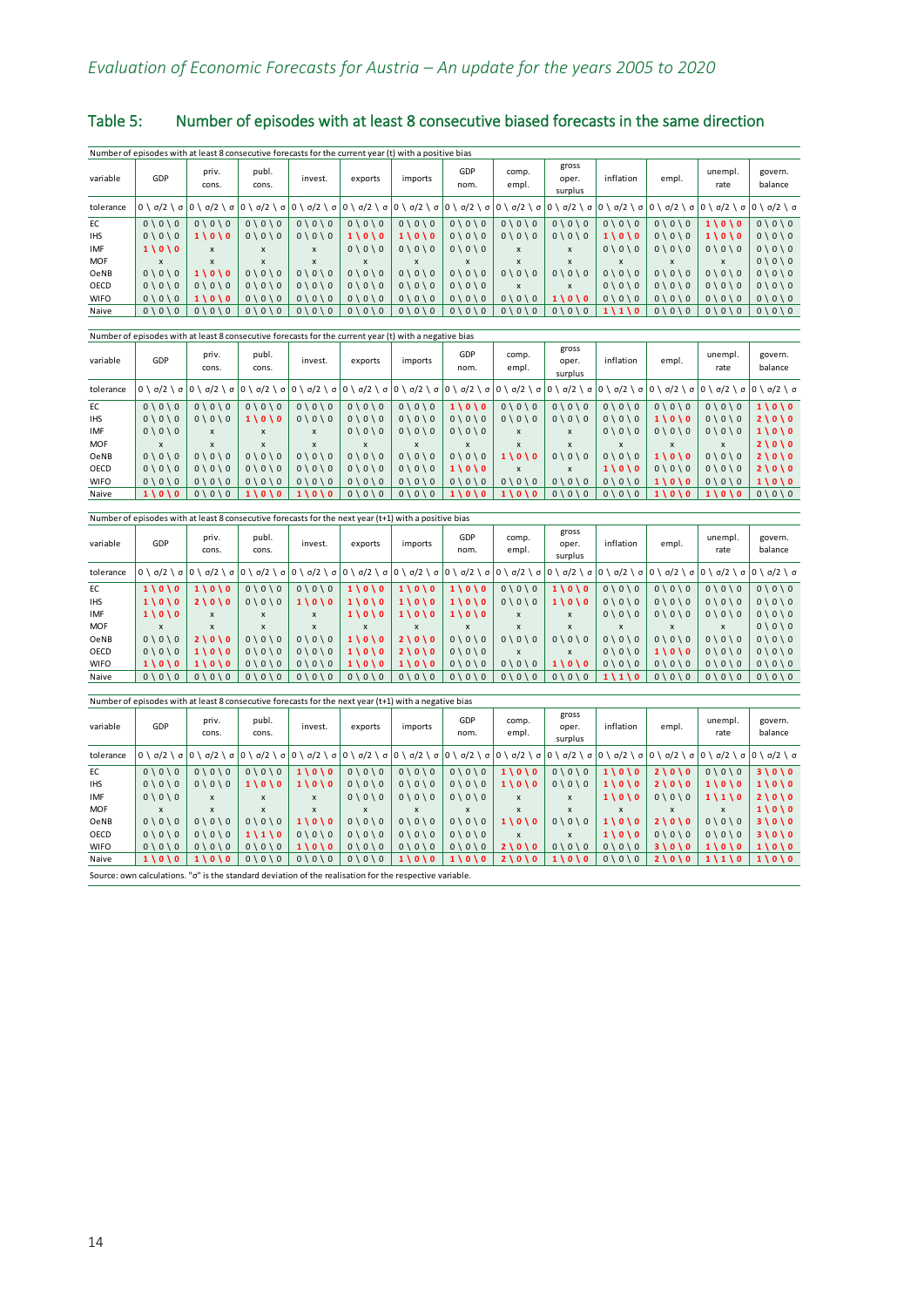#### Robustness checks

This section concludes with a brief discussion of the robustness of the above results. The corresponding figures and tables are presented in the appendix. [Table 7](#page-24-0) summarizes the forecast errors when final instead of first releases are used as reference data. The difference in comparison wit[h Table 3](#page-11-0) is related to the ex-post revisions in the data. This is most prominently the case for the unemployment rate (with a strong ex-post upward revision) and the general government budget balance (with a strong ex-post downward revision). Given the nature of the revision (methodological changes), it seems unlikely that they were foreseen by the forecasters (see Schuster, 2018, for a discussion).

The second robustness check addresses the problem of comparability resulting from different publishing schedules. Based on the clustering used, WIFO and IHS always publish their forecasts at the earliest point in time within a forecasting term. June (rather than March) forecasts and always the December (rather than the September) forecasts for WIFO and IHS were used as robustness checksso that both institutions become the last ones to forecast within a forecasting term. The results are reported i[n Table 8](#page-26-0) an[d Figure](#page-23-1)  [4.](#page-23-1) Comparin[g Figure 1](#page-9-0) an[d Figure 4](#page-23-1) reveals that while in the default setting, WIFO has slightly larger forecasting errors than its peers for the majority of variables, this result is reversed in the robustness check setting. An exception are imports and exports which, are still forecasted slightly more imprecisely in comparison to the average of the other institutes.

In the last robustness check, the year 2020 was dropped from the observation period to isolate the overall forecast errors from the COVID-19 pandemic. As mentioned before, while hardly affecting the relative forecasting performance of the institutions, this has a sizable effect on average forecast errors. Not surprisingly, RMSE decrease for virtually all variables and institutions, e.g. for real GDP growth from 1.84 to 1.14 on average. The bias is also uniformly shifted downward, e.g. from 0.35 to 0.09 for real GDP growth. Whether 2020 is included in the analysis has consequences for the overall assessment of whether a variable is over- or underestimated on average. For example, neglecting 2020 implies that all institutions significantly underestimated the government budget balance; a result that disappears once 2020 is included. Note that the median bias (MBD) and the root median squared error (RMDSE) are much less affected by the inclusion of 2020.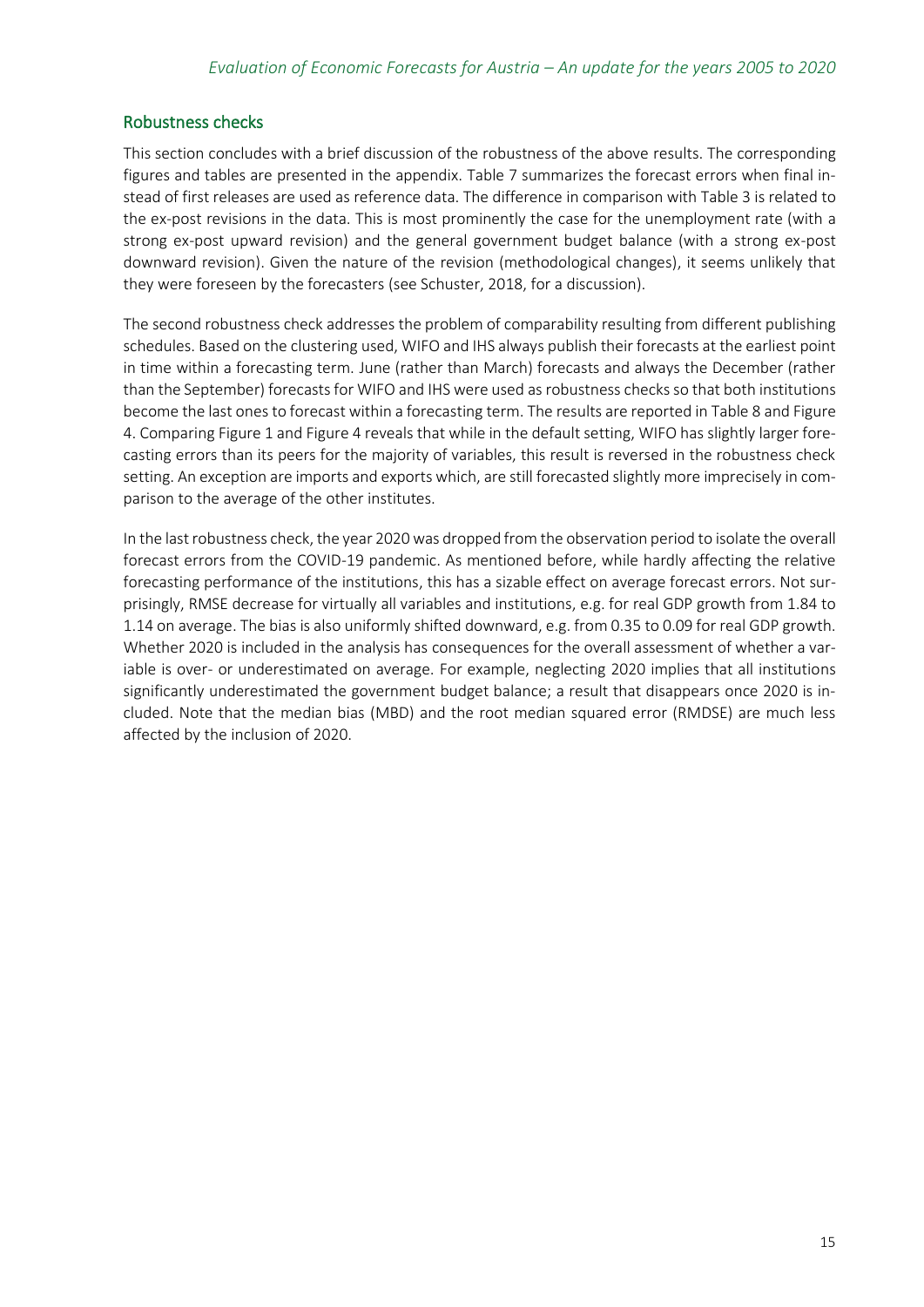## <span id="page-19-0"></span>REFERENCES

- Baumgartner, J. (2002a). "Die Wirtschaftsprognosen von WIFO und IHS. Eine Analyse für die achtziger und neunziger Jahre", *WIFO-Monatsberichte*, 11/2002, 701-716.
- Baumgartner, J. (2002b). "Evaluation of Macro-economic Forecasts for Austria in the 1980s and 1990s", *Austrian Economic Quarterly*, 4, 191-206.
- Diebold, F.X. and Mariano, R. (1995). "Comparing predictive accuracy", *Journal of Business and Economic Statistics*, 13, 253-263.
- Fortin, I., Koch, S. and Weyerstrass, K. (2020). "*Evaluation of economic forecasts for Austria"*, Empirical Economics, 58 (1), 107-137.
- Holden, K. (1995). "Vector autoregression modelling and forecasting", *Journal of Forecasting*, 14, 410- 420.
- Holden, K. and Peel, D.A. (1990). "On testing for unbiasedness and efficiency of forecasts", *Manchester School*, 58, 120-127.
- Ljung, G.M. and Box, G.E.P. (1978). "On a Measure of a Lack of Fit in Time Series Models", *Biometrika*, 65(2), 297–303.
- Pesaran, M. and Timmermann, A. (1992). "A Simple Nonparametric Test of Predictive Performance", *Journal of Business and Economic Statistics*, 10, 461-465.
- Ragacs, C. and Schneider, M. (2007). "Vergleich der Prognosegüte der österreichischen Wirtschaftsprognosen von 1998 bis 2006", *Geldpolitik & Wirtschaft*, Q4/2007, 31-52.
- Schuster, P. (2018): Evaluation of economic forecasts for Austria for the years 2005 to 2017, Study commissioned by the Austrian Fiscal Advisory Council, October 2018, Vienna.
- Theil, H. (1966). "*Applied Economic Forecasting*", Chicago, Rand McNally.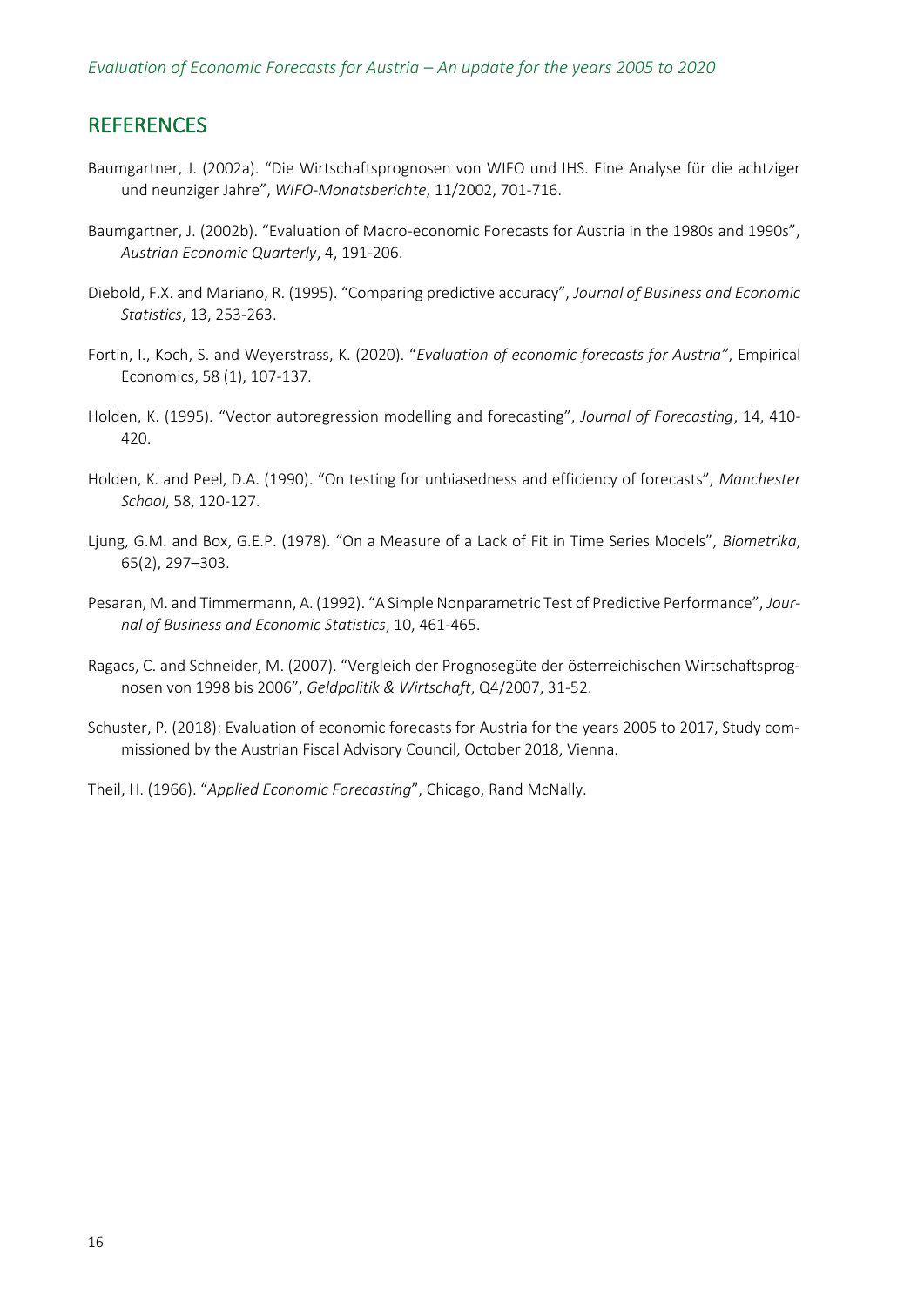## <span id="page-20-0"></span>APPENDIX A: METHODS OF FORECAST EVALUATION

The forecast error of a variable  $x$  at time  $t$  is defined as the difference between the forecasted values  $(x_t^f)$  and realisation  $(x_t^r)$ 

$$
d(x_t) = x_t^f - x_t^r,
$$

such that  $d(x_t) > 0$  implies an **overestimation**. Note that both the forecasted values as well as the realisations can be measured at different points in time. The forecast of  $x_t$  is done at some earlier point in time s, with  $s \leq t$ , and the realisation can be measured at some future point in time  $u > t$ . The forecast error is therefore computed based on the choice of three points in time  $(t, s, u)$ . For the sake of simplicity, this is not reflected in the mathematical notation used, while it is made clear when results are presented.

Taking the average over the forecast errors (mean error) of a variable  $x$  over a number of forecasts (N) gives the **bias** of these forecasts:

$$
Bias(x) = \frac{1}{N} \sum_{i=1}^{N} d(x_i).
$$

If  $Bias(x) > (<0)$  then x was **overestimated (underestimated) on average**. Using the median instead of the arithmetic mean gives the *Median Bias(x)* (MDB), which is less sensitive to outliers. To evaluate the fit or precision of a forecast, the study uses the usual measures. The mean absolute error (MAE) is computed as the sum over all forecast errors without allowing overestimations and underestimations to cancel each other out. The root mean squared error (RMSE) is interpreted similarly, but in combination with a quadratic instead of a linear weight it punishes large forecast errors more severely than the MAE.

$$
MAE(x) = \frac{1}{N} \sum_{i=1}^{N} |d(x_i)|.
$$

$$
RMSE(x) = \sqrt{\frac{1}{N} \sum_{i=1}^{N} d(x_i)^2}.
$$

Alternatively, when using the median instead of the arithmetic mean of the squared errors before taking the square root gives the **root median squared error (RMDSE)**. The MAE, RMSE and RMDSE can be used to rank the forecasts of variable  $x$  by different institutions by precision. The lower the MAE (or the RMSE, or the RMDSE), the more precise the forecast. To compare the relative precision (or bias) of forecasts across variables, the error measures should be normalized to capture the fact that some variables are more difficult to forecast simply because they are more volatile. This is typically done by dividing the error measures by the standard deviation of the realization  $(x^r)$  which is denoted as  $\sigma(x^r)$ , e.g. the standardised RMSE is equal to  $RMSE(x)/\sigma(x^r)$ . Another way of normalised comparison is to look at how much more precise a given forecast is than a naïve forecast.<sup>7</sup> A naïve forecast in this context is defined as a forecast using the last available realisation as the new forecast, i.e.  $x_t^f = x_{t-h}^r$ , with  $h=1$  for forecasting next year,  $h = 2$  for forecasting the year after next, etc. This is conceptualised by Theil's U-statistic (Theil, 1966), which is given as

<sup>7</sup> A more demanding reference forecast would be to use ARIMA or VAR time-series models (see Holden, 1995).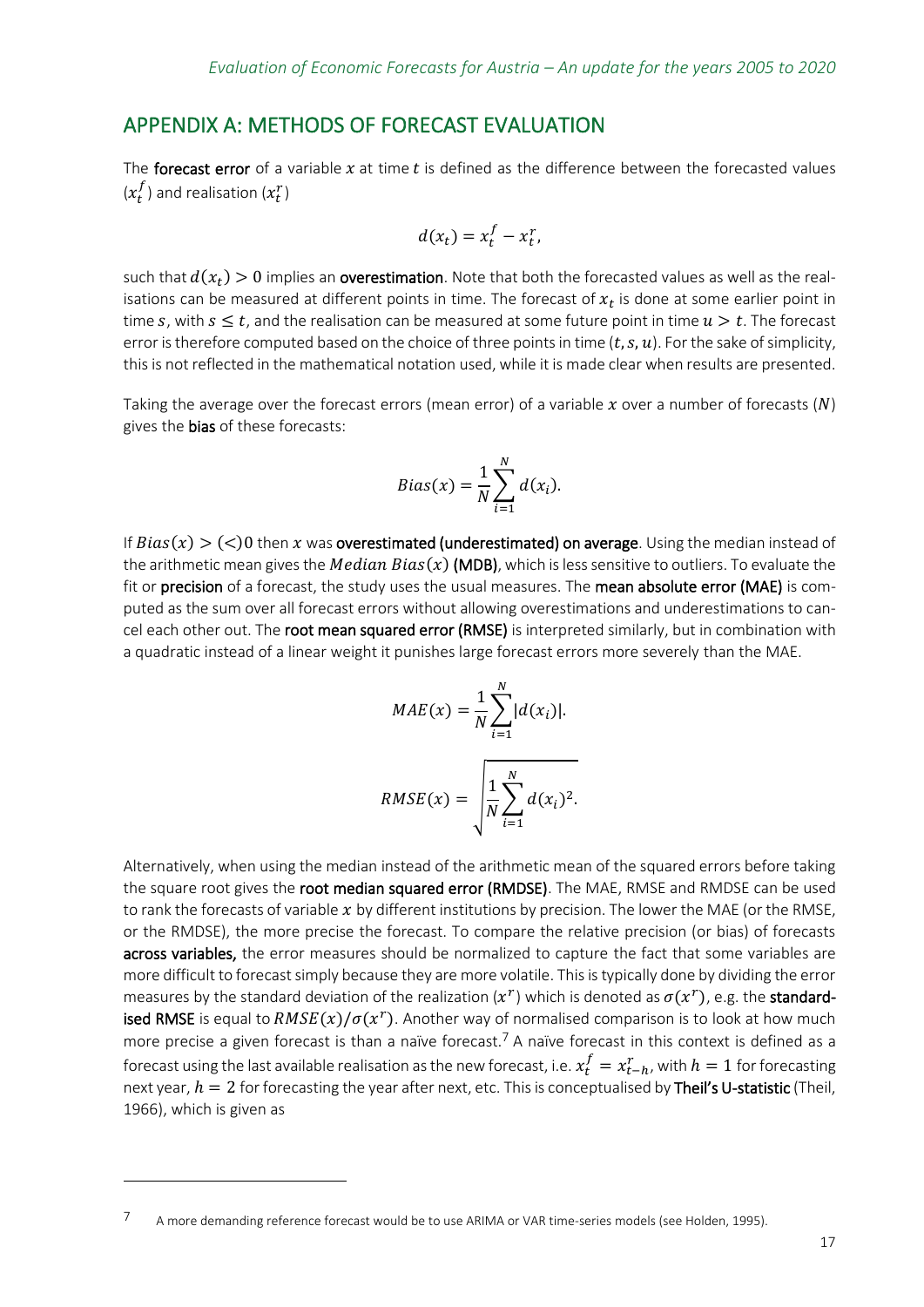$$
TU(x) = RMSE(x) / \sqrt{\frac{1}{N} \sum_{i=1}^{N} (x_{t-h}^{r} - x_{t}^{r})^{2}},
$$

i.e. the quotient of the RMSE of the forecast to be benchmarked and the RMSE of the naïve forecast. If  $TU(x)$  < 1 then the forecast produced a better fit than the naïve forecast. Good forecasts are characterised by a Theil's U-statistic that is clearly smaller than one. To enhance comparison, this study reports forecast errors of the naïve forecast also for the other error measures mentioned.8

Testing<sup>9</sup> for unbiasedness is done by estimating the following equation following Holden and Peel (1990)

$$
d(x_t) = \alpha + \varepsilon_t,
$$

with null hypothesis:  $\alpha = 0$ , using a standard t-test.<sup>10</sup> If the null hypothesis is rejected, the forecast is

considered to be significantly biased.<sup>11</sup> In addition, forecast errors should be **non-persistent**. This means that a forecast error should not feed into the next forecasts. This is tested by using a Ljung and Box (1978) test that exploits the autocorrelation structure of the forecast errors. A positive autocorrelation coefficient using one lag indicates that an overestimation is likely to be followed by another overestimation in the next forecast, and vice versa. In contrast, a negative autocorrelation coefficient indicates that an overestimation is likely to be "compensated" by an underestimation in the next forecast, and vice versa. As there is no new realisation between the spring and the autumn forecast that a forecaster could use, one can expect these forecast errors to be correlated. Therefore, non-persistence was only tested within each of the following four data partitions: spring for t, spring for t+1, autumn for t and autumn for t+1. The null hypothesis of no serial correlation is tested using the Q-test statistic

$$
Q_k(x) = N(N+2) \sum_{j=1}^{k} (AC_j(d(x)))^2 / (N-j),
$$

where  $AC_j$  is the autocorrelation coefficient of the forecast errors, i.e. the correlation of the forecast errors with their  $j$ th lag.  $Q_k$  follows a  $\chi^2$  distribution with  $k$  degrees of freedom. The smaller  $Q_k$  the less the forecast errors are serially correlated (for chosen  $k$ ). Because of the already small sample size only the results for first lags, i.e.  $k = 1$ , are presented in this study.

<sup>8</sup> Note that the naïve forecast is by construction asymptotically unbiased, i.e. the bias tends to 0 as  $N \to \infty$ , if the forecasted variable is stationary, which is the case for growth rates. To illustrate this, assume (without loss of generality of the argument) that only one forecast was carried out for the current year and abstract from ex-post revisions of realised data. In this case the bias of the naïve forecast  $(x_t^f=x_{t-1}^r)$  from period  $T$  to  $T+N-1$  is  $(x_{T+N-1}^r-x_{T-1}^r)/N$ , which decreases as  $N$  increases. Hence, a low bias of the naïve forecast should not come as a surprise and if bias was the only relevant evaluation metric then the naïve forecast would be a good forecast.

<sup>9</sup> Other common tests that were not considered in this study test for efficiency (Holden and Peel, 1990), directional accuracy (Pesaran and Timmermann, 1992), bilateral superiority in terms of precision (Diebold and Mariano, 1995), etc.

<sup>10</sup> Note that the t-statistic (Tstat) can be expressed as a formula of our error measures: Tstat =  $\frac{Bias}{(Data = 1 + 1)}$  $\frac{Bu}{\sqrt{(RMSE^2 - Bias^2)/(N-1)}}$ .

<sup>11</sup> For the comparison between institutions, it is important to keep in mind that for two forecasts with the same bias, the bias of the more imprecise forecast is less likely to significantly deviate from 0.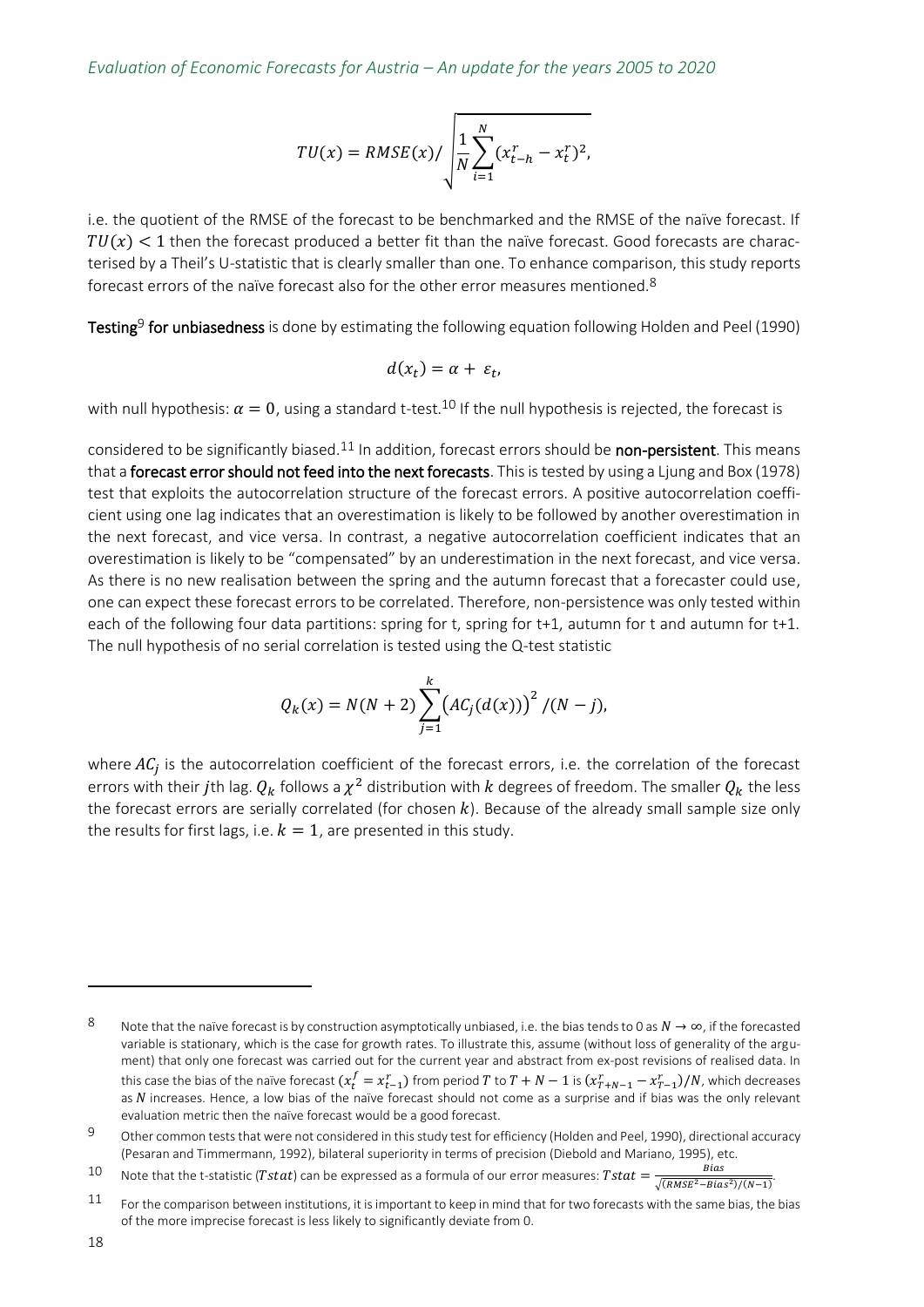# <span id="page-22-0"></span>APPENDIX B: ADDITIONAL TABLES AND FIGURES

| StabPro<br>spring<br>2013                                      | $-1.5$<br>$-2.3$                                                                                                                                | <b>STAT</b> | Oct. 2021                         | current                          | $-2.5$ | $-2.5$ | $-1.4$ | $-1.5$ | $-5.3$ | $-4.4$ | $-2.6$ | $-2.2$                  | $-2.0$ | $-2.7$ | $-1.0$ | $-1.5$ | $-0.8$ | 0.2    | 0.6              | $-8.3$ |
|----------------------------------------------------------------|-------------------------------------------------------------------------------------------------------------------------------------------------|-------------|-----------------------------------|----------------------------------|--------|--------|--------|--------|--------|--------|--------|-------------------------|--------|--------|--------|--------|--------|--------|------------------|--------|
| Oct. 2012 Apr. 2013<br>EDP Not.<br>autumn<br>2012              | $-3.1$                                                                                                                                          | <b>STAT</b> | Mar. t+1                          | realisation realisation<br>first | $-1.5$ | $-1.1$ | $-0.5$ | $-0.4$ | $-3.4$ | $-4.6$ | $-2.6$ | $-2.5$                  | $-1.5$ | $-2.4$ | $-1.2$ | $-1.6$ | $-0.7$ | 0.1    | $\overline{0}$   | $-8.9$ |
| StabPro<br>Oct. 2011 Apr. 2012<br>spring<br>2012               | $-3.0$<br>$-2.1$                                                                                                                                |             |                                   |                                  |        |        |        |        |        |        |        |                         |        |        |        |        |        |        |                  |        |
| EDP Not.<br>autumn<br>2011                                     | $-3.6$                                                                                                                                          | DBP         | Oct. 2020                         | autumn<br>2020                   |        |        |        |        |        |        |        |                         |        |        |        |        |        |        |                  | $-9.5$ |
| StabPro<br>spring<br>2011                                      | $-3.9$<br>$-3.3$                                                                                                                                | StabPro     | Oct. 2019 Apr. 2020 <sup>2)</sup> | spring<br>2020                   |        |        |        |        |        |        |        |                         |        |        |        |        |        |        |                  | $-8.0$ |
| Oct. 2010 Apr. 2011<br>EDP Not.<br>autumn<br>2010              | $-4.5$                                                                                                                                          | DBP         |                                   | autumn<br>2019                   |        |        |        |        |        |        |        |                         |        |        |        |        |        |        | $0.\overline{3}$ | $-0.1$ |
| Oct. 2009 Jan. 2010 <sup>1)</sup><br>StabPro<br>spring<br>2010 | $-4.0$<br>$-4.7$                                                                                                                                | StabPro     | Oct. 2018 Apr. 2019               | spring<br>2019                   |        |        |        |        |        |        |        |                         |        |        |        |        |        |        | $0.\overline{3}$ | 0.2    |
| EDP Not.<br>autumn<br>2009                                     | $-3.9$                                                                                                                                          | DBP         |                                   | autumn<br>2018                   |        |        |        |        |        |        |        |                         |        |        |        |        |        | $-0.3$ | 0.1              |        |
| StabPro<br>spring<br>2009                                      | $-3.5$<br>$-4.7$                                                                                                                                | StabPro     | Oct. 2017 Mar. 2018               | spring<br>2018                   |        |        |        |        |        |        |        |                         |        |        |        |        |        | $-0.4$ | 0.0              |        |
| Oct. 2008 Apr. 2009<br>EDP Not.<br>autumn<br>2008              | $-0.7$                                                                                                                                          | DBP         |                                   | autumn<br>2017                   |        |        |        |        |        |        |        |                         |        |        |        |        | $-0.9$ | $-0.8$ |                  |        |
| Mar. 2008<br>EDP Not.<br>spring<br>2008                        | $-0.6$                                                                                                                                          | StabPro     | Apr. 2017                         | spring<br>2017                   |        |        |        |        |        |        |        |                         |        |        |        |        | $-1.0$ | $-0.8$ |                  |        |
| Nov. 2007<br>autumn<br>StabPro<br>2007                         | $-0.6$<br>$-0.7$                                                                                                                                | DBP         | Oct. 2016                         | autumn<br>2016                   |        |        |        |        |        |        |        |                         |        |        |        | $-1.4$ | $-1.2$ |        |                  |        |
| Oct. 2006 Mar. 2007<br>StabPro<br>spring<br>2007               | $-0.9$<br>$-0.7$                                                                                                                                | StabPro     | Apr. 2016                         | spring<br>2016                   |        |        |        |        |        |        |        |                         |        |        |        | $-1.6$ | $-1.5$ |        |                  |        |
| EDP Not.<br>autumn<br>2006                                     | $-1.7$                                                                                                                                          | DBP         | Oct. 2015                         | autumn<br>2015                   |        |        |        |        |        |        |        |                         |        |        | $-1.9$ | $-1.4$ |        |        |                  |        |
| Mar. 2006<br>EDP Not.<br>spring<br>2006                        | $-1.7$                                                                                                                                          | StabPro     | Apr. 2015                         | spring<br>2015                   |        |        |        |        |        |        |        |                         |        |        | $-2.2$ | $-1.6$ |        |        |                  |        |
| StabPro<br>autumn<br>2005                                      | $-1.9$<br>$-1.7$                                                                                                                                | DBP         | Oct. 2014                         | autumn<br>2014                   |        |        |        |        |        |        |        |                         |        | $-2.8$ | $-1.9$ |        |        |        |                  |        |
| Mar. 2005 Dec. 2005<br>EDP Not.<br>spring<br>2005              | $-1.9$                                                                                                                                          | StabPro     | Apr. 2014                         | spring<br>2014                   |        |        |        |        |        |        |        |                         |        | $-2.7$ | $-1.4$ |        |        |        |                  |        |
| Dec. 2004<br>autumn<br>StabPro<br>2004                         | $-1.9$                                                                                                                                          | DBP         | Oct. 2013                         | autumn<br>2013                   |        |        |        |        |        |        |        |                         | $-2.3$ | $-1.5$ |        |        |        |        |                  |        |
| publication date<br>classified as<br>publication<br>yeart      | 2010<br>2016<br>2019<br>2006<br>2011<br>2012<br>2013<br>2014<br>2015<br>2018<br>2020<br>2005<br>2007<br>2008<br>2009<br>2017<br>forecasted year | publication | publication date                  | classified as<br>year t          | 2005   | 2006   | 2007   | 2008   | 2009   | 2010   | 2011   | 2012<br>forecasted year | 2013   | 2014   | 2015   | 2016   | 2017   | 2018   | 2019             | 2020   |

## Table 6: Summary of Ministry of Finance forecasts of general government budget balance (in % of GDP) for t and t+1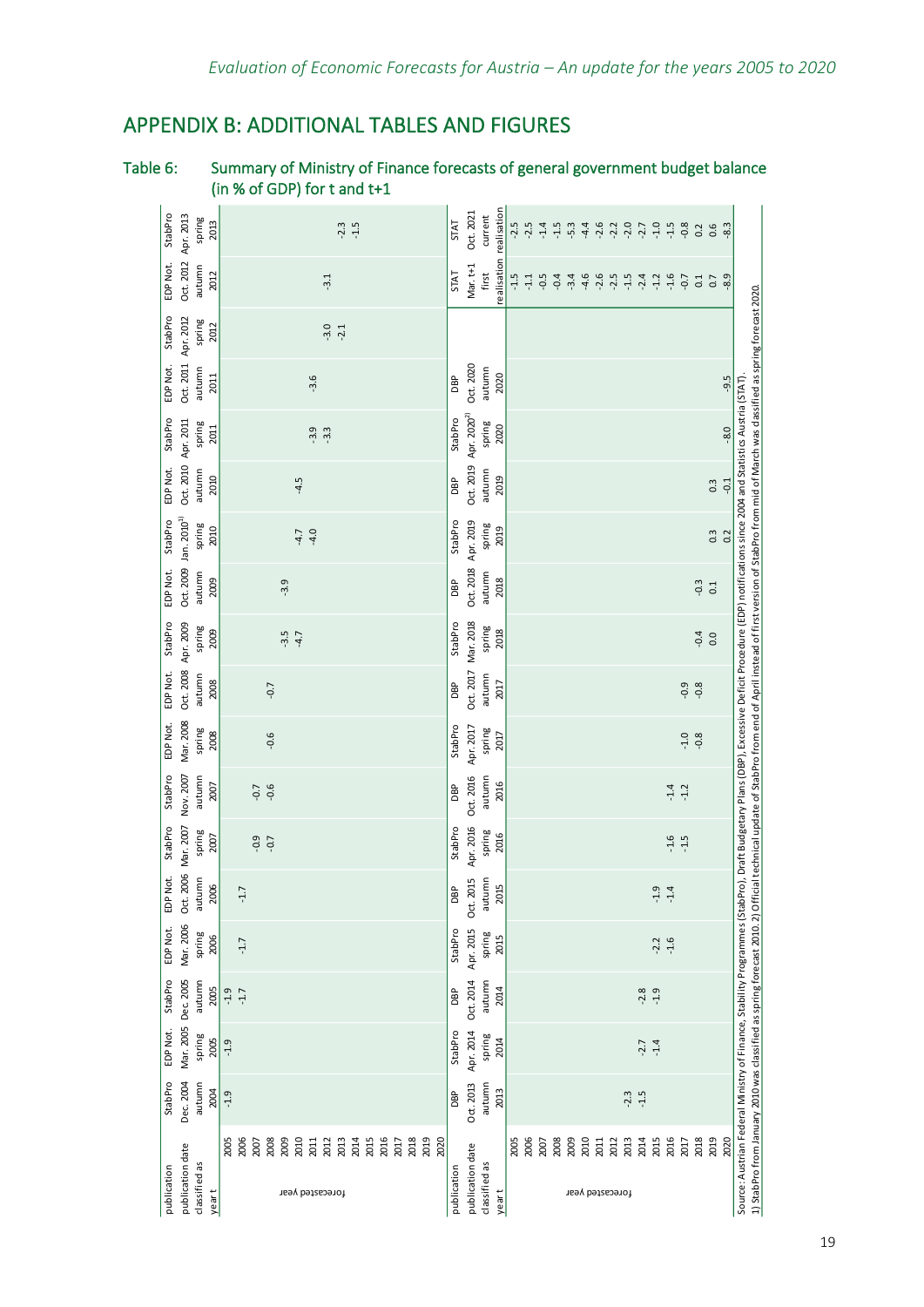#### <span id="page-23-1"></span>Figure 4: Standardised and non-standardised forecast errors (using June instead of March and December instead of September forecasts for WIFO and IHS)





 $W$ IFO/MOF all (average)



**RMSE, standardised**



WIFO/MOF all (average)

WIFO/MOF all (average)

WIFO/MOF all (average)

Source: own calculations. For all variables, the WIFO forecast errors are plotted except for government budget balance (MOF).

#### <span id="page-23-0"></span>Figure 5: Standardised and non-standardised forecast errors (without 2020)



WIFO/MOF all (average)



**RMSE, non-standardised**



WIFO/MOF all (average)

0.0 0.2 0.4 0.6 0.8 1.0 1.2 1.4 GDP priv. cons. publ. cons. exports imports GDP<br>nom. comp. empl. gross oper. surplus inflation empl. unempl. rate govern. balance **RMSE, standardised**

WIFO/MOF all (average)

Source: own calculations. For all variables, the WIFO forecast errors are plotted except for government budget balance (MOF).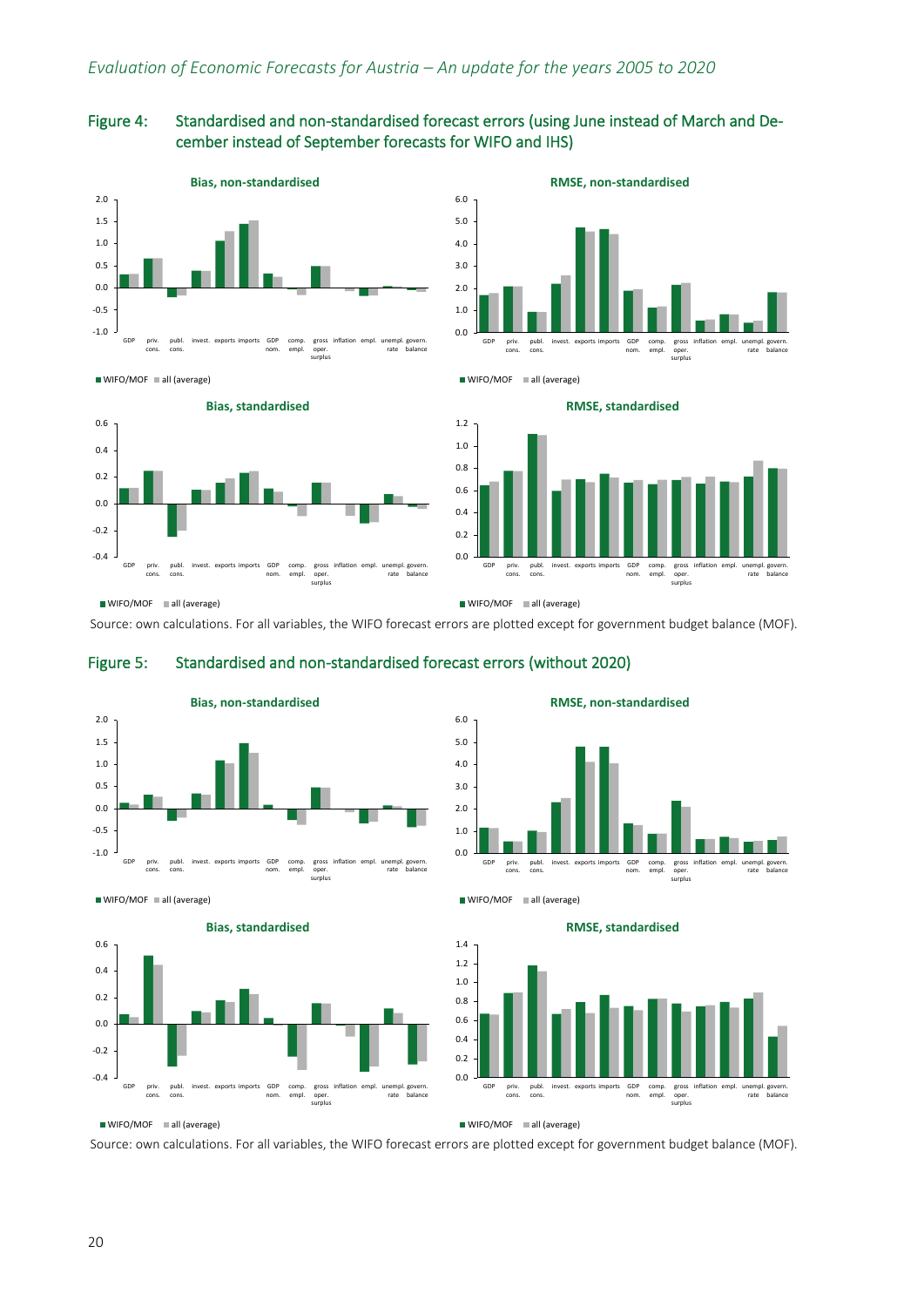| GDP, real            | Total |                                   |            |      |              |          | t                                  |                    |              |              |          | $t+1$                            |                    |       |              |  |  |  |
|----------------------|-------|-----------------------------------|------------|------|--------------|----------|------------------------------------|--------------------|--------------|--------------|----------|----------------------------------|--------------------|-------|--------------|--|--|--|
|                      | N     | Bias [p-value]                    | <b>MDB</b> |      | RMSE RMDSE   | Ν        | Bias [p-value]                     | MDB                |              | RMSE RMDSE   | N        | Bias [p-value]                   | <b>MDB</b>         |       | RMSE RMDSE   |  |  |  |
| EC                   | 64    | $0.34$ [0.14]                     | 0.01       | 1.87 | 0.55         | 32       | $-0.04$ [0.62]                     | $-0.01$            | 0.50         | 0.38         | 32       | $0.73$ $[0.11]$                  | 0.23               | 2.59  | 0.99         |  |  |  |
| <b>IHS</b>           | 64    | $0.47$ [0.06*]                    | 0.06       | 1.99 | 0.60         | 32       | $0.13$ [0.47]                      | 0.01               | 0.97         | 0.40         | 32       | $0.81$ [0.08*]                   | 0.26               | 2.64  | 1.07         |  |  |  |
| IMF                  | 64    | $0.35$ [0.15]                     | 0.08       | 1.92 | 0.72         | 32       | $-0.04$ [0.69]                     | $-0.00$            | 0.55         | 0.39         | 32       | $0.73$ $[0.12]$                  | 0.28               | 2.66  | 1.07         |  |  |  |
| OeNB                 | 64    | $0.32$ [0.15]                     | $-0.04$    | 1.80 | 0.50         | 32       | $-0.05$ [0.49]                     | $-0.14$            | 0.44         | 0.34         | 32       | $0.70$ $[0.12]$                  | $-0.01$            | 2.51  | 0.87         |  |  |  |
| OECD                 | 64    | $0.29$ [0.20]                     | $-0.10$    | 1.83 | 0.58         | 32       | $-0.10$ [0.28]                     | $-0.14$            | 0.50         | 0.38         | 32       | $0.68$ [0.13]                    | $-0.03$            | 2.54  | 0.89         |  |  |  |
| <b>WIFO</b>          | 64    | $0.42$ [0.08*]                    | 0.13       | 1.90 | 0.65         | 32       | $0.10$ [0.36]                      | $-0.03$            | 0.62         | 0.38         | 32       | $0.73$ [0.11]                    | 0.22               | 2.61  | 0.96         |  |  |  |
| Naive                | 64    | $0.53$ [0.21]                     | $-0.34$    | 3.34 | 1.40         | 32       | $0.56$ [0.30]                      | $-0.34$            | 3.02         | 1.09         | 32       | $0.50$ [0.44]                    | $-0.43$            | 3.64  | 1.50         |  |  |  |
| Average              |       | 0.37                              | 0.02       | 1.88 | 0.60         |          | 0.00                               | $-0.05$            | 0.60         | 0.38         |          | 0.73                             | 0.16               | 2.59  | 0.97         |  |  |  |
| private consumption, |       | Total                             |            |      |              |          | $\ddagger$                         |                    |              |              |          | $t+1$                            |                    |       |              |  |  |  |
| real                 | N     | Bias [p-value]                    | <b>MDB</b> |      | RMSE RMDSE   | Ν        | Bias [p-value]                     | MDB                |              | RMSE RMDSE   | N        | Bias [p-value]                   | <b>MDB</b>         | RMSE  | <b>RMDSE</b> |  |  |  |
| EС                   | 64    | $0.50$ [0.04**]                   | 0.15       | 1.92 | 0.53         | 32       | $0.17$ [0.26]                      | 0.02               | 0.85         | 0.43         | 32       | $0.83$ [0.07*]                   | 0.43               | 2.58  | 0.60         |  |  |  |
| ihs                  | 63    | $0.54$ [0.02**]                   | 0.28       | 1.86 | 0.50         | 31       | $0.19$ [0.11]                      | 0.11               | 0.65         | 0.41         | 32       | $0.88$ [0.05**]                  | 0.40               | 2.54  | 0.60         |  |  |  |
| OeNB                 | 64    | $0.43$ $[0.06*]$                  | 0.14       | 1.85 | 0.45         | 32       | $0.06$ [0.65]                      | 0.02               | 0.69         | 0.40         | 32       | $0.81$ [0.07*]                   | 0.31               | 2.53  | 0.55         |  |  |  |
| OECD                 | 64    | $0.50$ [0.03**]                   | 0.19       | 1.90 | 0.46         | 32       | $0.10$ [0.42]                      | 0.03               | 0.65         | 0.32         | 32       | $0.90$ [0.05**]                  | 0.35               | 2.60  | 0.60         |  |  |  |
| <b>WIFO</b>          | 64    | $0.61$ [0.01**]                   | 0.25       | 2.02 | 0.55         | 32       | $0.32$ [0.11]                      | 0.08               | 1.15         | 0.45         | 32       | $0.90$ [0.05**]                  | 0.43               | 2.61  | 0.60         |  |  |  |
| Naive                | 64    | $0.51$ [0.12]                     | 0.03       | 2.59 | 0.58         | 32       | $0.51$ [0.26]                      | $-0.16$            | 2.53         | 0.50         | 32       | $0.51$ [0.29]                    | 0.22               | 2.64  | 0.66         |  |  |  |
| Average              |       | 0.52                              | 0.20       | 1.91 | 0.50         |          | 0.17                               | 0.05               | 0.80         | 0.40         |          | 0.86                             | 0.39               | 2.57  | 0.59         |  |  |  |
| public consumption,  |       | Total                             |            |      |              |          | $\ddagger$                         |                    |              |              |          | $t+1$                            |                    |       |              |  |  |  |
| real                 | N     | Bias [p-value]                    | <b>MDB</b> | RMSE | <b>RMDSE</b> | Ν        | Bias [p-value]                     | <b>MDB</b>         | RMSE         | <b>RMDSE</b> | N        | Bias [p-value]                   | <b>MDB</b>         | RMSE  | <b>RMDSE</b> |  |  |  |
| EC                   | 64    | $-0.16$ [0.28]                    | $-0.03$    | 1.18 | 0.70         | 32       | $0.00$ [0.99]                      | 0.11               | 1.17         | 0.70         | 32       | $-0.32$ [0.13]                   | $-0.07$            | 1.18  | 0.71         |  |  |  |
| IHS                  | 63    | $-0.55$ $[0.00***]$               | $-0.46$    | 1.14 | 0.65         | 31       | $-0.40$ [0.02**]                   | $-0.38$            | 0.96         | 0.49         | 32       | $-0.70$ $[0.00***]$              | $-0.58$            | 1.28  | 0.76         |  |  |  |
| OeNB                 | 64    | $-0.19$ [0.14]                    | 0.12       | 1.06 | 0.57         | 32       | $-0.22$ [0.26]                     | 0.11               | 1.08         | 0.61         | 32       | $-0.17$ [0.36]                   | 0.19               | 1.04  | 0.48         |  |  |  |
| OECD                 | 64    | $-0.39$ [0.01***]                 | $-0.32$    | 1.19 | 0.64         | 32       | $-0.19$ [0.36]                     | $-0.07$            | 1.15         | 0.71         | 32       | $-0.59$ $[0.01***]$              | $-0.36$            | 1.24  | 0.60         |  |  |  |
| <b>WIFO</b>          | 63    | $-0.43$ [0.00***]                 | $-0.28$    | 1.17 | 0.78         | 31       | $-0.29$ [0.12]                     | $-0.18$            | 1.03         | 0.76         | 32       | $-0.57$ $[0.01**]$               | $-0.37$            | 1.29  | 0.87         |  |  |  |
| Naive                | 64    | $-0.13$ [0.39]                    | $-0.24$    | 1.23 | 0.93         | 32       | $-0.13$ [0.54]                     | $-0.34$            | 1.15         | 1.01         | 32       | $-0.14$ [0.55]                   | $-0.15$            | 1.29  | 0.81         |  |  |  |
| Average              |       | $-0.35$                           | $-0.19$    | 1.15 | 0.67         |          | $-0.22$                            | $-0.08$            | 1.08         | 0.65         |          | $-0.47$                          | $-0.24$            | 1.20  | 0.68         |  |  |  |
| investment, real     |       | Total                             |            |      |              |          | t                                  |                    |              |              |          | $t+1$                            |                    |       |              |  |  |  |
|                      | N     | Bias [p-value]                    | <b>MDB</b> | RMSE | <b>RMDSE</b> | Ν        | Bias [p-value]                     | <b>MDB</b>         | RMSE         | RMDSE        | N        | Bias [p-value]                   | <b>MDB</b>         | RMSE  | <b>RMDSE</b> |  |  |  |
| EC                   | 64    | $0.12$ [0.73]                     | $-0.13$    | 2.77 | 1.72         | 32       | $-0.52$ [0.16]                     | $-0.42$            | 2.08         | 1.18         | 32       | $0.76$ [0.20]                    | 0.69               | 3.33  | 2.11         |  |  |  |
| <b>IHS</b>           | 63    | $0.35$ [0.45]                     | 0.54       | 3.60 | 2.07         | 31       | $-0.15$ [0.73]                     | $-0.28$            | 2.40         | 1.77         | 32       | $0.83$ [0.30]                    | 1.39               | 4.47  | 2.36         |  |  |  |
| OeNB                 | 64    | $-0.08$ [0.81]                    | $-0.62$    | 2.56 | 1.76         | 32       | $-0.64$ [0.04**]                   | $-0.72$            | 1.78         | 1.31         | 32       | $0.49$ [0.39]                    | $-0.04$            | 3.15  | 2.12         |  |  |  |
| OECD                 | 64    | $-0.01$ [0.97]                    | $-0.45$    | 2.56 | 1.77         | 32       | $-0.86$ [0.01**]                   | $-0.71$            | 2.01         | 1.38         | 32       | $0.83$ [0.12]                    | 0.23               | 3.00  | 1.81         |  |  |  |
| <b>WIFO</b>          | 63    | $0.32$ [0.37]                     | 0.15       | 2.75 | 1.90         | 31       | $-0.15$ [0.67]                     | 0.09               | 1.84         | 1.30         | 32       | $0.76$ [0.21]                    | 0.32               | 3.40  | 2.09         |  |  |  |
| Naive                | 64    | $0.39$ [0.56]                     | $-0.10$    | 5.22 | 3.58         | 32       | $0.34$ [0.66]                      | $-0.31$            | 4.35         | 2.85         | 32       | $0.43$ [0.69]                    | 0.99               | 5.97  | 3.75         |  |  |  |
| Average              |       | 0.14                              | $-0.10$    | 2.85 | 1.84         |          | $-0.46$                            | $-0.41$            | 2.02         | 1.39         |          | 0.73                             | 0.51               | 3.47  | 2.10         |  |  |  |
|                      |       |                                   |            |      |              |          |                                    |                    |              |              |          |                                  |                    |       |              |  |  |  |
| exports, real        | N     | Total                             | <b>MDB</b> | RMSE | <b>RMDSE</b> | Ν        | t                                  | <b>MDB</b>         | RMSE         | RMDSE        | N        | $t+1$<br>Bias [p-value]          | <b>MDB</b>         | RMSE  | <b>RMDSE</b> |  |  |  |
| EC                   | 64    | Bias [p-value]<br>$0.70$ [0.27]   | $-0.05$    | 5.06 | 1.39         | 32       | Bias [p-value]<br>$-0.44$ [0.29]   | $-0.37$            | 2.32         | 0.96         | 32       | $1.84$ [0.13]                    | 0.55               | 6.77  | 2.18         |  |  |  |
|                      | 63    |                                   | 0.33       | 5.17 | 1.85         | 31       |                                    |                    | 2.46         | 1.25         | 32       |                                  |                    | 6.84  | 2.09         |  |  |  |
| IHS<br>IMF           | 34    | $1.14$ [0.08*]<br>$0.98$ $[0.11]$ | $-0.03$    | 3.59 | 1.62         | 17       | $0.03$ [0.94]<br>$-0.23$ [0.51]    | 0.16<br>$-0.30$    | 1.34         | 1.04         | 17       | $2.21$ [0.07*]<br>$2.19$ [0.06*] | 0.85<br>1.81       | 4.90  | 1.96         |  |  |  |
| OeNB                 | 64    | $0.81$ [0.17]                     | 0.12       | 4.71 | 1.30         | 32       | $-0.14$ [0.74]                     | $-0.07$            | 2.35         | 1.00         | 32       | $1.75$ [0.11]                    | 0.46               | 6.23  | 1.53         |  |  |  |
| OECD                 | 64    | $0.91$ $[0.14]$                   | 0.21       | 4.89 | 1.05         | 32       | $-0.53$ [0.22]                     | 0.07               | 2.41         | 0.93         | 32       | $2.35$ [0.04**]                  | 0.74               | 6.48  | 1.87         |  |  |  |
| <b>WIFO</b>          | 63    | $1.01$ [0.13]                     | 0.26       | 5.21 | 1.64         | 31       | $0.10$ [0.85]                      | $-0.19$            | 2.69         | 1.30         | 32       | $1.89$ [0.12]                    | 0.27               | 6.81  | 2.24         |  |  |  |
| Naive                | 64    | $0.74$ [0.55]                     | 0.72       | 9.75 | 3.64         | 32       | $0.80$ [0.64]                      | 0.95               | 9.40         | 2.83         | 32       | $0.69$ [0.71]                    | $-1.07$            | 10.09 | 4.81         |  |  |  |
| Average              |       | 0.93                              | 0.14       | 4.77 | 1.48         |          | $-0.20$                            | $-0.12$            | 2.26         | 1.08         |          | 2.04                             | 0.78               | 6.34  | 1.98         |  |  |  |
|                      |       |                                   |            |      |              |          |                                    |                    |              |              |          |                                  |                    |       |              |  |  |  |
| imports, real        |       | Total                             |            |      |              |          |                                    |                    |              |              |          | $t+1$                            |                    |       |              |  |  |  |
|                      | N     | Bias [p-value]                    | <b>MDB</b> | RMSE | <b>RMDSE</b> | Ν        | Bias [p-value]                     | <b>MDB</b>         |              | RMSE RMDSE   | N        | Bias [p-value]                   | <b>MDB</b>         |       | RMSE RMDSE   |  |  |  |
| ЕC                   | 64    | $0.60$ [0.31]                     | 0.16       | 4.71 | 1.53         | 32       | $-0.53$ [0.25]                     | $-0.19$            | 2.60         | 1.37         | 32       | $1.73$ [0.11]                    | 1.00               | 6.13  | 2.10         |  |  |  |
| <b>IHS</b>           | 63    | $1.05$ [0.08*]                    | 0.44       | 4.72 | 1.51         | 31       | $0.01$ [0.99]                      | 0.17               | 2.45         | 1.44         | 32       | $2.06$ [0.06*]                   | 1.20               | 6.16  | 2.02         |  |  |  |
| <b>IMF</b>           | 34    | $0.86$ [0.13]                     | 0.53       | 3.33 | 1.67         | 17       | $-0.51$ [0.17]                     | $-0.22$            | 1.53         | 0.78         | 17       | $2.24$ [0.03**]                  | 1.71               | 4.46  | 2.04         |  |  |  |
| OeNB                 | 64    | $0.62$ [0.25]                     | 0.46       | 4.26 | 1.49         | 32       | $-0.44$ [0.33]                     | $-0.07$            | 2.54         | 1.35         | 32       | $1.68$ [0.08*]                   | 1.00               | 5.47  | 1.79         |  |  |  |
| OECD                 | 64    | $0.92$ $[0.09*]$                  | 0.23       | 4.36 | 1.54         | 32       | $-0.54$ [0.23]                     | $-0.19$            | 2.51         | 0.86         | 32       | $2.38$ [0.01**]                  | 1.60               | 5.63  | 1.90         |  |  |  |
| WIFO                 | 63    | $1.00$ [0.10*]                    | 0.42       | 4.83 | 1.82         | 31       | $0.08$ [0.88]                      | 0.07               | 2.90         | 1.33         | 32       | 1.90 [0.08*]                     | 0.99               | 6.15  | 2.05         |  |  |  |
| Naive                | 64    | $0.25$ [0.82]                     | 0.16       | 8.69 | 3.50         | 32       | $0.24$ [0.88]                      | 0.52               | 8.49         | 2.76         | 32       | $0.25$ [0.88]                    | $-1.69$            | 8.89  | 3.88         |  |  |  |
| Average              |       | 0.84                              | 0.37       | 4.37 | 1.59         |          | $-0.32$                            | $-0.07$            | 2.42         | 1.19         |          | 2.00                             | 1.25               | 5.67  | 1.99         |  |  |  |
| GDP, nominal         | N     | Total<br>Bias [p-value]           | MDB        |      | RMSE RMDSE   | Ν        | $^\mathrm{t}$<br>Bias [p-value]    | <b>MDB</b>         |              | RMSE RMDSE   | Ν        | $t+1$<br>Bias [p-value]          | MDB                |       | RMSE RMDSE   |  |  |  |
| EC                   | 64    | $0.14$ [0.56]                     | $-0.15$    | 1.94 | 0.80         | 32       | $-0.21$ [0.18]                     | $-0.25$            | 0.85         | 0.69         | 32       | $0.49$ $[0.29]$                  | 0.05               | 2.61  | 1.10         |  |  |  |
| IHS                  | 63    |                                   | $-0.19$    | 1.95 | 0.75         | 31       | $-0.15$ [0.29]                     | $-0.19$            | 0.77         | 0.74         | 32       |                                  |                    | 2.64  | 0.75         |  |  |  |
| IMF                  | 62    | $0.24$ [0.34]                     | $-0.00$    | 2.01 | 0.96         | 30       |                                    | $-0.00$            | 0.90         | 0.89         | 32       | $0.61$ [0.20]                    | $-0.21$<br>$-0.04$ | 2.66  |              |  |  |  |
|                      | 64    | $0.25$ [0.34]<br>$0.14$ [0.55]    | $-0.13$    | 1.89 |              |          | $-0.13$ [0.45]                     |                    |              |              |          | $0.59$ [0.21]<br>$0.52$ [0.24]   |                    | 2.49  | 1.03         |  |  |  |
| OeNB<br>OECD         | 64    | $-0.03$ [0.90]                    | $-0.33$    | 1.78 | 0.92<br>0.91 | 32<br>32 | $-0.24$ [0.17]<br>$-0.33$ [0.04**] | $-0.17$<br>$-0.37$ | 0.97<br>0.91 | 0.78<br>0.81 | 32<br>32 | $0.27$ [0.52]                    | $-0.13$<br>$-0.13$ | 2.34  | 1.07<br>1.11 |  |  |  |
| <b>WIFO</b>          | 64    | $0.31$ [0.21]                     | $-0.04$    | 1.96 | 0.86         | 32       | $0.04$ [0.78]                      | $-0.08$            | 0.83         | 0.55         | 32       | $0.58$ [0.22]                    | 0.03               | 2.65  | 1.00         |  |  |  |
| Naive                | 64    | $0.49$ [0.25]                     | $-0.63$    | 3.39 | 1.45         | 32       | $0.51$ [0.35]                      | $-0.63$            | 3.03         | 1.41         | 32       | $0.47$ [0.48]                    | $-0.36$            | 3.72  | 1.50         |  |  |  |
| Average              |       | 0.18                              | $-0.14$    | 1.92 | 0.87         |          | $-0.17$                            | $-0.18$            | 0.87         | 0.74         |          | 0.51                             | $-0.07$            | 2.56  | 1.01         |  |  |  |
|                      |       |                                   |            |      |              |          |                                    |                    |              |              |          |                                  |                    |       |              |  |  |  |

<span id="page-24-0"></span>Table 7: Summary of forecast errors (vs. current realisation) of all institutions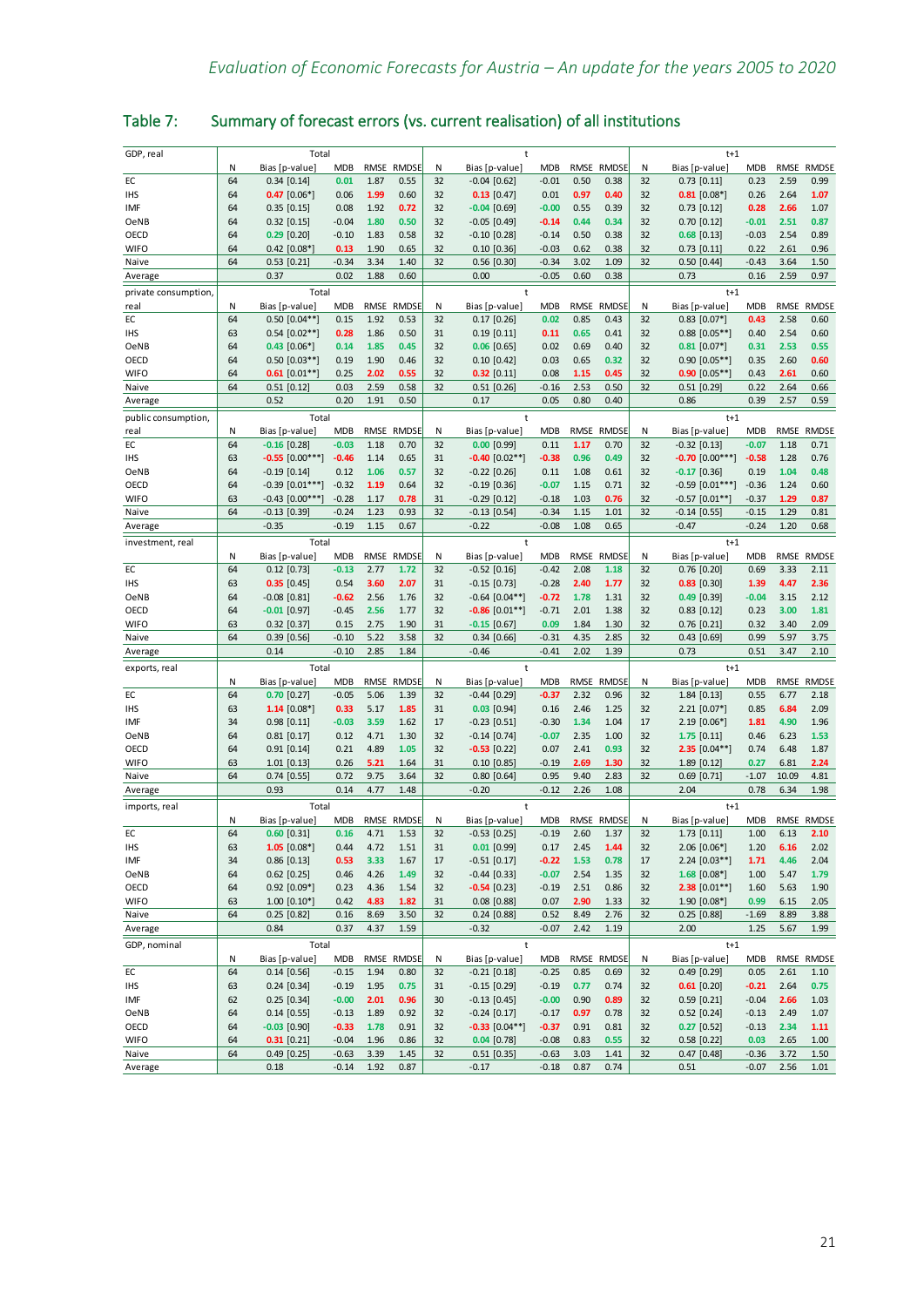| compensation of   |       | Total               |            |             |              |    |                     |            |      |              |       | $t+1$              |            |             |              |
|-------------------|-------|---------------------|------------|-------------|--------------|----|---------------------|------------|------|--------------|-------|--------------------|------------|-------------|--------------|
| employees         | Ν     | Bias [p-value]      | <b>MDB</b> |             | RMSE RMDSE   | N  | Bias [p-value]      | MDB        |      | RMSE RMDSE   | Ν     | Bias [p-value]     | <b>MDB</b> |             | RMSE RMDSE   |
| EC                | 56    | $-0.39$ [0.01**]    | $-0.50$    | 1.18        | 0.61         | 29 | $-0.44$ $[0.00***]$ | $-0.44$    | 0.68 | 0.48         | 27    | $-0.35$ [0.24]     | $-0.85$    | 1.54        | 1.33         |
| <b>IHS</b>        | 63    | $-0.32$ [0.03**]    | $-0.47$    | 1.17        | 0.68         | 31 | $-0.37$ [0.00***]   | $-0.31$    | 0.60 | 0.33         | 32    | $-0.27$ [0.32]     | $-0.55$    | 1.53        | 0.97         |
| OeNB              | 64    | $-0.34$ [0.02**]    | $-0.33$    | 1.16        | 0.49         | 32 | $-0.35$ [0.01**]    | $-0.16$    | 0.80 | 0.30         | 32    | $-0.32$ [0.21]     | $-0.66$    | 1.43        | 1.00         |
| <b>WIFO</b>       | 63    | $-0.18$ [0.20]      | $-0.31$    | 1.12        | 0.66         | 31 | $-0.09$ [0.35]      | 0.04       | 0.55 | 0.34         | 32    | $-0.27$ [0.31]     | $-0.78$    | 1.47        | 1.15         |
| Naive             | 64    | $0.13$ [0.61]       | $-0.52$    | 2.03        | 1.37         | 32 | $0.18$ [0.57]       | $-0.44$    | 1.79 | 0.72         | 32    | $0.08$ [0.85]      | $-0.64$    | 2.25        | 1.70         |
| Average           |       | $-0.31$             | $-0.40$    | 1.15        | 0.61         |    | $-0.31$             | $-0.22$    | 0.66 | 0.36         |       | $-0.30$            | $-0.71$    | 1.49        | 1.11         |
| gross operating   |       | Total               |            |             |              |    | $\ddagger$          |            |      |              |       | $t+1$              |            |             |              |
| surplus           | Ν     | Bias [p-value]      | <b>MDB</b> | RMSE        | RMDSE        | Ν  | Bias [p-value]      | <b>MDB</b> | RMSE | RMDSE        | N     | Bias [p-value]     | <b>MDB</b> | RMSE        | <b>RMDSE</b> |
| EC                | 38    | $0.98$ [0.00***]    | 1.12       | 1.92        | 1.29         | 20 | $0.49$ [0.12]       | 0.51       | 1.38 | 1.12         | 18    | $1.54$ [0.00***]   | 1.31       | 2.38        | 1.77         |
| <b>IHS</b>        | 63    | $0.74$ [0.03**]     | 0.49       | 2.68        | 1.86         | 31 | $0.27$ [0.39]       | 0.49       | 1.69 | 1.60         | 32    | 1.20 [0.04**]      | 0.47       | 3.37        | 2.03         |
| OeNB              | 64    | $0.33$ [0.36]       | 0.31       | 2.83        | 1.89         | 32 | $-0.45$ [0.35]      | $-0.52$    | 2.63 | 1.63         | 32    | 1.10 [0.04]        | 0.62       | 3.02        | 2.14         |
| <b>WIFO</b>       | 63    | $0.75$ $[0.02**$    | 0.67       | 2.66        | 1.61         | 31 | $0.41$ [0.18]       | 0.71       | 1.69 | 1.39         | 32    | $1.08$ $[0.07*$    | 0.62       | 3.34        | 2.28         |
| Naive             | 64    | $0.58$ [0.32]       | $-0.56$    | 4.61        | 2.48         | 32 | $0.54$ [0.45]       | 0.30       | 4.02 | 2.04         | 32    | $0.61$ [0.51]      | $-1.27$    | 5.14        | 3.22         |
| Average           |       | 0.70                | 0.65       | 2.52        | 1.66         |    | 0.18                | 0.30       | 1.85 | 1.44         |       | 1.23               | 0.76       | 3.03        | 2.05         |
| inflation         |       | Total               |            |             |              |    | $\ddagger$          |            |      |              |       | $t+1$              |            |             |              |
|                   | N     | Bias [p-value]      | <b>MDB</b> | RMSE        | <b>RMDSE</b> | N  | Bias [p-value]      | <b>MDB</b> | RMSE | <b>RMDSE</b> | N     | Bias [p-value]     | <b>MDB</b> | <b>RMSE</b> | <b>RMDSE</b> |
| EC                | 64    | $-0.08$ [0.31]      | $-0.01$    | 0.62        | 0.31         | 32 | $-0.06$ [0.14]      | 0.01       | 0.22 | 0.11         | 32    | $-0.10$ [0.51]     | $-0.29$    | 0.85        | 0.53         |
| <b>IHS</b>        | 64    | $0.00$ [0.98]       | $-0.02$    | 0.66        | 0.29         | 32 | $-0.04$ [0.48]      | $-0.04$    | 0.28 | 0.18         | 32    | $0.03$ [0.85]      | $-0.00$    | 0.89        | 0.53         |
| IMF               | 64    | $-0.13$ [0.13]      | $-0.19$    | 0.70        | 0.39         | 32 | $-0.15$ $[0.04**]$  | $-0.10$    | 0.42 | 0.27         | 32    | $-0.12$ [0.46]     | $-0.27$    | 0.90        | 0.57         |
| <b>OeNB</b>       | 64    | $-0.08$ [0.28]      | $-0.02$    | 0.57        | 0.22         | 32 | $-0.04$ [0.21]      | $-0.01$    | 0.18 | 0.07         | 32    | $-0.11$ [0.42]     | $-0.13$    | 0.78        | 0.52         |
| OECD              | 64    | $-0.13$ $[0.10]$    | $-0.09$    | 0.64        | 0.21         | 32 | $-0.07$ $[0.06*]$   | $-0.08$    | 0.22 | 0.11         | 32    | $-0.19$ [0.23]     | $-0.21$    | 0.87        | 0.61         |
| <b>WIFO</b>       | 64    | $-0.01$ [0.94]      | 0.00       | 0.62        | 0.30         | 32 | $-0.01$ [0.78]      | 0.02       | 0.28 | 0.20         | 32    | $0.00$ [0.99]      | $-0.06$    | 0.83        | 0.50         |
| Naive             | 64    | $0.03$ [0.85]       | 0.19       | 1.22        | 0.85         | 32 | $0.04$ [0.85]       | 0.10       | 1.08 | 0.64         | 32    | $0.02$ [0.92]      | 0.38       | 1.35        | 1.13         |
| Average           |       | $-0.07$             | $-0.05$    | 0.63        | 0.29         |    | $-0.06$             | $-0.03$    | 0.27 | 0.16         |       | $-0.08$            | $-0.16$    | 0.85        | 0.54         |
| employment        | Total |                     |            |             |              |    |                     |            |      |              | $t+1$ |                    |            |             |              |
|                   | N     | Bias [p-value]      | <b>MDB</b> | RMSE        | <b>RMDSE</b> | N  | Bias [p-value]      | <b>MDB</b> |      | RMSE RMDSE   | N     | Bias [p-value]     | <b>MDB</b> | RMSE        | <b>RMDSE</b> |
| EC                | 64    | $-0.42$ [0.00***]   | $-0.57$    | 0.87        | 0.64         | 32 | $-0.49$ [0.00***]   | $-0.33$    | 0.69 | 0.40         | 32    | $-0.35$ [0.05*]    | $-0.59$    | 1.02        | 0.81         |
| <b>IHS</b>        | 64    | $-0.21$ [0.06*]     | $-0.24$    | 0.88        | 0.45         | 32 | $-0.16$ [0.04**]    | $-0.11$    | 0.44 | 0.18         | 32    | $-0.25$ [0.22]     | $-0.59$    | 1.17        | 0.82         |
| IMF               | 50    | $-0.14$ [0.26]      | $-0.13$    | 0.84        | 0.45         | 25 | $-0.23$ [0.09*]     | $-0.17$    | 0.68 | 0.49         | 25    | $-0.04$ [0.82]     | $-0.07$    | 0.98        | 0.41         |
| OeNB              | 64    | $-0.39$ $[0.00***]$ | $-0.48$    | 0.99        | 0.52         | 32 | $-0.34$ $[0.00***]$ | $-0.39$    | 0.48 | 0.42         | 32    | $-0.45$ $[0.05**]$ | $-0.61$    | 1.31        | 0.90         |
| OECD              | 41    | $0.06$ [0.58]       | 0.07       | 0.68        | 0.39         | 21 | $-0.06$ [0.59]      | 0.07       | 0.54 | 0.37         | 20    | $0.19$ [0.30]      | 0.17       | 0.81        | 0.45         |
| <b>WIFO</b>       | 64    | $-0.21$ $[0.06*]$   | $-0.22$    | 0.90        | 0.35         | 32 | $-0.12$ [0.04**     | $-0.09$    | 0.35 | 0.16         | 32    | $-0.30$ [0.17]     | $-0.64$    | 1.22        | 0.82         |
| Naive             | 64    | $0.20$ [0.34]       | $-0.29$    | 1.69        | 0.74         | 32 | $0.24$ [0.38]       | $-0.18$    | 1.55 | 0.51         | 32    | $0.16$ [0.62]      | $-0.48$    | 1.82        | 0.95         |
| Average           |       | $-0.22$             | $-0.26$    | 0.86        | 0.47         |    | $-0.23$             | $-0.17$    | 0.53 | 0.34         |       | $-0.20$            | $-0.39$    | 1.09        | 0.70         |
| unemployment rate |       | Total               |            |             |              |    | $\ddagger$          |            |      |              |       | $t+1$              |            |             |              |
|                   | N     | Bias [p-value]      | <b>MDB</b> | <b>RMSE</b> | <b>RMDSE</b> | Ν  | Bias [p-value]      | <b>MDB</b> |      | RMSE RMDSE   | N     | Bias [p-value]     | <b>MDB</b> | RMSE        | <b>RMDSE</b> |
| EC                | 64    | $-0.17$ [0.05*]     | $-0.17$    | 0.70        | 0.42         | 32 | $-0.15$ [0.07*]     | $-0.12$    | 0.46 | 0.29         | 32    | $-0.19$ [0.22]     | $-0.33$    | 0.88        | 0.63         |
| <b>IHS</b>        | 63    | $-0.21$ [0.01***]   | $-0.33$    | 0.64        | 0.52         | 31 | $-0.20$ [0.01***]   | $-0.28$    | 0.44 | 0.33         | 32    | $-0.21$ [0.13]     | $-0.45$    | 0.79        | 0.70         |
| IMF               | 64    | $-0.22$ [0.01***]   | $-0.38$    | 0.69        | 0.58         | 32 | $-0.17$ [0.05*]     | $-0.20$    | 0.49 | 0.45         | 32    | $-0.27$ [0.07*]    | $-0.40$    | 0.84        | 0.83         |
| OeNB              | 64    | $-0.20$ [0.01***]   | $-0.28$    | 0.60        | 0.44         | 32 | $-0.20$ [0.02**]    | $-0.22$    | 0.48 | 0.30         | 32    | $-0.21$ [0.09*]    | $-0.30$    | 0.69        | 0.59         |
| OECD              | 42    | $-0.20$ [0.01**]    | $-0.20$    | 0.52        | 0.38         | 22 | $-0.13$ [0.10]      | $-0.10$    | 0.36 | 0.28         | 20    | $-0.27$ [0.06*]    | $-0.42$    | 0.65        | 0.54         |
| <b>WIFO</b>       | 64    | $-0.20$ [0.00***]   | $-0.23$    | 0.58        | 0.43         | 32 | $-0.21$ $[0.00***]$ | $-0.22$    | 0.40 | 0.32         | 32    | $-0.20$ [0.11]     | $-0.34$    | 0.71        | 0.56         |
| Naive             | 64    | $-0.32$ [0.00***]   | $-0.34$    | 0.76        | 0.65         | 32 | $-0.31$ [0.01***]   | $-0.15$    | 0.67 | 0.42         | 32    | $-0.32$ [0.03**]   | $-0.50$    | 0.84        | 0.79         |
| Average           |       | $-0.20$             | $-0.27$    | 0.62        | 0.46         |    | $-0.17$             | $-0.19$    | 0.44 | 0.33         |       | $-0.23$            | $-0.38$    | 0.76        | 0.64         |
| government budget |       | Total               |            |             |              |    |                     |            |      |              |       | $t+1$              |            |             |              |
| balance           | N     | Bias [p-value]      | <b>MDB</b> | RMSE        | <b>RMDSE</b> | N  | Bias [p-value]      | <b>MDB</b> | RMSE | <b>RMDSE</b> | N     | Bias [p-value]     | <b>MDB</b> | RMSE        | RMDSE        |
| EC                | 64    | $0.27$ [0.25]       | $-0.18$    | 1.87        | 0.74         | 32 | $0.02$ [0.87]       | $-0.12$    | 0.79 | 0.55         | 32    | $0.52$ [0.25]      | $-0.47$    | 2.53        | 0.82         |
| <b>IHS</b>        | 64    | $0.37$ [0.13]       | $-0.26$    | 1.96        | 0.65         | 32 | $-0.01$ [0.97]      | $-0.26$    | 1.07 | 0.60         | 32    | $0.75$ [0.10*]     | $-0.21$    | 2.55        | 0.75         |
| IMF               | 64    | $0.29$ [0.20]       | $-0.25$    | 1.81        | 0.71         | 32 | $-0.05$ [0.75]      | $-0.26$    | 0.79 | 0.64         | 32    | $0.63$ [0.15]      | $-0.15$    | 2.43        | 0.81         |
| <b>MOF</b>        | 54    | $0.24$ [0.33]       | $-0.12$    | 1.78        | 0.64         | 32 | $-0.03$ [0.82]      | $-0.08$    | 0.77 | 0.59         | 22    | $0.64$ [0.27]      | $-0.20$    | 2.64        | 0.82         |
| <b>OeNB</b>       | 64    | $0.37$ $[0.11]$     | $-0.05$    | 1.82        | 0.59         | 32 | $0.08$ [0.43]       | $-0.01$    | 0.59 | 0.50         | 32    | $0.65$ [0.15]      | $-0.17$    | 2.50        | 0.65         |
| OECD              | 64    | $0.21$ [0.37]       | $-0.25$    | 1.83        | 0.64         | 32 | $-0.08$ [0.58]      | $-0.13$    | 0.76 | 0.53         | 32    | $0.49$ [0.27]      | $-0.30$    | 2.47        | 0.79         |
| <b>WIFO</b>       | 64    | $0.30$ [0.22]       | $-0.18$    | 1.94        | 0.65         | 32 | $-0.07$ [0.69]      | $-0.17$    | 0.92 | 0.62         | 32    | $0.66$ [0.15]      | $-0.28$    | 2.58        | 0.71         |
| Naive             | 64    | $0.78$ [0.02**      | 0.03       | 2.78        | 0.99         | 32 | $0.84$ [0.08*       | 0.31       | 2.74 | 0.99         | 32    | $0.72$ [0.15]      | $-0.25$    | 2.81        | 1.05         |
| Average           |       | 0.29                | $-0.18$    | 1.86        | 0.66         |    | $-0.02$             | $-0.15$    | 0.81 | 0.58         |       | 0.62               | $-0.25$    | 2.53        | 0.76         |

## [Table 7](#page-24-0) (cont'd): Summary of forecast errors (vs. current realisation) of all institutions

Source: own calculations. 'N' is the number of forecasts, "/\*\*/\*\*' means rejection of the null hypothesis of unbiased forecast at 10%/5%/1%-significance level. For definition of error measures 'MDB', 'RMSE' and 'RMDSE' see appendix. 'Average' is an unweighted over all institutions (excluding the naive forecast). Red and green indicate the best and the worst forecast.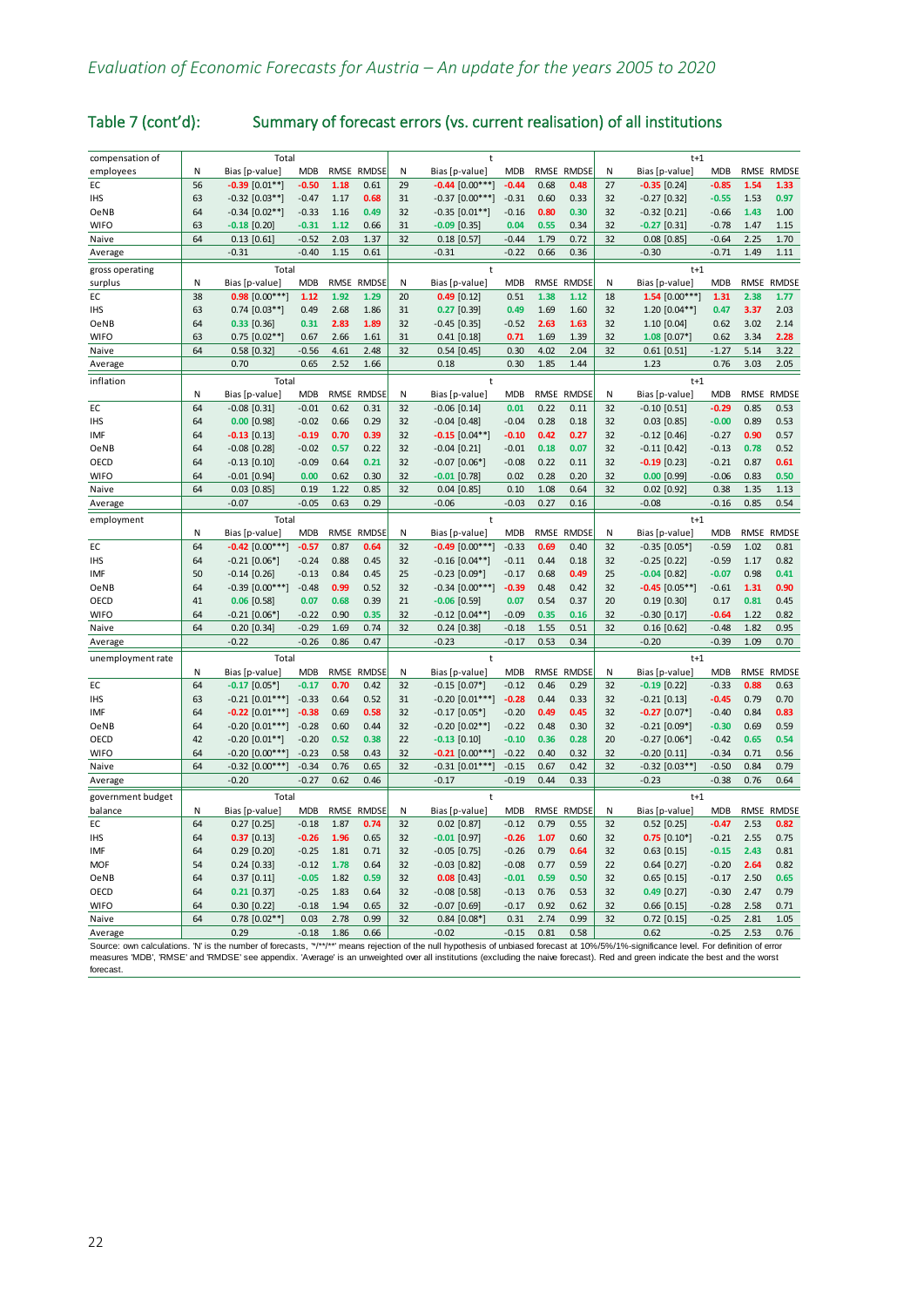## <span id="page-26-0"></span>Table 8: Summary of forecast errors of all institutions (using June instead of March and December instead of September forecasts for WIFO and IHS)

| GDP, real           |          | Total                                |                 |              |              |          | t                                  |              |              |              |          | $t+1$                                |                 |              |              |
|---------------------|----------|--------------------------------------|-----------------|--------------|--------------|----------|------------------------------------|--------------|--------------|--------------|----------|--------------------------------------|-----------------|--------------|--------------|
|                     | N        | Bias [p-value]                       | <b>MDB</b>      |              | RMSE RMDSE   | Ν        | Bias [p-value]                     | <b>MDB</b>   | RMSE         | <b>RMDSE</b> | N        | Bias [p-value]                       | <b>MDB</b>      | RMSE         | <b>RMDSE</b> |
| EC                  | 64       | $0.32$ $[0.16]$                      | $-0.05$         | 1.82         | 0.51         | 32       | $-0.06$ [0.46]                     | $-0.08$      | 0.48         | 0.22         | 32       | $0.71$ $[0.11]$                      | 0.39            | 2.53         | 1.09         |
| <b>IHS</b>          | 64       | $0.32$ [0.15]                        | 0.00            | 1.77         | 0.39         | 32       | $-0.08$ [0.25]                     | $-0.03$      | 0.40         | 0.15         | 32       | $0.73$ [0.10*]                       | 0.12            | 2.47         | 1.02         |
| IMF                 | 64       | $0.33$ [0.16]                        | 0.07            | 1.88         | 0.61         | 32       | $-0.06$ [0.54]                     | 0.01         | 0.53         | 0.30         | 32       | $0.72$ [0.12]                        | 0.50            | 2.61         | 1.19         |
| OeNB                | 64       | $0.32$ [0.14]                        | 0.00            | 1.75         | 0.47         | 32       | $-0.05$ [0.44]                     | $-0.03$      | 0.38         | 0.11         | 32       | $0.70$ $[0.11]$                      | 0.41            | 2.45         | 0.99         |
| OECD                | 64       | $0.29$ [0.19]                        | $-0.00$         | 1.78         | 0.44         | 32       | $-0.10$ [0.22]                     | $-0.06$      | 0.44         | 0.11         | 32       | $0.69$ [0.12]                        | 0.30            | 2.47         | 1.01         |
| <b>WIFO</b>         | 64<br>64 | $0.31$ [0.15]                        | 0.05<br>$-0.09$ | 1.70<br>3.27 | 0.37<br>1.23 | 32<br>32 | $-0.03$ [0.58]                     | 0.00<br>0.00 | 0.33<br>2.94 | 0.12<br>1.20 | 32<br>32 | $0.64$ [0.13]                        | 0.22<br>$-0.36$ | 2.38<br>3.56 | 0.82<br>1.26 |
| Naive               |          | $0.51$ [0.21]<br>0.32                | 0.01            | 1.78         | 0.46         |          | $0.54$ [0.31]<br>$-0.06$           | $-0.03$      | 0.43         | 0.17         |          | $0.48$ [0.45]<br>0.70                | 0.32            | 2.49         | 1.02         |
| Average             |          |                                      |                 |              |              |          |                                    |              |              |              |          |                                      |                 |              |              |
| private consumption |          | Total                                |                 |              |              |          | t                                  |              |              |              |          | $t+1$                                |                 |              |              |
| real                | N        | Bias [p-value]                       | <b>MDB</b>      |              | RMSE RMDSE   | Ν        | Bias [p-value]                     | <b>MDB</b>   | RMSE         | RMDSE        | N        | Bias [p-value]                       | <b>MDB</b>      | RMSE         | <b>RMDSE</b> |
| EC<br><b>IHS</b>    | 64<br>64 | $0.68$ [0.01***]<br>$0.72$ [0.01***] | 0.20<br>0.29    | 2.13<br>2.13 | 0.30<br>0.37 | 32<br>32 | $0.35$ [0.04**]<br>$0.37$ [0.03**] | 0.17<br>0.20 | 0.98<br>0.99 | 0.20<br>0.23 | 32<br>32 | $1.01$ $[0.04**]$<br>$1.07$ [0.03**] | 0.55<br>0.44    | 2.85<br>2.84 | 0.58<br>0.65 |
| OeNB                | 64       | $0.61$ [0.01**]                      | 0.26            | 2.02         | 0.37         | 32       | $0.23$ [0.08*]                     | 0.12         | 0.75         | 0.19         | 32       | $0.99$ $[0.04**]$                    | 0.46            | 2.76         | 0.51         |
| OECD                | 64       | $0.67$ [0.01***]                     | 0.29            | 2.08         | 0.37         | 32       | $0.27$ [0.03**]                    | 0.11         | 0.73         | 0.20         | 32       | $1.07$ [0.03**]                      | 0.45            | 2.85         | 0.53         |
| <b>WIFO</b>         | 64       | $0.67$ [0.01***]                     | 0.18            | 2.09         | 0.22         | 32       | $0.30$ $[0.03**]$                  | 0.10         | 0.79         | 0.15         | 32       | $1.04$ [0.04**]                      | 0.47            | 2.85         | 0.57         |
| Naive               | 64       | $0.69$ [0.05*]                       | 0.04            | 2.83         | 0.39         | 32       | $0.69$ [0.16]                      | 0.13         | 2.78         | 0.39         | 32       | $0.69$ [0.18]                        | $-0.06$         | 2.87         | 0.43         |
| Average             |          | 0.67                                 | 0.24            | 2.09         | 0.33         |          | 0.30                               | 0.14         | 0.85         | 0.19         |          | 1.04                                 | 0.47            | 2.83         | 0.57         |
| public consumption, |          | Total                                |                 |              |              |          | $\ddagger$                         |              |              |              |          | $t+1$                                |                 |              |              |
|                     | Ν        | Bias [p-value]                       | <b>MDB</b>      |              | RMSE RMDSE   | Ν        | Bias [p-value]                     | <b>MDB</b>   |              | RMSE RMDSE   | Ν        | Bias [p-value]                       | <b>MDB</b>      |              | RMSE RMDSE   |
| real<br>ЕC          | 64       | $-0.06$ [0.60]                       | $-0.01$         | 0.91         | 0.70         | 32       | $0.10$ [0.53]                      | 0.03         | 0.87         | 0.63         | 32       | $-0.22$ [0.20]                       | $-0.19$         | 0.95         | 0.74         |
| IHS                 | 64       | $-0.23$ [0.05**]                     | $-0.29$         | 0.96         | 0.71         | 32       | $-0.05$ [0.73]                     | $-0.11$      | 0.75         | 0.44         | 32       | $-0.42$ [0.03**]                     | $-0.63$         | 1.13         | 0.92         |
| OeNB                | 64       | $-0.07$ [0.48]                       | $-0.06$         | 0.81         | 0.49         | 32       | $-0.10$ [0.48]                     | $-0.18$      | 0.75         | 0.48         | 32       | $-0.05$ [0.76]                       | 0.16            | 0.87         | 0.55         |
| OECD                | 64       | $-0.27$ [0.04**]                     | $-0.18$         | 1.03         | 0.59         | 32       | $-0.07$ [0.63]                     | $-0.07$      | 0.77         | 0.40         | 32       | $-0.47$ [0.03**]                     | $-0.55$         | 1.24         | 0.74         |
| <b>WIFO</b>         | 64       | $-0.21$ [0.07*]                      | $-0.21$         | 0.94         | 0.66         | 32       | $-0.08$ [0.54]                     | $-0.15$      | 0.72         | 0.44         | 32       | $-0.34$ [0.08*]                      | $-0.24$         | 1.12         | 0.77         |
| Naive               | 64       | $-0.03$ [0.83]                       | $-0.17$         | 1.25         | 0.86         | 32       | $-0.03$ [0.91]                     | $-0.17$      | 1.27         | 0.76         | 32       | $-0.04$ [0.86]                       | $-0.32$         | 1.23         | 1.12         |
| Average             |          | $-0.17$                              | $-0.15$         | 0.93         | 0.63         |          | $-0.04$                            | $-0.10$      | 0.77         | 0.48         |          | $-0.30$                              | $-0.29$         | 1.06         | 0.74         |
| investment, real    |          | Total                                |                 |              |              |          | $\ddagger$                         |              |              |              |          | $t+1$                                |                 |              |              |
|                     | N        | Bias [p-value]                       | <b>MDB</b>      |              | RMSE RMDSE   | Ν        | Bias [p-value]                     | <b>MDB</b>   |              | RMSE RMDSE   | Ν        | Bias [p-value]                       | <b>MDB</b>      | RMSE         | <b>RMDSE</b> |
| EC                  | 64       | $0.32$ [0.32]                        | $-0.00$         | 2.57         | 1.38         | 32       | $-0.32$ [0.24]                     | $-0.03$      | 1.49         | 0.58         | 32       | 0.96 [0.10]                          | 0.53            | 3.31         | 1.83         |
| <b>IHS</b>          | 64       | $0.39$ [0.37]                        | 0.21            | 3.46         | 1.38         | 32       | $-0.04$ [0.91]                     | 0.31         | 2.00         | 1.17         | 32       | $0.83$ [0.30]                        | $-0.02$         | 4.47         | 2.35         |
| OeNB                | 64       | $0.38$ [0.20]                        | 0.11            | 2.37         | 1.40         | 32       | $-0.19$ [0.42]                     | 0.11         | 1.29         | 0.67         | 32       | $0.94$ [0.08*]                       | 0.24            | 3.10         | 2.07         |
| OECD                | 64       | $0.44$ [0.13]                        | $-0.04$         | 2.31         | 1.23         | 32       | $-0.40$ [0.10*]                    | $-0.08$      | 1.37         | 1.02         | 32       | 1.29 $[0.01**]$                      | 0.63            | 2.96         | 1.56         |
| <b>WIFO</b>         | 64       | $0.39$ [0.16]                        | 0.16            | 2.21         | 1.00         | 32       | $0.07$ [0.74]                      | 0.10         | 1.09         | 0.59         | 32       | $0.72$ [0.17]                        | 0.35            | 2.93         | 1.84         |
| Naive               | 64       | $0.59$ [0.37]                        | 0.24            | 5.13         | 2.94         | 32       | $0.54$ [0.49]                      | 0.15         | 4.39         | 2.90         | 32       | $0.63$ [0.55]                        | 0.45            | 5.77         | 3.08         |
| Average             |          | 0.39                                 | 0.09            | 2.58         | 1.28         |          | $-0.18$                            | 0.08         | 1.45         | 0.81         |          | 0.95                                 | 0.35            | 3.35         | 1.93         |
| exports, real       |          | Total                                |                 |              |              |          | t                                  |              |              |              |          | $t+1$                                |                 |              |              |
|                     | N        | Bias [p-value]                       | <b>MDB</b>      |              | RMSE RMDSE   | Ν        | Bias [p-value]                     | MDB          |              | RMSE RMDSE   | N        | Bias [p-value]                       | <b>MDB</b>      | RMSE         | <b>RMDSE</b> |
| EC                  | 64       | $1.12$ [0.08*]                       | 0.47            | 5.11         | 2.00         | 32       | $-0.02$ [0.96]                     | 0.12         | 2.21         | 1.10         | 32       | $2.26$ [0.06*]                       | 1.87            | 6.88         | 2.82         |
| <b>IHS</b>          | 64       | $1.19$ [0.04**]                      | 0.56            | 4.69         | 1.58         | 32       | $0.14$ [0.67]                      | 0.25         | 1.79         | 1.11         | 32       | $2.25$ [0.04**]                      | 1.45            | 6.39         | 3.13         |
| IMF                 | 34       | $1.33$ [0.03**]                      | 0.93            | 3.63         | 1.30         | 17       | $0.10$ [0.74]                      | 0.54         | 1.25         | 0.93         | 17       | $2.56$ [0.03**]                      | 2.92            | 4.98         | 3.02         |
| OeNB                | 64       | $1.44$ [0.01***]                     | 0.61            | 4.51         | 1.51         | 32       | $0.49$ [0.17]                      | 0.38         | 2.00         | 0.91         | 32       | $2.39$ [0.02**]                      | 1.54            | 6.06         | 2.37         |
| OECD                | 64       | 1.55 $[0.01***]$                     | 0.77            | 4.71         | 1.44         | 32       | $0.11$ [0.72]                      | 0.29         | 1.71         | 0.91         | 32       | $2.98$ [0.01***]                     | 1.87            | 6.44         | 2.54         |
| <b>WIFO</b>         | 64       | $1.07$ [0.07*]                       | 0.56            | 4.75         | 1.46         | 32       | $0.04$ [0.90]                      | 0.24         | 1.98         | 1.04         | 32       | $2.09$ [0.06*]                       | 1.36            | 6.41         | 2.73         |
| Naive               | 64       | $1.16$ [0.34]                        | 0.34            | 9.67         | 4.02         | 32       | $1.21$ [0.46]                      | 0.91         | 9.16         | 3.96         | 32       | $1.10$ [0.55]                        | 0.16            | 10.15        | 4.72         |
| Average             |          | 1.28                                 | 0.65            | 4.57         | 1.55         |          | 0.15                               | 0.30         | 1.82         | 1.00         |          | 2.42                                 | 1.83            | 6.19         | 2.77         |
| imports, real       |          | Total                                |                 |              |              |          | t                                  |              |              |              |          | $t+1$                                |                 |              |              |
|                     | N        | Bias [p-value]                       | <b>MDB</b>      |              | RMSE RMDSE   | Ν        | Bias [p-value]                     | <b>MDB</b>   |              | RMSE RMDSE   | N        | Bias [p-value]                       | MDB             |              | RMSE RMDSE   |
| EC                  | 64       | $1.41$ [0.02**]                      | 0.50            | 5.02         | 1.60         | 32       | $0.28$ [0.53]                      | 0.19         | 2.48         | 0.97         | 32       | 2.55 [0.03**]                        | 0.97            | 6.66         | 2.91         |
| IHS                 | 64       | $1.54$ [0.01***]                     | 0.59            | 4.58         | 1.88         | 32       | $0.58$ [0.12]                      | 0.19         | 2.06         | 0.69         | 32       | $2.51$ [0.02**]                      | 1.56            | 6.14         | 2.12         |
| IMF                 | 34<br>64 | $1.52$ [0.01**]<br>$1.48 [0.00***]$  | 0.74<br>0.76    | 3.65<br>4.27 | 1.59<br>1.24 | $17\,$   | $0.07$ [0.84]<br>$0.41$ [0.27]     | 0.18<br>0.29 | 1.38<br>2.08 | 0.58<br>0.82 | 17<br>32 | 2.97 [0.01***]                       | 2.60<br>1.16    | 4.98<br>5.67 | 3.08<br>2.13 |
| OeNB<br>OECD        | 64       | $1.77$ [0.00***]                     | 0.76            | 4.51         | 1.69         | 32<br>32 | $0.32$ [0.39]                      | 0.30         | 2.02         | 1.11         | 32       | $2.54$ [0.01***]<br>3.23 $[0.00***]$ | 2.01            | 6.04         | 2.32         |
| <b>WIFO</b>         | 64       | $1.45$ [0.01**]                      | 0.61            | 4.67         | 1.26         | 32       | $0.40$ [0.27]                      | 0.43         | 2.01         | 0.77         | 32       | $2.50$ $[0.02**]$                    | 1.15            | 6.29         | 2.50         |
| Naive               | 64       | 1.06 [0.35]                          | 0.45            | 8.90         | 3.27         | 32       | 1.05 [0.49]                        | 0.88         | 8.47         | 2.75         | 32       | $1.07$ [0.53]                        | 0.03            | 9.32         | 4.28         |
| Average             |          | 1.53                                 | 0.66            | 4.45         | 1.54         |          | 0.34                               | 0.26         | 2.01         | 0.82         |          | 2.72                                 | 1.58            | 5.96         | 2.51         |
|                     |          | Total                                |                 |              |              |          |                                    |              |              |              |          |                                      |                 |              |              |
| GDP, nominal        | N        | Bias [p-value]                       | <b>MDB</b>      |              | RMSE RMDSE   | Ν        | t<br>Bias [p-value]                | <b>MDB</b>   |              | RMSE RMDSE   | Ν        | $t+1$<br>Bias [p-value]              | MDB             |              | RMSE RMDSE   |
| EC                  | 64       | $0.23$ [0.38]                        | $-0.05$         | 2.02         | 0.63         | 32       | $-0.12$ [0.32]                     | $-0.11$      | 0.70         | 0.39         | 32       | $0.57$ [0.25]                        | 0.07            | 2.77         | 1.17         |
| IHS                 | 64       | $0.30$ $[0.21]$                      | 0.06            | 1.92         | 0.43         | 32       | $-0.06$ $[0.48]$                   | 0.01         | 0.43         | 0.22         | 32       | $0.66$ [0.17]                        | 0.26            | 2.68         | 1.09         |
| IMF                 | 62       | $0.30$ [0.27]                        | $-0.09$         | 2.11         | 0.65         | 30       | $-0.10$ [0.42]                     | $-0.11$      | 0.68         | 0.41         | 32       | $0.68$ [0.19]                        | 0.26            | 2.86         | 1.15         |
| OeNB                | 64       | $0.28$ [0.27]                        | 0.03            | 1.98         | 0.62         | 32       | $-0.10$ [0.38]                     | $-0.04$      | 0.64         | 0.30         | 32       | $0.65$ [0.18]                        | 0.28            | 2.73         | 1.00         |
| OECD                | 64       | $0.11$ [0.65]                        | $-0.05$         | 1.85         | 0.58         | 32       | $-0.19$ [0.04**]                   | $-0.07$      | 0.54         | 0.28         | 32       | $0.41$ [0.38]                        | 0.02            | 2.56         | 1.09         |
| <b>WIFO</b>         | 64       | $0.33$ [0.17]                        | 0.04            | 1.90         | 0.49         | 32       | $-0.01$ [0.88]                     | 0.02         | 0.47         | 0.27         | 32       | $0.67$ [0.16]                        | 0.30            | 2.64         | 0.88         |
| Naive               | 64       | $0.57$ [0.19]                        | $-0.10$         | 3.49         | 1.17         | 32       | $0.59$ [0.30]                      | $-0.10$      | 3.16         | 1.11         | 32       | $0.55$ $[0.42]$                      | 0.03            | 3.80         | 1.23         |
| Average             |          | 0.26                                 | $-0.01$         | 1.96         | 0.57         |          | $-0.10$                            | $-0.05$      | 0.58         | 0.31         |          | 0.61                                 | 0.20            | 2.71         | 1.06         |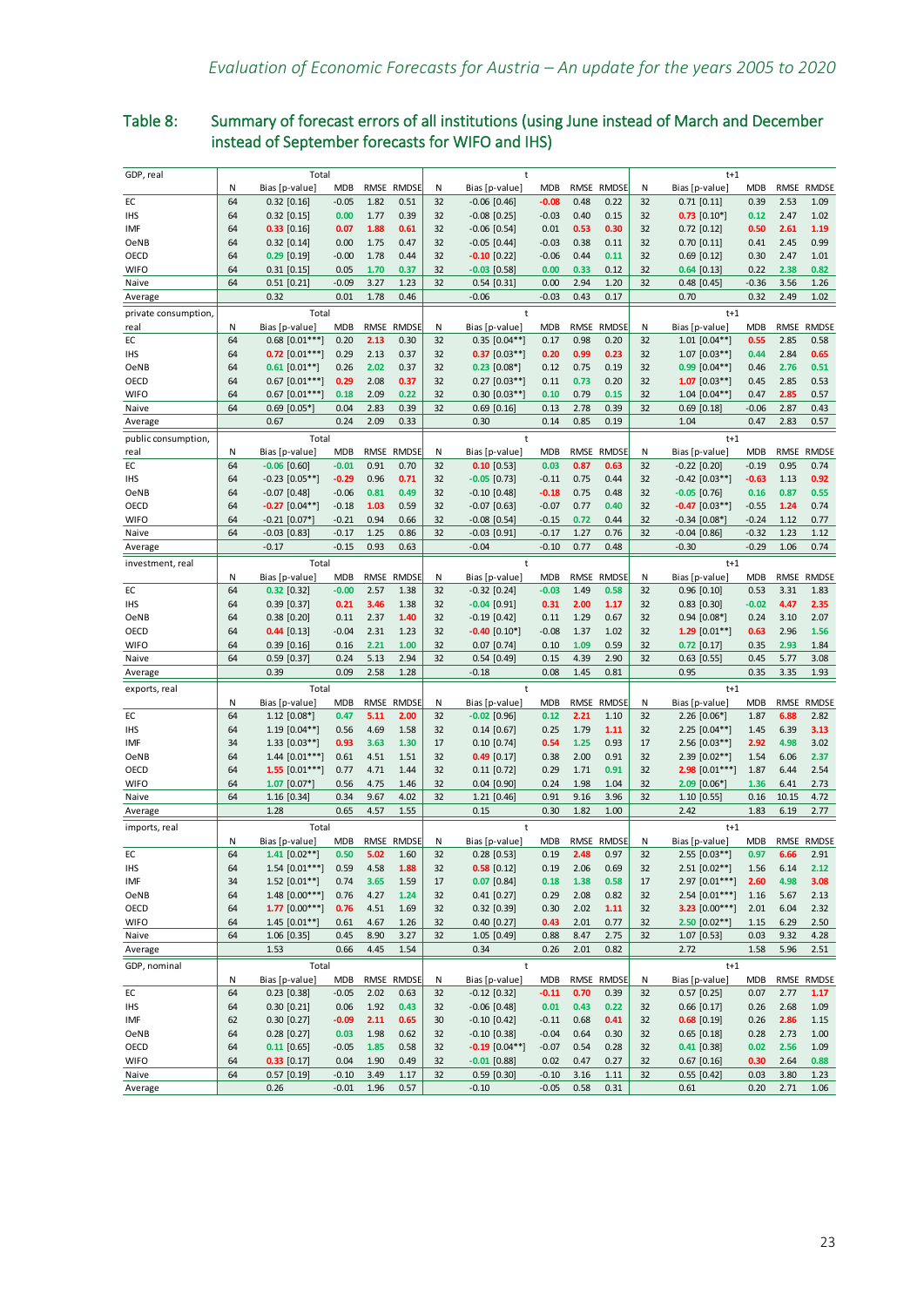## [Table 8](#page-26-0) (cont'd): Summary of forecast errors of all institutions (using June instead of March and December instead of September forecasts for WIFO and IHS)

| compensation of                                                                                                                                                                        |    | Total             |            |      |              |    | t                           |            |      |              |    | $t+1$            |            |      |              |
|----------------------------------------------------------------------------------------------------------------------------------------------------------------------------------------|----|-------------------|------------|------|--------------|----|-----------------------------|------------|------|--------------|----|------------------|------------|------|--------------|
| employees                                                                                                                                                                              | Ν  | Bias [p-value]    | <b>MDB</b> | RMSE | RMDSE        | N  | Bias [p-value]              | <b>MDB</b> | RMSE | <b>RMDSE</b> | Ν  | Bias [p-value]   | <b>MDB</b> | RMSE | <b>RMDSE</b> |
| EC                                                                                                                                                                                     | 56 | $-0.27$ [0.12]    | $-0.37$    | 1.29 | 0.49         | 29 | $-0.30$ $[0.01***]$         | $-0.26$    | 0.61 | 0.39         | 27 | $-0.24$ [0.48]   | $-0.62$    | 1.75 | 0.98         |
| <b>IHS</b>                                                                                                                                                                             | 64 | $-0.17$ [0.25]    | $-0.23$    | 1.19 | 0.43         | 32 | $-0.14$ [0.02**]            | $-0.04$    | 0.37 | 0.19         | 32 | $-0.20$ [0.50]   | $-0.47$    | 1.64 | 0.74         |
| OeNB                                                                                                                                                                                   | 64 | $-0.17$ [0.25]    | $-0.18$    | 1.15 | 0.36         | 32 | $-0.18$ [0.01**]            | $-0.10$    | 0.42 | 0.18         | 32 | $-0.15$ [0.59]   | $-0.37$    | 1.57 | 0.75         |
| WIFO                                                                                                                                                                                   | 64 | $-0.03$ [0.83]    | $-0.13$    | 1.12 | 0.36         | 32 | $0.05$ [0.39]               | 0.03       | 0.31 | 0.23         | 32 | $-0.11$ [0.70]   | $-0.35$    | 1.56 | 0.63         |
| Naive                                                                                                                                                                                  | 64 | $0.25$ [0.37]     | $-0.37$    | 2.19 | 0.92         | 32 | $0.30$ [0.39]               | $-0.28$    | 1.98 | 0.62         | 32 | $0.20$ [0.65]    | $-0.63$    | 2.38 | 1.56         |
| Average                                                                                                                                                                                |    | $-0.16$           | $-0.23$    | 1.19 | 0.41         |    | $-0.14$                     | $-0.09$    | 0.43 | 0.25         |    | $-0.18$          | $-0.45$    | 1.63 | 0.77         |
| gross operating                                                                                                                                                                        |    | Total             |            |      |              |    | $\ddagger$                  |            |      |              |    | $t+1$            |            |      |              |
| surplus                                                                                                                                                                                | Ν  | Bias [p-value]    | <b>MDB</b> | RMSE | <b>RMDSE</b> | N  | Bias [p-value]              | <b>MDB</b> | RMSE | <b>RMDSE</b> | Ν  | Bias [p-value]   | <b>MDB</b> | RMSE | <b>RMDSE</b> |
| EC                                                                                                                                                                                     | 38 | $0.97$ [0.00***]  | 0.89       | 1.88 | 1.11         | 20 | $0.44$ [0.11]               | 0.70       | 1.24 | 0.83         | 18 | 1.55 $[0.00***]$ | 1.84       | 2.40 | 1.84         |
| <b>IHS</b>                                                                                                                                                                             | 64 | $0.38$ [0.23]     | 0.33       | 2.48 | 0.94         | 32 | $-0.34$ [0.39]              | 0.09       | 2.16 | 0.61         | 32 | $1.09$ [0.02**]  | 1.10       | 2.77 | 1.67         |
| OeNB                                                                                                                                                                                   | 64 | $0.13$ [0.67]     | $-0.13$    | 2.46 | 1.17         | 32 | $-0.64$ [0.09]              | $-0.15$    | 2.14 | 0.62         | 32 | $0.90$ [0.06]    | 0.77       | 2.74 | 1.77         |
| WIFO                                                                                                                                                                                   | 64 | $0.50$ [0.07*]    | 0.30       | 2.16 | 1.41         | 32 | $0.07$ [0.78]               | 0.14       | 1.37 | 0.73         | 32 | $0.92$ $[0.05*]$ | 1.25       | 2.73 | 1.91         |
| Naive                                                                                                                                                                                  | 64 | $0.46$ [0.42]     | 0.11       | 4.53 | 1.62         | 32 | $0.42$ [0.57]               | 0.20       | 4.08 | 1.57         | 32 | $0.49$ [0.58]    | $-0.17$    | 4.95 | 2.22         |
| Average                                                                                                                                                                                |    | 0.49              | 0.35       | 2.24 | 1.16         |    | $-0.11$                     | 0.19       | 1.73 | 0.70         |    | 1.12             | 1.24       | 2.66 | 1.80         |
|                                                                                                                                                                                        |    |                   |            |      |              |    |                             |            |      |              |    |                  |            |      |              |
| inflation                                                                                                                                                                              |    | Total             |            |      |              |    | $\ddot{\phantom{1}}$        |            |      |              |    | $t+1$            |            |      |              |
|                                                                                                                                                                                        | Ν  | Bias [p-value]    | <b>MDB</b> | RMSE | RMDSE        | N  | Bias [p-value]              | <b>MDB</b> | RMSE | <b>RMDSE</b> | Ν  | Bias [p-value]   | <b>MDB</b> | RMSE | <b>RMDSE</b> |
| EC                                                                                                                                                                                     | 64 | $-0.08$ [0.31]    | $-0.01$    | 0.62 | 0.31         | 32 | $-0.06$ [0.14]              | 0.01       | 0.22 | 0.11         | 32 | $-0.10$ [0.51]   | $-0.29$    | 0.85 | 0.53         |
| <b>IHS</b>                                                                                                                                                                             | 64 | $-0.02$ [0.79]    | 0.00       | 0.53 | 0.20         | 32 | $-0.01$ [0.65]              | 0.00       | 0.16 | 0.08         | 32 | $-0.02$ [0.87]   | 0.00       | 0.74 | 0.46         |
| IMF                                                                                                                                                                                    | 64 | $-0.13$ [0.13]    | $-0.19$    | 0.70 | 0.39         | 32 | $-0.15$ [0.04**]            | $-0.10$    | 0.42 | 0.27         | 32 | $-0.12$ [0.46]   | $-0.27$    | 0.90 | 0.57         |
| OeNB                                                                                                                                                                                   | 64 | $-0.08$ [0.28]    | $-0.02$    | 0.57 | 0.22         | 32 | $-0.04$ [0.21]              | $-0.01$    | 0.18 | 0.07         | 32 | $-0.11$ [0.42]   | $-0.13$    | 0.78 | 0.52         |
| OECD                                                                                                                                                                                   | 64 | $-0.13$ [0.10]    | $-0.09$    | 0.64 | 0.21         | 32 | $-0.07$ [0.06*]             | $-0.08$    | 0.22 | 0.11         | 32 | $-0.19$ [0.23]   | $-0.21$    | 0.87 | 0.61         |
| <b>WIFO</b>                                                                                                                                                                            | 64 | $0.00$ [0.96]     | $-0.00$    | 0.55 | 0.22         | 32 | $-0.01$ [0.72]              | $-0.01$    | 0.22 | 0.10         | 32 | $0.01$ [0.95]    | 0.09       | 0.75 | 0.47         |
| Naive                                                                                                                                                                                  | 64 | $0.03$ [0.85]     | 0.19       | 1.22 | 0.85         | 32 | $0.04$ [0.85]               | 0.10       | 1.08 | 0.64         | 32 | $0.02$ [0.92]    | 0.38       | 1.35 | 1.13         |
| Average                                                                                                                                                                                |    | $-0.07$           | $-0.05$    | 0.60 | 0.26         |    | $-0.06$                     | $-0.03$    | 0.24 | 0.12         |    | $-0.09$          | $-0.13$    | 0.81 | 0.53         |
| employment                                                                                                                                                                             |    | Total             |            |      |              |    | t                           |            |      |              |    | $t+1$            |            |      |              |
|                                                                                                                                                                                        | Ν  | Bias [p-value]    | MDB        |      | RMSE RMDSE   | N  | Bias [p-value]              | <b>MDB</b> | RMSE | RMDSE        | N  | Bias [p-value]   | <b>MDB</b> | RMSE | <b>RMDSE</b> |
| EC                                                                                                                                                                                     | 64 | $-0.28$ [0.00***] | $-0.28$    | 0.78 | 0.40         | 32 | $-0.34$ [0.00***]           | $-0.26$    | 0.53 | 0.27         | 32 | $-0.21$ [0.23]   | $-0.35$    | 0.97 | 0.69         |
| <b>IHS</b>                                                                                                                                                                             | 64 | $-0.16$ [0.12]    | $-0.17$    | 0.82 | 0.26         | 32 | $-0.04$ [0.34]              | $-0.04$    | 0.24 | 0.07         | 32 | $-0.28$ [0.16]   | $-0.49$    | 1.14 | 0.80         |
| IMF                                                                                                                                                                                    | 50 | $-0.14$ [0.26]    | $-0.13$    | 0.84 | 0.45         | 25 | $-0.23$ [0.09*]             | $-0.17$    | 0.68 | 0.49         | 25 | $-0.04$ [0.82]   | $-0.07$    | 0.98 | 0.41         |
| OeNB                                                                                                                                                                                   | 64 | $-0.33$ [0.01***] | $-0.40$    | 1.01 | 0.43         | 32 | $-0.27$ $[0.00***]$         | $-0.20$    | 0.47 | 0.32         | 32 | $-0.38$ [0.11]   | $-0.59$    | 1.35 | 0.91         |
| OECD                                                                                                                                                                                   | 41 | $0.06$ [0.58]     | 0.07       | 0.68 | 0.39         | 21 | $-0.06$ [0.59]              | 0.07       | 0.54 | 0.37         | 20 | $0.19$ [0.30]    | 0.17       | 0.81 | 0.45         |
| <b>WIFO</b>                                                                                                                                                                            | 64 | $-0.18$ [0.08*]   | $-0.14$    | 0.84 | 0.23         | 32 | $-0.05$ [0.21]              | $-0.04$    | 0.24 | 0.11         | 32 | $-0.31$ [0.14]   | $-0.56$    | 1.16 | 0.82         |
| Naive                                                                                                                                                                                  | 64 | $0.20$ [0.34]     | $-0.29$    | 1.69 | 0.74         | 32 | $0.24$ [0.38]               | $-0.18$    | 1.55 | 0.51         | 32 | $0.16$ [0.62]    | $-0.48$    | 1.82 | 0.95         |
| Average                                                                                                                                                                                |    | $-0.17$           | $-0.18$    | 0.83 | 0.36         |    | $-0.17$                     | $-0.11$    | 0.45 | 0.27         |    | $-0.17$          | $-0.31$    | 1.07 | 0.68         |
| unemployment rate                                                                                                                                                                      |    | Total             |            |      |              |    | t                           |            |      |              |    | $t+1$            |            |      |              |
|                                                                                                                                                                                        | Ν  | Bias [p-value]    | <b>MDB</b> | RMSE | <b>RMDSE</b> | N  | Bias [p-value]              | <b>MDB</b> | RMSE | RMDSE        | N  | Bias [p-value]   | <b>MDB</b> | RMSE | <b>RMDSE</b> |
| ЕC                                                                                                                                                                                     | 64 | $0.09$ [0.31]     | 0.08       | 0.67 | 0.36         | 32 | $0.11$ [0.15]               | 0.08       | 0.42 | 0.18         | 32 | $0.06$ [0.68]    | 0.07       | 0.85 | 0.61         |
| <b>IHS</b>                                                                                                                                                                             | 64 | $0.04$ [0.56]     | 0.06       | 0.49 | 0.29         | 32 | $0.03$ [0.51]               | 0.06       | 0.28 | 0.10         | 32 | $0.04$ [0.73]    | 0.01       | 0.64 | 0.50         |
| IMF                                                                                                                                                                                    | 64 | $0.04$ [0.64]     | 0.03       | 0.61 | 0.40         | 32 | $0.09$ [0.22]               | 0.09       | 0.40 | 0.29         | 32 | $-0.02$ [0.90]   | $-0.17$    | 0.77 | 0.57         |
| OeNB                                                                                                                                                                                   | 64 | $0.05$ [0.42]     | 0.04       | 0.53 | 0.31         | 32 | $0.06$ [0.35]               | 0.03       | 0.36 | 0.10         | 32 | $0.05$ [0.70]    | 0.09       | 0.65 | 0.50         |
| OECD                                                                                                                                                                                   | 42 | $-0.04$ [0.60]    | 0.05       | 0.47 | 0.23         | 22 | $0.04$ [0.48]               | 0.08       | 0.29 | 0.19         | 20 | $-0.13$ [0.35]   | $-0.06$    | 0.61 | 0.38         |
| <b>WIFO</b>                                                                                                                                                                            | 64 | $0.04$ [0.43]     | 0.08       | 0.45 | 0.23         | 32 | $0.03$ [0.51]               | 0.06       | 0.25 | 0.10         | 32 | $0.06$ [0.57]    | 0.09       | 0.58 | 0.44         |
| Naive                                                                                                                                                                                  | 64 | $-0.06$ [0.47]    | $-0.15$    | 0.64 | 0.54         | 32 | $-0.05$ $[0.59]$            | 0.08       | 0.53 | 0.46         | 32 | $-0.07$ [0.62]   | $-0.32$    | 0.73 | 0.70         |
| Average                                                                                                                                                                                |    | 0.04              | 0.06       | 0.54 | 0.30         |    | 0.06                        | 0.07       | 0.34 | 0.16         |    | 0.01             | 0.00       | 0.68 | 0.50         |
| government budget                                                                                                                                                                      |    | Total             |            |      |              |    | $\ddagger$                  |            |      |              |    | $t+1$            |            |      |              |
| balance                                                                                                                                                                                | Ν  | Bias [p-value]    | <b>MDB</b> |      | RMSE RMDSE   | Ν  | Bias [p-value]              | <b>MDB</b> |      | RMSE RMDSE   | N  | Bias [p-value]   | <b>MDB</b> | RMSE | <b>RMDSE</b> |
| EC                                                                                                                                                                                     | 64 | $-0.09$ [0.68]    | $-0.54$    | 1.84 | 0.63         | 32 | $-0.34$ $[0.01***]$         | $-0.40$    | 0.75 | 0.49         | 32 | $0.15$ [0.73]    | $-0.63$    | 2.49 | 0.69         |
| <b>IHS</b>                                                                                                                                                                             | 64 | $-0.07$ $[0.75]$  | $-0.40$    | 1.80 | 0.50         | 32 | $-0.43$ [0.00***]           | $-0.30$    | 0.69 | 0.34         | 32 | $0.28$ [0.53]    | $-0.52$    | 2.45 | 0.63         |
| IMF                                                                                                                                                                                    | 64 | $-0.07$ [0.74]    | $-0.41$    | 1.73 | 0.58         | 32 | $-0.41$ [0.00***] $-0.46$   |            | 0.65 | 0.54         | 32 | $0.27$ [0.53]    | $-0.37$    | 2.36 | 0.72         |
| MOF                                                                                                                                                                                    | 54 | $-0.05$ [0.85]    | $-0.40$    | 1.82 | 0.51         | 32 | $-0.40$ $[0.00***]$ $-0.40$ |            | 0.56 | 0.40         | 22 | $0.46$ [0.45]    | $-0.44$    | 2.78 | 0.65         |
| OeNB                                                                                                                                                                                   | 64 | $0.00$ [0.99]     | $-0.30$    | 1.76 | 0.40         | 32 | $-0.28$ [0.00***]           | $-0.21$    | 0.42 | 0.22         | 32 | $0.28$ [0.52]    | $-0.46$    | 2.46 | 0.58         |
| OECD                                                                                                                                                                                   | 64 | $-0.16$ [0.49]    | $-0.51$    | 1.81 | 0.62         | 32 | $-0.44$ [0.00***]           | $-0.45$    | 0.69 | 0.48         | 32 | $0.12$ [0.78]    | $-0.59$    | 2.47 | 0.75         |
| <b>WIFO</b>                                                                                                                                                                            | 64 | $-0.17$ [0.49]    | $-0.43$    | 1.92 | 0.51         | 32 | $-0.54$ [0.00***]           | $-0.38$    | 1.11 | 0.39         | 32 | $0.21$ [0.65]    | $-0.50$    | 2.48 | 0.61         |
| Naive                                                                                                                                                                                  | 64 | $0.42$ [0.22]     | $-0.42$    | 2.71 | 0.85         | 32 | $0.47$ [0.32]               | $-0.27$    | 2.65 | 0.82         | 32 | $0.36$ [0.47]    | $-0.59$    | 2.75 | 0.92         |
| Average                                                                                                                                                                                |    | $-0.09$           | $-0.43$    | 1.81 | 0.54         |    | $-0.41$                     | $-0.37$    | 0.70 | 0.41         |    | 0.25             | $-0.50$    | 2.50 | 0.66         |
| Source: own calculations. 'N' is the number of forecasts, "*/***" means rejection of the null hypothesis of unbiased forecast at 10%/5%/1%-significance level. For definition of error |    |                   |            |      |              |    |                             |            |      |              |    |                  |            |      |              |
| measures 'MDB', 'RMSE' and 'RMDSE' see appendix. 'Average' is an unweighted over all institutions (excluding the naive forecast). Red and green indicate the best and the worst        |    |                   |            |      |              |    |                             |            |      |              |    |                  |            |      |              |

forecast.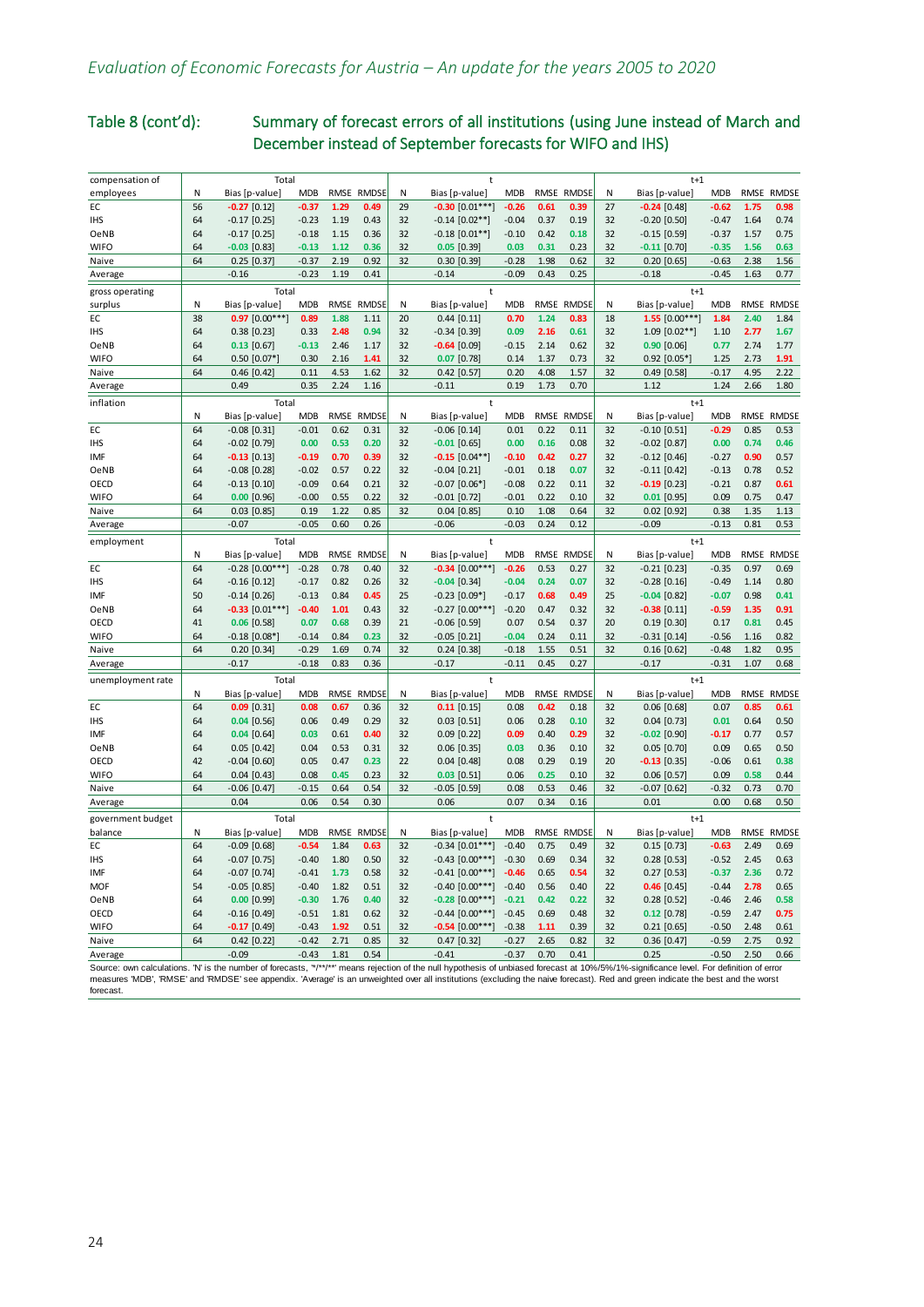## <span id="page-28-0"></span>Table 9: Summary of forecast errors of all institutions (without 2020)

| GDP, real           | Total    |                                    |                       |              | t                  |          |                                  |                       |              |                    | $t+1$    |                                    |                    |              |                    |  |  |
|---------------------|----------|------------------------------------|-----------------------|--------------|--------------------|----------|----------------------------------|-----------------------|--------------|--------------------|----------|------------------------------------|--------------------|--------------|--------------------|--|--|
|                     | N        | Bias [p-value]                     | <b>MDB</b>            | RMSE         | <b>RMDSE</b>       | Ν        | Bias [p-value]                   | <b>MDB</b>            | RMSE         | RMDSE              | N        | Bias [p-value]                     | <b>MDB</b>         |              | RMSE RMDSE         |  |  |
| EC                  | 60       | $0.06$ [0.67]                      | $-0.06$               | 1.16         | 0.47               | 30       | $-0.09$ [0.29]                   | $-0.08$               | 0.45         | 0.21               | 30       | $0.22$ [0.46]                      | 0.28               | 1.57         | 1.03               |  |  |
| <b>IHS</b>          | 60       | $0.14$ [0.39]                      | $-0.03$               | 1.23         | 0.59               | 30       | $-0.03$ $[0.70]$                 | $-0.06$               | 0.48         | 0.20               | 30       | $0.31$ [0.32]                      | 0.22               | 1.68         | 1.10               |  |  |
| IMF                 | 60       | $0.08$ [0.60]                      | 0.07                  | 1.22         | 0.61               | 30       | $-0.05$ [0.65]                   | 0.02                  | 0.54         | 0.30               | 30       | $0.21$ [0.49]                      | 0.41               | 1.64         | 1.06               |  |  |
| OeNB                | 60       | $0.09$ [0.51]                      | 0.00                  | 1.05         | 0.43               | 30       | $-0.03$ [0.71]                   | $-0.02$               | 0.37         | 0.10               | 30       | $0.21$ [0.44]                      | 0.22               | 1.44         | 0.98               |  |  |
| OECD                | 60       | $0.06$ [0.68]                      | $-0.03$               | 1.06         | 0.37               | 30       | $-0.08$ [0.28]                   | $-0.06$               | 0.38         | 0.10               | 30       | $0.19$ [0.49]                      | 0.19               | 1.45         | 0.98               |  |  |
| <b>WIFO</b>         | 60       | $0.13$ [0.38]                      | 0.07                  | 1.16         | 0.52               | 30       | $0.05$ [0.61]                    | 0.06                  | 0.50         | 0.25               | 30       | $0.22$ [0.46]                      | 0.20               | 1.56         | 0.90               |  |  |
| Naive               | 60       | $-0.04$ $[0.90]$                   | $-0.14$               | 2.50         | 1.20               | 30       | $0.03$ [0.94]                    | $-0.10$               | 2.18         | 1.15               | 30       | $-0.11$ [0.84]                     | $-0.64$            | 2.78         | 1.20               |  |  |
| Average             |          | 0.09                               | 0.00                  | 1.15         | 0.50               |          | $-0.04$                          | $-0.02$               | 0.45         | 0.19               |          | 0.22                               | 0.25               | 1.56         | 1.01               |  |  |
| private consumption |          | Total                              |                       |              |                    |          |                                  |                       |              |                    |          | $t+1$                              |                    |              |                    |  |  |
| real                | N        | Bias [p-value]                     | <b>MDB</b>            | RMSE         | <b>RMDSE</b>       | Ν        | Bias [p-value]                   | MDB                   |              | RMSE RMDSE         | N        | Bias [p-value]                     | <b>MDB</b>         | RMSE         | <b>RMDSE</b>       |  |  |
| EC                  | 60       | $0.23$ [0.00***]                   | 0.20                  | 0.50         | 0.28               | 30       | $0.14$ [0.01***]                 | 0.15                  | 0.29         | 0.20               | 30       | $0.33$ $[0.00***]$                 | 0.37               | 0.64         | 0.56               |  |  |
| IHS                 | 60       | $0.32$ [0.00***]                   | 0.30                  | 0.61         | 0.38               | 30       | $0.24$ [0.00***]                 | 0.23                  | 0.40         | 0.27               | 30       | $0.40$ [ $0.00***$ ]               | 0.44               | 0.77         | 0.59               |  |  |
| OeNB                | 60       | $0.22$ [0.00***]                   | 0.18                  | 0.52         | 0.36               | 30       | $0.11$ [0.12]                    | 0.11                  | 0.38         | 0.18               | 30       | $0.34$ $[0.00***]$                 | 0.45               | 0.63         | 0.48               |  |  |
| OECD                | 60       | $0.27$ [0.00***]                   | 0.25                  | 0.55         | 0.37               | 30       | $0.13$ [0.04**]                  | 0.09                  | 0.35         | 0.18               | 30       | $0.41$ [0.00***]                   | 0.40               | 0.69         | 0.50               |  |  |
| <b>WIFO</b>         | 60       | $0.31$ [0.00***]                   | 0.22                  | 0.54         | 0.31               | 30       | $0.22$ [0.00***]                 | 0.15                  | 0.36         | 0.17               | 30       | $0.41$ [0.00***]                   | 0.40               | 0.67         | 0.57               |  |  |
| Naive               | 60       | $-0.01$ [0.95]                     | $-0.01$               | 0.57         | 0.34               | 30       | $0.01$ [0.94]                    | 0.10                  | 0.47         | 0.38               | 30       | $-0.02$ [0.89]                     | $-0.10$            | 0.65         | 0.30               |  |  |
| Average             |          | 0.27                               | 0.23                  | 0.54         | 0.34               |          | 0.17                             | 0.14                  | 0.35         | 0.20               |          | 0.38                               | 0.41               | 0.68         | 0.54               |  |  |
| public consumption, |          | Total                              |                       |              |                    |          | t                                |                       |              |                    |          | $t+1$                              |                    |              |                    |  |  |
| real                | N        | Bias [p-value]                     | <b>MDB</b>            | RMSE         | <b>RMDSE</b>       | Ν        | Bias [p-value]                   | <b>MDB</b>            | <b>RMSE</b>  | <b>RMDSE</b>       | N        | Bias [p-value]                     | <b>MDB</b>         | RMSE         | <b>RMDSE</b>       |  |  |
| EC                  | 60       | $-0.07$ [0.57]                     | $-0.01$               | 0.92         | 0.70               | 30       | $0.06$ [0.72]                    | $-0.01$               | 0.86         | 0.63               | 30       | $-0.19$ [0.29]                     | $-0.10$            | 0.97         | 0.74               |  |  |
| IHS                 | 60       | $-0.40$ [0.00***]                  | $-0.39$               | 1.06         | 0.73               | 30       | $-0.22$ [0.20]                   | $-0.27$               | 0.93         | 0.65               | 30       | $-0.59$ [0.00***]                  | $-0.67$            | 1.18         | 0.92               |  |  |
| OeNB                | 60       | $-0.03$ [0.75]                     | 0.01                  | 0.82         | 0.49               | 30       | $-0.05$ [0.70]                   | $-0.10$               | 0.75         | 0.47               | 30       | $-0.02$ [0.92]                     | 0.27               | 0.89         | 0.55               |  |  |
| OECD                | 60       | $-0.24$ [0.08*]                    | $-0.14$               | 1.03         | 0.59               | 30       | $-0.06$ [0.66]                   | $-0.07$               | 0.78         | 0.40               | 30       | $-0.41$ [0.07*]                    | $-0.44$            | 1.23         | 0.69               |  |  |
| WIFO                | 60       | $-0.27$ [0.04**]                   | $-0.22$               | 1.02         | 0.69               | 30       | $-0.11$ [0.49]                   | $-0.19$               | 0.83         | 0.63               | 30       | $-0.44$ $[0.04**]$                 | $-0.25$            | 1.19         | 0.79               |  |  |
| Naive               | 60       | $0.04$ [0.82]                      | $-0.07$               | 1.25         | 0.86               | 30       | $0.02$ [0.94]                    | $-0.10$               | 1.30         | 0.76               | 30       | $0.06$ [0.81]                      | $-0.03$            | 1.21         | 1.11               |  |  |
| Average             |          | $-0.20$                            | $-0.15$               | 0.97         | 0.64               |          | $-0.08$                          | $-0.13$               | 0.83         | 0.56               |          | $-0.33$                            | $-0.24$            | 1.09         | 0.74               |  |  |
| investment, real    |          | Total                              |                       |              |                    |          | $\ddagger$                       |                       |              |                    |          | $t+1$                              |                    |              |                    |  |  |
|                     | N        | Bias [p-value]                     | <b>MDB</b>            | RMSE         | <b>RMDSE</b>       | Ν        | Bias [p-value]                   | MDB                   | RMSE         | <b>RMDSE</b>       | N        | Bias [p-value]                     | <b>MDB</b>         | RMSE         | <b>RMDSE</b>       |  |  |
| EC                  | 60       | $0.23$ $[0.45]$                    | $-0.00$               | 2.31         | 1.35               | 30       | $-0.15$ [0.54]                   | 0.06                  | 1.27         | 0.56               | 30       | $0.61$ [0.28]                      | $-0.08$            | 3.01         | 1.80               |  |  |
| <b>IHS</b>          | 60       | $0.43$ [0.37]                      | $-0.08$               | 3.69         | 1.55               | 30       | $0.14$ [0.74]                    | 0.12                  | 2.33         | 1.20               | 30       | $0.72$ $[0.41]$                    | $-0.48$            | 4.67         | 2.68               |  |  |
|                     | 60       | $0.22$ [0.44]                      | 0.08                  | 2.15         | 1.28               | 30       | $-0.16$ [0.50]                   | 0.11                  | 1.28         | 0.66               | 30       | $0.59$ [0.25]                      | $-0.11$            | 2.76         | 1.83               |  |  |
| OeNB<br>OECD        | 60       | $0.34$ [0.19]                      | $-0.04$               | 2.01         | 1.13               | 30       | $-0.25$ [0.27]                   | $-0.07$               | 1.23         | 0.98               | 30       | $0.94$ [0.04**]                    | 0.37               | 2.56         | 1.51               |  |  |
| <b>WIFO</b>         | 60       | $0.34$ [0.25]                      | 0.05                  | 2.31         | 1.33               | 30       | $0.10$ [0.68]                    | 0.05                  | 1.29         | 0.52               | 30       | $0.59$ [0.29]                      | 0.43               | 3.01         | 1.88               |  |  |
| Naive               | 60       | $0.09$ [0.88]                      | 0.01                  | 4.88         | 2.90               | 30       | $0.06$ [0.94]                    | $-0.08$               | 4.07         | 2.90               | 30       | $0.13$ [0.90]                      | 0.10               | 5.58         | 2.98               |  |  |
| Average             |          | 0.31                               | 0.00                  | 2.49         | 1.33               |          | $-0.06$                          | 0.05                  | 1.48         | 0.79               |          | 0.69                               | 0.03               | 3.20         | 1.94               |  |  |
|                     |          |                                    |                       |              |                    |          |                                  |                       |              |                    |          |                                    |                    |              |                    |  |  |
| exports, real       |          | Total                              |                       |              |                    |          | t                                |                       |              |                    |          | $t+1$                              |                    |              |                    |  |  |
|                     | Ν        | Bias [p-value]                     | <b>MDB</b>            | RMSE         | RMDSE              | Ν        | Bias [p-value]                   | <b>MDB</b>            | RMSE         | <b>RMDSE</b>       | Ν        | Bias [p-value]                     | <b>MDB</b>         | RMSE         | <b>RMDSE</b>       |  |  |
| EC                  | 60       | $0.81$ [0.18]                      | 0.47                  | 4.69         | 1.92               | 30       | $0.08$ [0.84]                    | 0.17                  | 2.24         | 1.03               | 30       | $1.53$ [0.18]                      | 1.71               | 6.24         | 2.71               |  |  |
| <b>IHS</b>          | 60       | $1.21$ [0.06*]                     | 1.07                  | 4.91         | 2.28               | 30       | $0.47$ [0.32]                    | 0.86                  | 2.54         | 1.33               | 30       | $1.95$ [0.10*]                     | 1.90               | 6.46         | 2.70               |  |  |
| IMF                 | 32       | $0.65$ [0.08*]                     | 0.79                  | 2.11         | 1.24               | 17       | $0.10$ [0.74]                    | 0.54                  | 1.25         | 0.93               | 15       | $1.26$ [0.08*]                     | 2.44               | 2.78         | 2.92               |  |  |
| OeNB                | 60       | $1.12$ [0.03**]                    | 0.61                  | 3.99         | 1.51               | 30       | $0.58$ [0.13]                    | 0.44                  | 2.06         | 0.96               | 30       | $1.67$ [0.08*]                     | 1.34               | 5.25         | 2.22               |  |  |
| OECD                | 60       | 1.26 $[0.02**]$                    | 0.77                  | 4.24         | 1.37               | 30       | $0.21$ [0.51]                    | 0.30                  | 1.71         | 0.91               | 30       | 2.32 $[0.02**]$                    | 1.43               | 5.75         | 2.34               |  |  |
| <b>WIFO</b>         | 60<br>60 | 1.10 [0.08*]                       | 0.91                  | 4.82         | 1.83               | 30       | $0.62$ [0.21]                    | 0.44                  | 2.67         | 1.16<br>3.91       | 30       | $1.57$ [0.17]                      | 1.65               | 6.27         | 2.82<br>4.02       |  |  |
| Naive<br>Average    |          | $0.30$ [0.80]<br>1.02              | 0.16<br>0.77          | 9.31<br>4.13 | 3.96<br>1.69       | 30       | $0.42$ [0.80]<br>0.34            | 0.55<br>0.46          | 8.83<br>2.08 | 1.05               | 30       | $0.19$ [0.92]<br>1.72              | 0.14<br>1.75       | 9.77<br>5.46 | 2.62               |  |  |
|                     |          |                                    |                       |              |                    |          |                                  |                       |              |                    |          |                                    |                    |              |                    |  |  |
| imports, real       |          | Total                              |                       |              |                    |          | t                                |                       |              |                    |          | $t+1$                              |                    |              |                    |  |  |
| EC                  | N<br>60  | Bias [p-value]<br>1.08 [0.07*]     | <b>MDB</b><br>0.47    | RMSE<br>4.63 | RMDSE<br>1.60      | Ν<br>30  | Bias [p-value]<br>$0.29$ [0.55]  | MDB<br>0.19           | 2.55         | RMSE RMDSE<br>1.05 | N<br>30  | Bias [p-value]<br>$1.86$ [0.09*]   | <b>MDB</b><br>0.78 | 6.03         | RMSE RMDSE<br>2.87 |  |  |
|                     |          |                                    |                       |              |                    |          |                                  |                       |              |                    |          |                                    |                    |              |                    |  |  |
| IHS<br><b>IMF</b>   | 60<br>32 | 1.50 $[0.01**]$<br>$0.87$ [0.03**] | 0.59<br>0.62          | 4.77<br>2.27 | 1.99<br>1.41       | 30<br>17 | $0.77$ $[0.11]$<br>$0.07$ [0.84] | 0.49<br>0.18          | 2.65<br>1.38 | 1.39<br>0.58       | 30<br>15 | $2.23$ [0.05**]<br>$1.77$ [0.02**] | 1.36<br>2.51       | 6.20<br>2.97 | 2.64<br>2.60       |  |  |
| OeNB                | 60       | $1.17$ [0.02**]                    | 0.74                  | 3.80         | 1.24               | 30       | $0.44$ $[0.27]$                  | 0.29                  | 2.13         | 0.79               | 30       | $1.89$ [0.03**]                    | 1.15               | 4.93         | 1.94               |  |  |
|                     | 60       |                                    |                       |              |                    |          |                                  |                       |              |                    |          |                                    |                    |              |                    |  |  |
| OECD<br><b>WIFO</b> | 60       | 1.49 [0.00***]<br>$1.48$ [0.02**]  | 0.72<br>0.80          | 4.05<br>4.81 | 1.59<br>1.83       | 30<br>30 | $0.34$ [0.36]<br>$0.93$ [0.10*]  | 0.30<br>0.58          | 1.97<br>3.08 | 1.04               | 30<br>30 | $2.63$ [0.01***]<br>2.03 [0.07*]   | 1.90               | 5.38<br>6.06 | 2.13<br>2.76       |  |  |
| Naive               | 60       | $0.26$ [0.82]                      | 0.23                  | 8.56         | 2.76               | 30       | $0.25$ [0.87]                    | 0.64                  | 8.07         | 1.05<br>2.71       | 30       | $0.27$ [0.87]                      | 1.04<br>$-0.20$    | 9.01         | 3.68               |  |  |
| Average             |          | 1.26                               | 0.66                  | 4.06         | 1.61               |          | 0.47                             | 0.34                  | 2.29         | 0.98               |          | 2.07                               | 1.46               | 5.26         | 2.49               |  |  |
|                     |          |                                    |                       |              |                    |          |                                  |                       |              |                    |          |                                    |                    |              |                    |  |  |
| GDP, nominal        | Ν        | Total                              |                       |              |                    |          | t                                |                       |              | RMSE RMDSE         |          | $t+1$<br>Bias [p-value]            |                    |              |                    |  |  |
| EC                  | 60       | Bias [p-value]<br>$-0.08$ [0.64]   | <b>MDB</b><br>$-0.11$ | 1.31         | RMSE RMDSE<br>0.62 | Ν<br>30  | Bias [p-value]<br>$-0.18$ [0.15] | <b>MDB</b><br>$-0.15$ | 0.68         | 0.39               | N<br>30  | $0.02$ [0.95]                      | MDB<br>0.03        | 1.72         | RMSE RMDSE<br>1.13 |  |  |
| IHS                 | 60       | $0.02$ [0.91]                      | 0.09                  | 1.37         | 0.53               | 30       | $-0.11$ $[0.29]$                 | 0.00                  | 0.56         | 0.33               | 30       | $0.15$ [0.66]                      | 0.27               | 1.85         | $1.11\,$           |  |  |
| <b>IMF</b>          | 60       |                                    | $-0.09$               | 1.34         | 0.64               | 30       | $-0.10$ [0.42]                   | $-0.11$               | 0.68         | 0.41               | 30       |                                    | 0.08               | 1.77         | 1.02               |  |  |
|                     | 60       | $0.00$ [0.98]<br>$0.02$ $[0.90]$   |                       | 1.30         |                    | 30       | $-0.08$ [0.52]                   |                       |              | 0.27               | 30       | $0.11$ $[0.74]$<br>$0.12$ [0.71]   |                    | 1.72         | 0.94               |  |  |
| OeNB<br>OECD        | 60       | $-0.15$ [0.25]                     | 0.03<br>$-0.07$       | 1.01         | 0.59<br>0.57       | 30       | $-0.15$ [0.09*]                  | 0.01<br>$-0.07$       | 0.65<br>0.46 | 0.28               | 30       | $-0.15$ [0.54]                     | 0.14<br>$-0.09$    | 1.35         | 0.98               |  |  |
| <b>WIFO</b>         | 60       | $0.09$ [0.62]                      | 0.22                  | 1.36         | 0.69               | 30       | $0.07$ [0.61]                    | 0.27                  | 0.71         | 0.53               | 30       | $0.11$ [0.74]                      | 0.10               | 1.79         | 0.97               |  |  |
| Naive               | 60       | $-0.02$ [0.97]                     | $-0.17$               | 2.67         | 1.11               | 30       | $0.04$ [0.93]                    | $-0.10$               | 2.32         | 1.06               | 30       | $-0.07$ [0.90]                     | $-0.34$            | 2.98         | 1.17               |  |  |
| Average             |          | $-0.02$                            | 0.01                  | 1.28         | 0.61               |          | $-0.09$                          | $-0.01$               | 0.62         | 0.37               |          | 0.06                               | 0.09               | 1.70         | 1.03               |  |  |
|                     |          |                                    |                       |              |                    |          |                                  |                       |              |                    |          |                                    |                    |              |                    |  |  |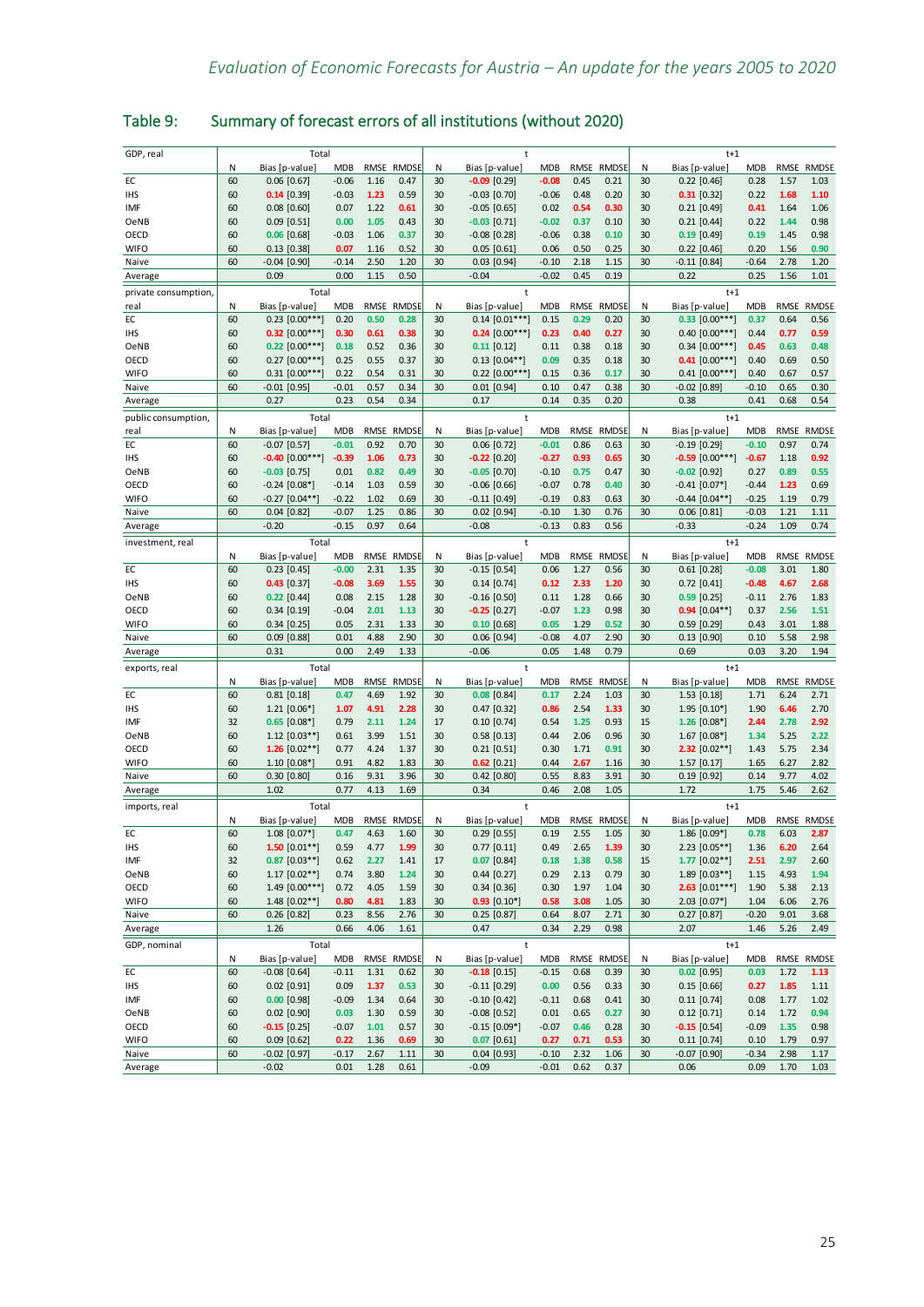| Table 9 (cont'd): |  | Summary of forecast errors of all institutions (without 2020) |
|-------------------|--|---------------------------------------------------------------|
|-------------------|--|---------------------------------------------------------------|

| compensation of   |    | Total               |            |             |              |    | $\ddagger$          |            | $t+1$ |              |    |                     |            |             |              |  |  |
|-------------------|----|---------------------|------------|-------------|--------------|----|---------------------|------------|-------|--------------|----|---------------------|------------|-------------|--------------|--|--|
| employees         | N  | Bias [p-value]      | <b>MDB</b> |             | RMSE RMDSE   | N  | Bias [p-value]      | MDB        |       | RMSE RMDSE   | N  | Bias [p-value]      | <b>MDB</b> | RMSE        | <b>RMDSE</b> |  |  |
| EC                | 52 | $-0.50$ $[0.00***]$ | $-0.45$    | 0.93        | 0.47         | 27 | $-0.37$ $[0.00***]$ | $-0.30$    | 0.60  | 0.33         | 25 | $-0.65$ $[0.00***]$ | $-0.62$    | 1.19        | 0.95         |  |  |
| <b>IHS</b>        | 60 | $-0.40$ [0.00***]   | $-0.42$    | 0.97        | 0.50         | 30 | $-0.32$ [0.00***]   | $-0.26$    | 0.56  | 0.34         | 30 | $-0.49$ [0.03**]    | $-0.54$    | 1.25        | 0.66         |  |  |
| OeNB              | 60 | $-0.30$ [0.00***]   | $-0.18$    | 0.79        | 0.33         | 30 | $-0.12$ [0.04**]    | $-0.07$    | 0.32  | 0.16         | 30 | $-0.48$ [0.01**]    | $-0.52$    | 1.07        | 0.73         |  |  |
| <b>WIFO</b>       | 60 | $-0.26$ [0.02**]    | $-0.18$    | 0.89        | 0.44         | 30 | $-0.05$ [0.49]      | $-0.09$    | 0.41  | 0.26         | 30 | $-0.47$ [0.03**]    | $-0.56$    | 1.20        | 0.71         |  |  |
| Naive             | 60 | $-0.16$ [0.45]      | $-0.46$    | 1.56        | 0.85         | 30 | $-0.08$ [0.73]      | $-0.33$    | 1.29  | 0.54         | 30 | $-0.23$ [0.50]      | $-0.76$    | 1.79        | 1.44         |  |  |
| Average           |    | $-0.37$             | $-0.31$    | 0.90        | 0.43         |    | $-0.22$             | $-0.18$    | 0.47  | 0.27         |    | $-0.52$             | $-0.56$    | 1.18        | 0.76         |  |  |
| gross operating   |    | Total               |            |             |              |    | t                   |            |       |              |    | $t+1$               |            |             |              |  |  |
| surplus           | N  | Bias [p-value]      | <b>MDB</b> | <b>RMSE</b> | <b>RMDSE</b> | N  | Bias [p-value]      | <b>MDB</b> | RMSE  | <b>RMDSE</b> | N  | Bias [p-value]      | <b>MDB</b> | <b>RMSE</b> | <b>RMDSE</b> |  |  |
| EC                | 34 | $0.77$ [0.00***]    | 0.89       | 1.62        | 1.11         | 18 | $0.41$ [0.18]       | 0.61       | 1.28  | 0.87         | 16 | $1.17$ [0.01**]     | 1.54       | 1.94        | 1.72         |  |  |
| <b>IHS</b>        | 60 | $0.47$ [0.12]       | 0.25       | 2.31        | 1.16         | 30 | $0.08$ [0.65]       | $-0.11$    | 1.00  | 0.61         | 30 | $0.85$ [0.14]       | 0.90       | 3.11        | 1.81         |  |  |
| <b>OeNB</b>       | 60 | $0.19$ [0.49]       | $-0.13$    | 2.15        | 1.11         | 30 | $-0.29$ [0.33]      | $-0.14$    | 1.58  | 0.55         | 30 | $0.67$ [0.16]       | 0.21       | 2.59        | 1.68         |  |  |
| <b>WIFO</b>       | 60 | $0.48$ [0.12]       | 0.65       | 2.37        | 1.55         | 30 | $0.29$ [0.32]       | 0.65       | 1.56  | 1.26         | 30 | $0.68$ [0.22]       | 0.55       | 2.96        | 1.87         |  |  |
| Naive             | 60 | $0.20$ [0.74]       | $-0.03$    | 4.54        | 1.61         | 30 | $0.24$ [0.76]       | 0.13       | 4.13  | 1.53         | 30 | $0.16$ [0.86]       | $-0.18$    | 4.91        | 1.63         |  |  |
| Average           |    | 0.48                | 0.42       | 2.11        | 1.23         |    | 0.12                | 0.25       | 1.35  | 0.82         |    | 0.84                | 0.80       | 2.65        | 1.77         |  |  |
| inflation         |    | Total               |            |             |              |    | $\ddagger$          |            |       |              |    | $t+1$               |            |             |              |  |  |
|                   | N  | Bias [p-value]      | <b>MDB</b> |             | RMSE RMDSE   | N  | Bias [p-value]      | <b>MDB</b> | RMSE  | <b>RMDSE</b> | Ν  | Bias [p-value]      | <b>MDB</b> | RMSE        | <b>RMDSE</b> |  |  |
| EC                | 60 | $-0.09$ [0.26]      | $-0.05$    | 0.64        | 0.31         | 30 | $-0.06$ [0.18]      | 0.01       | 0.22  | 0.11         | 30 | $-0.13$ [0.42]      | $-0.35$    | 0.87        | 0.54         |  |  |
| <b>IHS</b>        | 60 | $-0.01$ [0.93]      | $-0.02$    | 0.68        | 0.30         | 30 | $-0.03$ [0.56]      | $-0.01$    | 0.29  | 0.18         | 30 | $0.02$ [0.93]       | $-0.05$    | 0.91        | 0.57         |  |  |
| IMF               | 60 | $-0.14$ [0.12]      | $-0.19$    | 0.71        | 0.38         | 30 | $-0.12$ [0.10*]     | $-0.03$    | 0.39  | 0.27         | 30 | $-0.17$ [0.33]      | $-0.32$    | 0.92        | 0.57         |  |  |
| OeNB              | 60 | $-0.08$ [0.31]      | $-0.02$    | 0.58        | 0.22         | 30 | $-0.02$ [0.46]      | $-0.01$    | 0.15  | 0.07         | 30 | $-0.13$ [0.38]      | $-0.25$    | 0.80        | 0.56         |  |  |
| OECD              | 60 | $-0.14$ [0.10*]     | $-0.09$    | 0.65        | 0.21         | 30 | $-0.06$ [0.14]      | $-0.07$    | 0.20  | 0.11         | 30 | $-0.22$ [0.18]      | $-0.22$    | 0.89        | 0.62         |  |  |
| WIFO              | 60 | $-0.01$ [0.93]      | 0.00       | 0.64        | 0.30         | 30 | $0.00$ [0.93]       | 0.05       | 0.27  | 0.20         | 30 | $-0.02$ [0.91]      | $-0.14$    | 0.86        | 0.52         |  |  |
| Naive             | 60 | $0.00$ [0.98]       | 0.19       | 1.26        | 0.94         | 30 | $0.03$ $[0.88]$     | 0.11       | 1.12  | 0.65         | 30 | $-0.02$ [0.93]      | 0.27       | 1.38        | 1.15         |  |  |
| Average           |    | $-0.08$             | $-0.06$    | 0.65        | 0.29         |    | $-0.05$             | $-0.01$    | 0.25  | 0.16         |    | $-0.11$             | $-0.22$    | 0.88        | 0.56         |  |  |
| employment        |    | Total               |            |             |              |    | $\ddagger$          |            |       |              |    | $t+1$               |            |             |              |  |  |
|                   | N  | Bias [p-value]      | <b>MDB</b> | RMSE        | <b>RMDSE</b> | N  | Bias [p-value]      | <b>MDB</b> | RMSE  | <b>RMDSE</b> | N  | Bias [p-value]      | <b>MDB</b> | RMSE        | <b>RMDSE</b> |  |  |
| EC                | 60 | $-0.37$ [0.00***]   | $-0.30$    | 0.67        | 0.39         | 30 | $-0.36$ [0.00***]   | $-0.26$    | 0.53  | 0.26         | 30 | $-0.38$ [0.01***]   | $-0.44$    | 0.78        | 0.59         |  |  |
| <b>IHS</b>        | 60 | $-0.34$ [0.00***]   | $-0.32$    | 0.73        | 0.41         | 30 | $-0.21$ [0.00***]   | $-0.12$    | 0.42  | 0.17         | 30 | $-0.46$ [0.01***]   | $-0.69$    | 0.95        | 0.79         |  |  |
| IMF               | 48 | $-0.24$ [0.01**]    | $-0.15$    | 0.70        | 0.39         | 25 | $-0.23$ [0.09*]     | $-0.17$    | 0.68  | 0.49         | 23 | $-0.26$ [0.09*]     | $-0.10$    | 0.73        | 0.31         |  |  |
| OeNB              | 60 | $-0.47$ [0.00***]   | $-0.40$    | 0.83        | 0.41         | 30 | $-0.31$ [0.00***]   | $-0.29$    | 0.47  | 0.32         | 30 | $-0.63$ [0.00***]   | $-0.74$    | 1.08        | 0.86         |  |  |
| OECD              | 38 | $-0.01$ [0.85]      | 0.07       | 0.47        | 0.37         | 20 | $0.00$ [0.97]       | 0.07       | 0.47  | 0.34         | 18 | $-0.03$ [0.83]      | 0.02       | 0.47        | 0.38         |  |  |
| <b>WIFO</b>       | 60 | $-0.33$ [0.00***    | $-0.24$    | 0.75        | 0.35         | 30 | $-0.15$ $[0.02**$   | $-0.12$    | 0.35  | 0.16         | 30 | $-0.52$ $[0.00***]$ | $-0.71$    | 1.00        | 0.79         |  |  |
| Naive             | 60 | $-0.04$ [0.82]      | $-0.35$    | 1.43        | 0.68         | 30 | $0.02$ [0.94]       | $-0.26$    | 1.30  | 0.50         | 30 | $-0.10$ [0.72]      | $-0.62$    | 1.54        | 0.94         |  |  |
| Average           |    | $-0.29$             | $-0.22$    | 0.69        | 0.39         |    | $-0.21$             | $-0.15$    | 0.49  | 0.29         |    | $-0.38$             | $-0.44$    | 0.84        | 0.62         |  |  |
| unemployment rate |    | Total               |            |             |              |    | $\mathbf t$         |            |       |              |    | $t+1$               |            |             |              |  |  |
|                   | Ν  | Bias [p-value]      | <b>MDB</b> |             | RMSE RMDSE   | N  | Bias [p-value]      | <b>MDB</b> |       | RMSE RMDSE   | Ν  | Bias [p-value]      | <b>MDB</b> | RMSE        | <b>RMDSE</b> |  |  |
| EC                | 60 | $0.10$ [0.24]       | 0.08       | 0.68        | 0.35         | 30 | $0.09$ [0.23]       | 0.08       | 0.43  | 0.17         | 30 | $0.11$ [0.48]       | 0.09       | 0.86        | 0.59         |  |  |
| <b>IHS</b>        | 60 | $0.07$ [0.36]       | 0.08       | 0.60        | 0.38         | 30 | $0.06$ [0.38]       | 0.08       | 0.37  | 0.14         | 30 | $0.08$ [0.56]       | $-0.01$    | 0.76        | 0.62         |  |  |
| IMF               | 60 | $0.04$ [0.63]       | 0.03       | 0.63        | 0.40         | 30 | $0.07$ [0.33]       | 0.06       | 0.41  | 0.29         | 30 | $0.00$ [0.98]       | $-0.07$    | 0.79        | 0.58         |  |  |
| OeNB              | 60 | $0.05$ [0.41]       | 0.05       | 0.50        | 0.27         | 30 | $0.02$ [0.73]       | 0.03       | 0.26  | 0.10         | 30 | $0.09$ [0.46]       | 0.14       | 0.65        | 0.44         |  |  |
| OECD              | 38 | $-0.02$ [0.79]      | 0.05       | 0.45        | 0.20         | 20 | $0.01$ [0.86]       | 0.07       | 0.28  | 0.15         | 18 | $-0.06$ [0.70]      | 0.00       | 0.58        | 0.34         |  |  |
| <b>WIFO</b>       | 60 | $0.08$ [0.27]       | 0.04       | 0.52        | 0.35         | 30 | $0.04$ [0.46]       | 0.05       | 0.32  | 0.16         | 30 | $0.11$ $[0.39]$     | 0.01       | 0.67        | 0.51         |  |  |
| Naive             | 60 | $-0.02$ [0.81]      | $-0.04$    | 0.64        | 0.54         | 30 | $0.00$ $[0.99]$     | 0.23       | 0.51  | 0.42         | 30 | $-0.04$ [0.78]      | $-0.27$    | 0.75        | 0.75         |  |  |
| Average           |    | 0.05                | 0.06       | 0.56        | 0.32         |    | 0.05                | 0.06       | 0.34  | 0.17         |    | 0.06                | 0.03       | 0.72        | 0.51         |  |  |
| government budget |    | Total               |            |             |              |    | $\ddagger$          |            |       |              |    | $t+1$               |            |             |              |  |  |
| balance           | Ν  | Bias [p-value]      | <b>MDB</b> | RMSE        | <b>RMDSE</b> | N  | Bias [p-value]      | <b>MDB</b> |       | RMSE RMDSE   | Ν  | Bias [p-value]      | <b>MDB</b> | RMSE        | <b>RMDSE</b> |  |  |
| EC                | 60 | $-0.44$ [0.00***]   | $-0.59$    | 0.84        | 0.60         | 30 | $-0.43$ $[0.00***]$ | $-0.40$    | 0.57  | 0.44         | 30 | $-0.44$ [0.02**]    | $-0.66$    | 1.04        | 0.67         |  |  |
| <b>IHS</b>        | 60 | $-0.32$ [0.00***]   | $-0.43$    | 0.79        | 0.51         | 30 | $-0.43$ $[0.00***]$ | $-0.42$    | 0.53  | 0.42         | 30 | $-0.20$ [0.27]      | $-0.45$    | 0.98        | 0.62         |  |  |
| IMF               | 60 | $-0.38$ [0.00***]   | $-0.42$    | 0.80        | 0.58         | 30 | $-0.46$ [0.00***]   | $-0.46$    | 0.56  | 0.46         | 30 | $-0.29$ [0.10]      | $-0.39$    | 0.99        | 0.71         |  |  |
| <b>MOF</b>        | 50 | $-0.42$ [0.00***]   | $-0.40$    | 0.60        | 0.45         | 30 | $-0.43$ [0.00***]   | $-0.40$    | 0.54  | 0.40         | 20 | $-0.39$ [0.01***]   | $-0.54$    | 0.68        | 0.59         |  |  |
| OeNB              | 60 | $-0.30$ [0.00***]   | $-0.32$    | 0.71        | 0.40         | 30 | $-0.29$ [0.00***]   | $-0.21$    | 0.43  | 0.22         | 30 | $-0.31$ [0.06*]     | $-0.47$    | 0.90        | 0.54         |  |  |
| OECD              | 60 | $-0.48$ [0.00***]   | $-0.56$    | 0.78        | 0.60         | 30 | $-0.47$ [0.00***]   | $-0.45$    | 0.58  | 0.45         | 30 | $-0.48$ [0.00***]   | $-0.66$    | 0.94        | 0.72         |  |  |
| WIFO              | 60 | $-0.37$ [0.00***]   | $-0.49$    | 0.79        | 0.52         | 30 | $-0.42$ [0.00***]   | $-0.44$    | 0.56  | 0.47         | 30 | $-0.32$ [0.07*      | $-0.61$    | 0.97        | 0.71         |  |  |
| Naive             | 60 | $-0.18$ [0.34]      | $-0.52$    | 1.43        | 0.84         | 30 | $-0.14$ [0.53]      | $-0.40$    | 1.17  | 0.80         | 30 | $-0.22$ [0.48]      | $-0.73$    | 1.64        | 0.86         |  |  |
| Average           |    | $-0.38$             | $-0.46$    | 0.76        | 0.52         |    | $-0.42$             | $-0.40$    | 0.54  | 0.41         |    | $-0.35$             | $-0.54$    | 0.93        | 0.65         |  |  |

Source: own calculations. 'N' is the number of forecasts, "/\*\*/\*\*' means rejection of the null hypothesis of unbiased forecast at 10%/5%/1%-significance level. For definition of error<br>measures 'MDB', 'RMSE' and 'RMDSE' see forecast.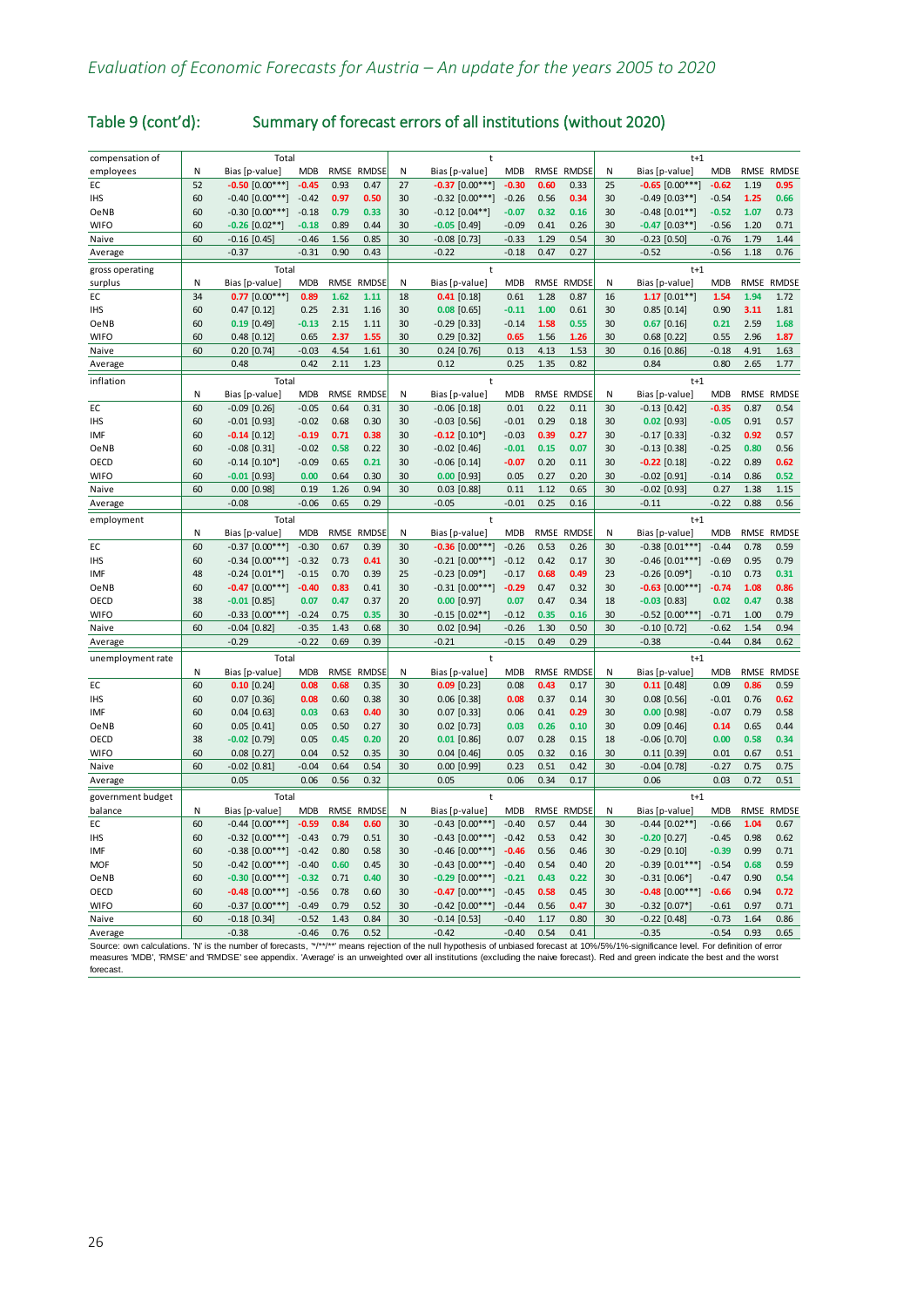

## <span id="page-30-0"></span>Figure 6: Forecast errors over forecasting horizon (without 2020)